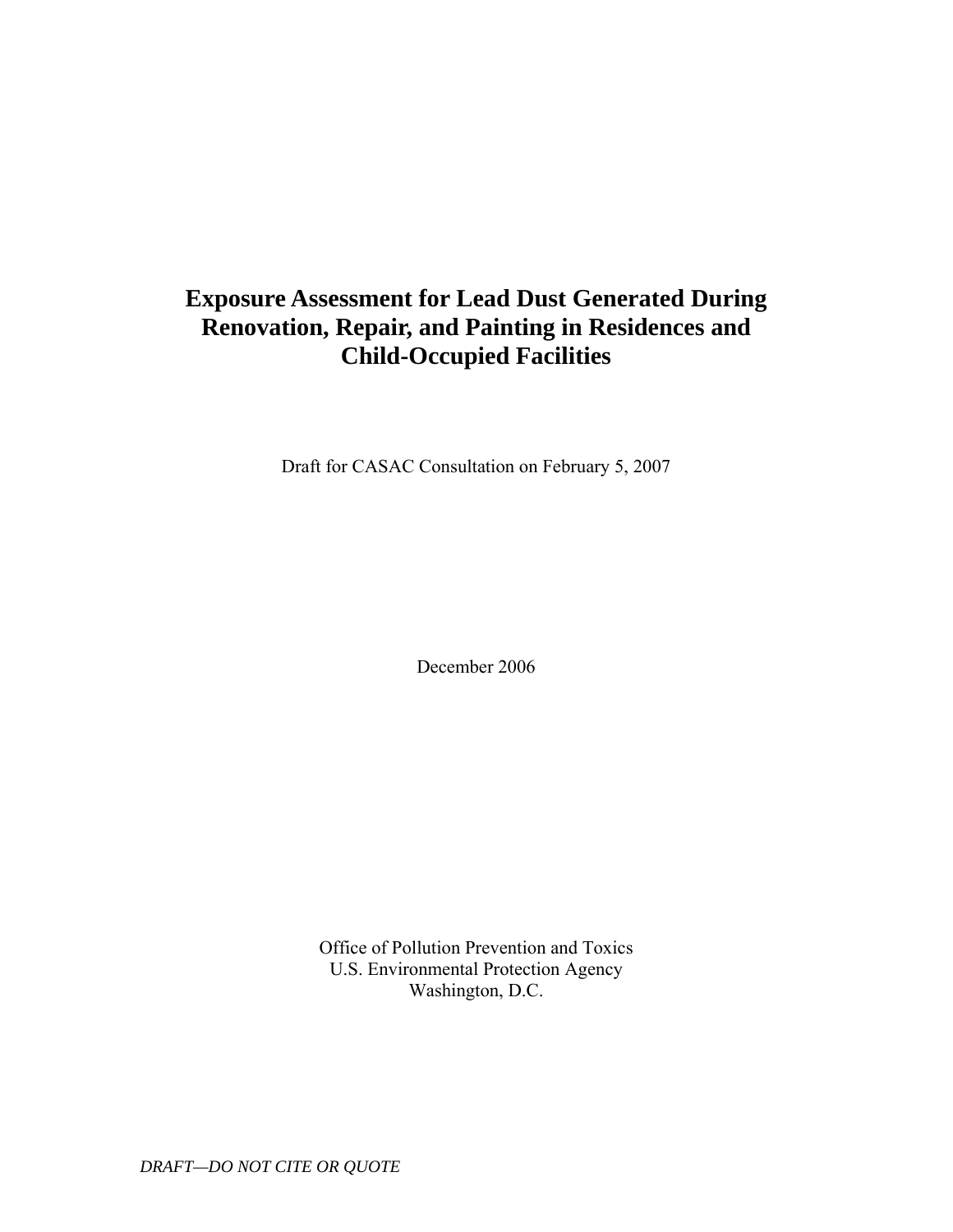## **DISCLAIMER**

This report is being furnished to the U.S. Environmental Protection Agency (EPA) by ICF International in partial fulfillment of Contract No. 68-W-03-008, Work Assignment No. 4-07. This document is being circulated for the Clean Air Scientific Advisory Committee (CASAC) consultation which is scheduled for a public meeting, to be held in Research Triangle Park (RTP), NC, on Monday, February 5, 2007.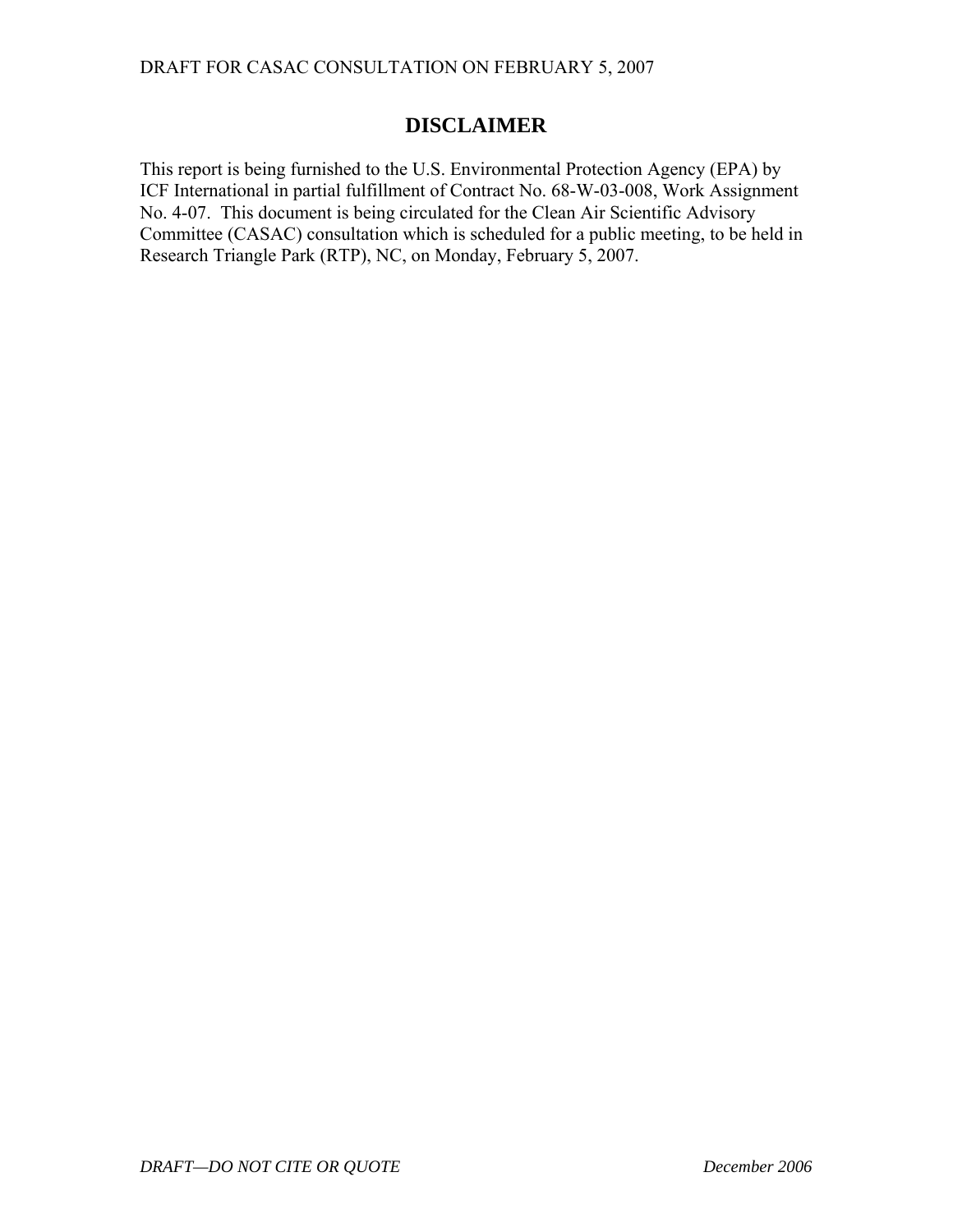# **TABLE OF CONTENTS**

| 1.1   |                                                                                        |       |
|-------|----------------------------------------------------------------------------------------|-------|
| 1.2   |                                                                                        |       |
| 1.3   |                                                                                        |       |
| 1.4   |                                                                                        |       |
| 2.    |                                                                                        |       |
| 2.1   |                                                                                        |       |
| 2.2   |                                                                                        |       |
| 3.    |                                                                                        |       |
| 3.1   |                                                                                        |       |
| 3.1.1 |                                                                                        |       |
| 3.1.2 |                                                                                        |       |
| 3.2   |                                                                                        |       |
| 3.2.1 |                                                                                        |       |
| 3.2.2 |                                                                                        |       |
| 3.3   |                                                                                        |       |
| 3.3.1 |                                                                                        |       |
| 3.3.2 |                                                                                        |       |
| 3.3.3 |                                                                                        |       |
| 3.3.4 |                                                                                        |       |
| 3.3.5 |                                                                                        |       |
| 3.3.6 |                                                                                        |       |
| 3.3.7 |                                                                                        |       |
| 3.3.8 |                                                                                        |       |
| 3.4   |                                                                                        |       |
| 3.4.1 |                                                                                        |       |
| 3.4.2 |                                                                                        |       |
| 3.4.3 |                                                                                        |       |
| 3.4.4 |                                                                                        |       |
|       |                                                                                        | $4-1$ |
| 5.    |                                                                                        |       |
|       | Appendix A. Methodology for Calculating Indoor Dust and Outdoor Soil                   |       |
|       |                                                                                        |       |
|       | Appendix B. Inputs Used for Estimating Media Concentrations for Baseline and Full Rule |       |
|       | Appendix C. Description of Approach for Converting Lead Loadings to Lead               |       |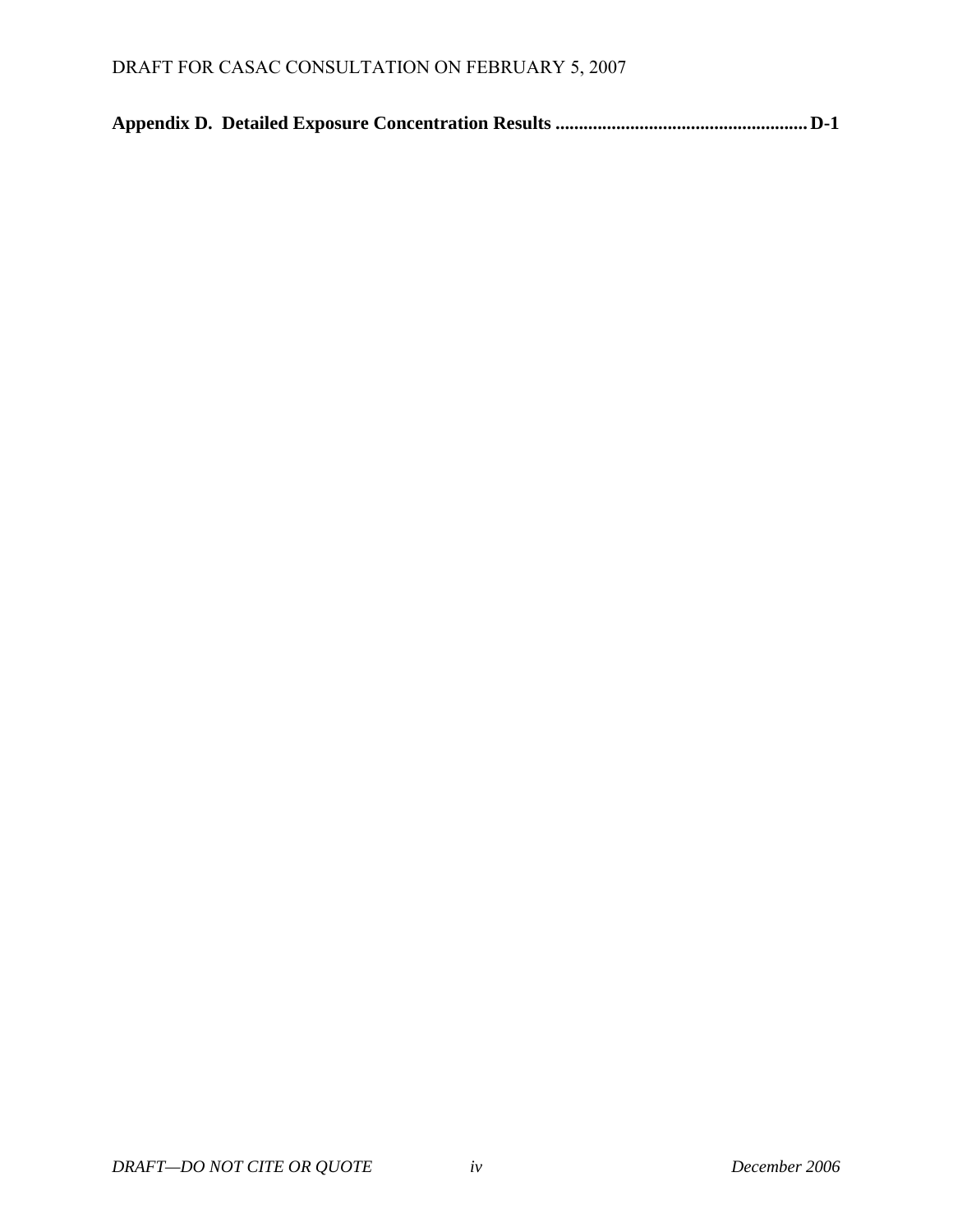# <span id="page-4-0"></span>**1. Introduction**

This report describes the approach and initial results for the exposure assessment performed in support of the final Lead Renovation, Repair, and Painting (LRRP) rule. This exposure assessment is designed to characterize the children's lead exposures associated with LRRP activities, and will include the estimation of the potential exposures with current conditions and with the LRRP rule in place. This assessment will also consider exposures resulting from LRRP activities in child-occupied facilities.

Chapter 1 provides an overview of the approach, describes the types of buildings covered in this exposure assessment, identifies the relevant sources and pathways for lead exposures associated with renovation, repair, and painting (RRP) activities in these buildings, and describes the exposure durations for the assessment. Chapter 2 describes the selected exposure scenarios, including the RRP activities and control types considered. Chapters 3 and 4 describe the approaches and initial results for the assessment of lead exposures to RRP activity-relevant media (i.e., indoor dust and outdoor soil) and background sources (i.e., diet, drinking water, and air), respectively. Chapter 5 provides the references for the report.

# **1.1 Overview of Approach**

The approach for this draft exposure assessment is focused on developing a scientifically sound analysis framework and characterizing a reasonable range of results (considering both uncertainty and variability) using this framework. For this draft, readily available data sources were identified and the best inputs and assumptions, given the available time, were identified. Throughout the report, it is noted where inputs and assumptions should be reconsidered in subsequent drafts of the exposure assessment.

For this draft, exposure concentrations were estimated for a series of scenarios. Each scenario is defined by a unique combination of activity type (e.g., replacing windows) and control strategy. The scenarios evaluated in this draft were limited by the available data sources; some of the identified scenarios could not be included in this draft due to data gaps. It is expected that EPA's Office of Pollution Prevention and Toxics (OPPT) dust study will be available for use in the revised exposure assessment and should aid in filling some of these gaps. This study is expected to include additional information on lead dust and soil loadings associated with different RRP activities and is expected to be used in revising and expanding this exposure assessment.

A recent study which includes data on lead dust levels during RRP activities is available and will be used in developing the exposure assessment if appropriate. In November, 2006, the Lead-Safe Work Practices Survey Project Report was provided to the Agency. The Lead-Safe Work Practices Survey was conducted by the National Association of Home Builders to measure the amount of lead dust generated during typical RRP activities and assess whether routine RRP activities increase lead dust levels in the work area and property. Both air samples and surface dust wipe samples were collected during RRP activities conducted in five separate residential properties included in the study. This study will be evaluated for its relevance in developing the RRP exposure assessment and may be included in future drafts of the exposure assessment.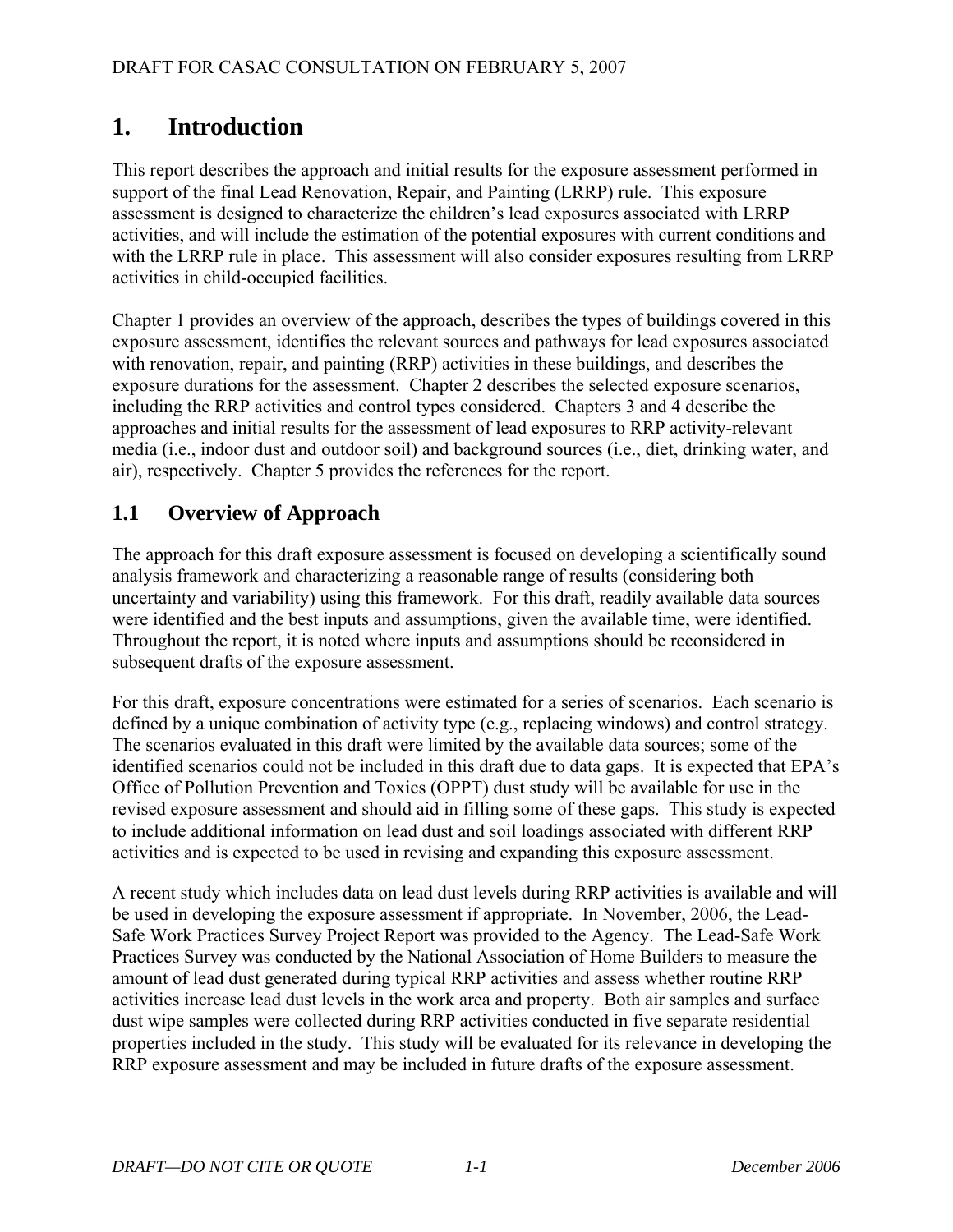<span id="page-5-0"></span>The results of this assessment include a complete set of exposure concentration results for each scenario, based on best estimate or central tendency (CT) assumptions. In addition, a sensitivity analysis was conducted where each input varied from a low-end estimate to a high-end estimate (one input value at a time) to characterize the sensitivity of estimated exposure concentrations to changes in each input, given a reasonable range of values for the input. The results of this sensitivity analysis provide insight into which inputs are most important and help in determining which inputs should be the focus of additional analysis for the revised exposure assessment.

# **1.2 Universe of Included Building Types**

This exposure assessment is focused on lead exposures in two types of buildings: residences with children under six years of age, and COFs. For the purposes of this assessment, COFs are defined as a building, or a portion of a building, constructed prior to 1978, visited regularly by the same child, under age 6, on at least two different days within any week, provided that each day's visit lasts at least 6 hours and the combined weekly visit lasts at least 6 hours, and the combined annual visits last at least 60 hours. Examples of COFs are day-care centers, preschools, and kindergarten classrooms.

There is potentially some overlap between the buildings covered under the "residences" category and those categorized as COFs.

This draft exposure assessment focuses on a set of exposure scenarios that was developed to address exposures in residences. Exposures associated with COFs are not explicitly addressed in this draft assessment because the potential RRP activities for these types of buildings have not yet been fully characterized. Note, however, that the exposure scenarios included in this draft assessment may indirectly characterize exposures for some types of COFs, particularly where there is overlap between the definitions of "residence" and "COF." COFs will be more comprehensively characterized in the revised exposure assessment.

For all building types, the exposure assessment will consider the age of the building (i.e., vintage) when calculating exposures. The building's vintage plays an important role in several elements of the exposure assessment, including estimating lead loadings with different types of RRP activities and estimating background concentrations, because older homes may contain older lead-based paints, which often have higher lead concentrations. Data were not available for the draft exposure assessment to consider vintage; however, this will be considered in the revised exposure assessment.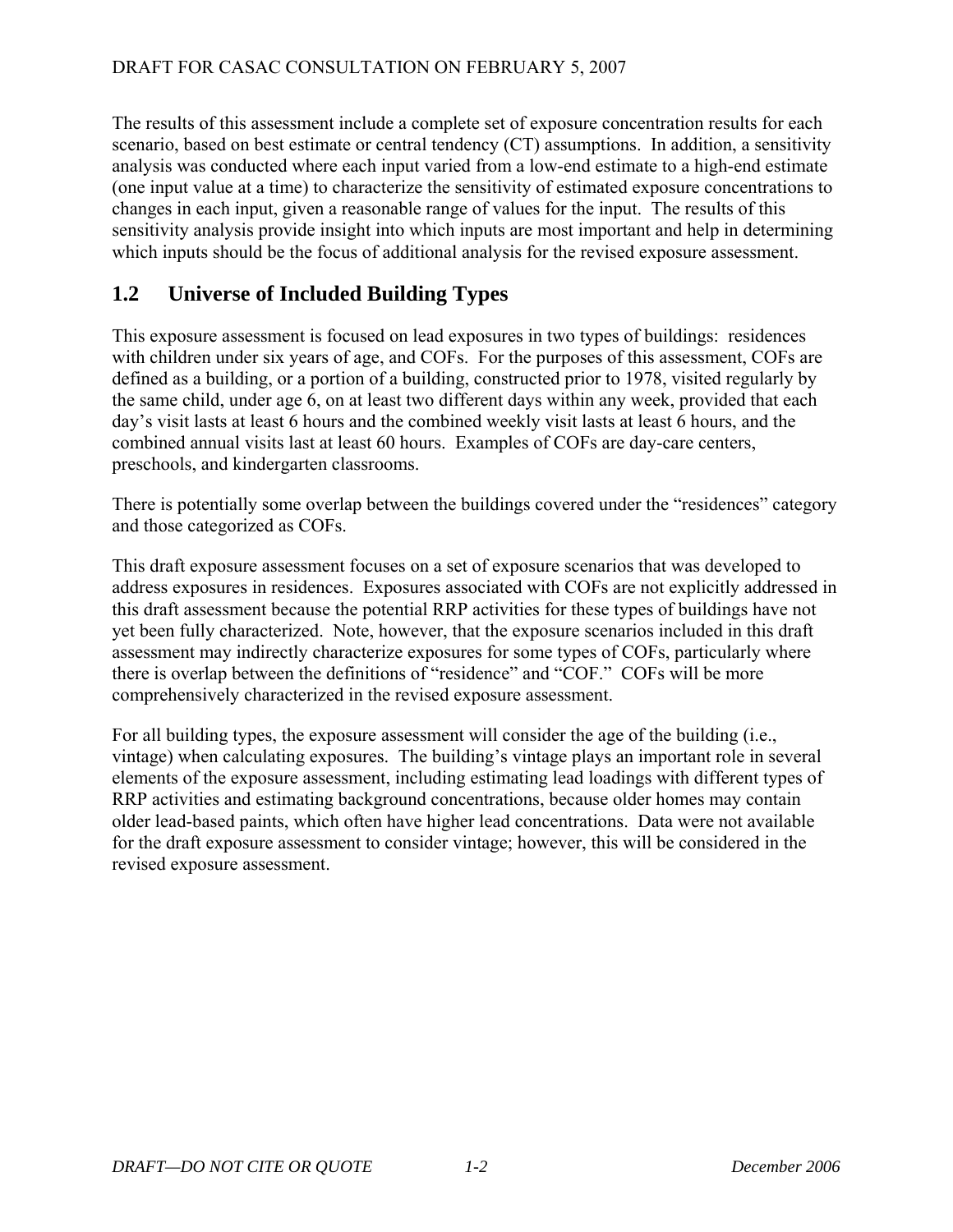## <span id="page-6-0"></span>**1.3 Sources and Exposure Pathways**

Without understanding all of the different types of lead sources and their contributions to blood lead levels, it is difficult to characterize how changes in lead exposures associated with RRP activities would affect children's IQ, given the non-linearity in blood lead models and exposureresponse relationships. For this assessment, lead sources are divided into two categories: sources impacting indoor dust and outdoor soil lead concentrations, and all other sources (i.e., air, drinking water, and diet). This distinction is made because RRP activities are expected to contribute to lead concentrations in indoor dust and outdoor soil, and these contributions will vary depending on the types of controls being used (see Section 2.2 for more details). Exposures to air, drinking water, and diet are characterized using a single, constant "background" concentration that is assumed to be unaffected by any RRP activities (see Chapter 4 for more details on these exposure concentrations).

In the draft exposure assessment, inhalation exposures are assumed to be unaffected by RRP activities, and are included in the "other sources" category. This assumption may underestimate the impacts of RRP activities on lead exposures because these activities may result in elevated air concentrations of lead, which could contribute to the overall health impacts. Due to a lack of available data characterizing air concentrations associated with RRP activities, the impact of this assumption could not be evaluated in this exposure assessment. However, the OPPT dust study is expected to provide this type of data and may allow for the evaluation of this assumption in the revised exposure assessment. If subsequent analyses indicate that inhalation exposures have the potential to impact overall risk estimates, they will be characterized in a manner similar to that used to characterize indoor dust and outdoor soil concentrations (i.e., not characterized using a single, constant "background" concentration), to extent feasible given the available data.

## **1.4 Exposure Duration**

For this exposure assessment, environmental media concentrations will be estimated over time for the exposure duration, and then provided as inputs to a blood lead model. For each scenario, the period of exposure considered in this assessment is six years. For interior dust exposures, this period is divided into five phases (as illustrated in Exhibit 1): pre-activity (background), activity, post-activity (initial cleanup), post-activity (routine cleaning), and post-activity (background). Exposure concentrations are estimated for each phase separately. During the preactivity (background) phase, exposures will be represented by the estimated constant background indoor dust concentrations. During the activity phase, exposure concentrations will be represented by the sum of the background dust concentrations and the estimated activity-related dust concentrations. The post-activity (initial cleanup) phase refers to the one-time cleaning conducted by the contractor immediately following completion of the activity. Exposure concentrations for the post-activity (initial cleanup) phase will be represented by a one-time reduction in the activity phase concentration calculated using the initial cleaning efficiency (described in more detail in Chapter 3). The post-activity (routine cleaning) phase refers to the regular (repeated) cleaning performed by the resident. Exposure concentrations for the postactivity (routine cleaning) phase will be represented by time-varying estimates of dust concentrations calculated using the activity concentration and the routine cleaning efficiency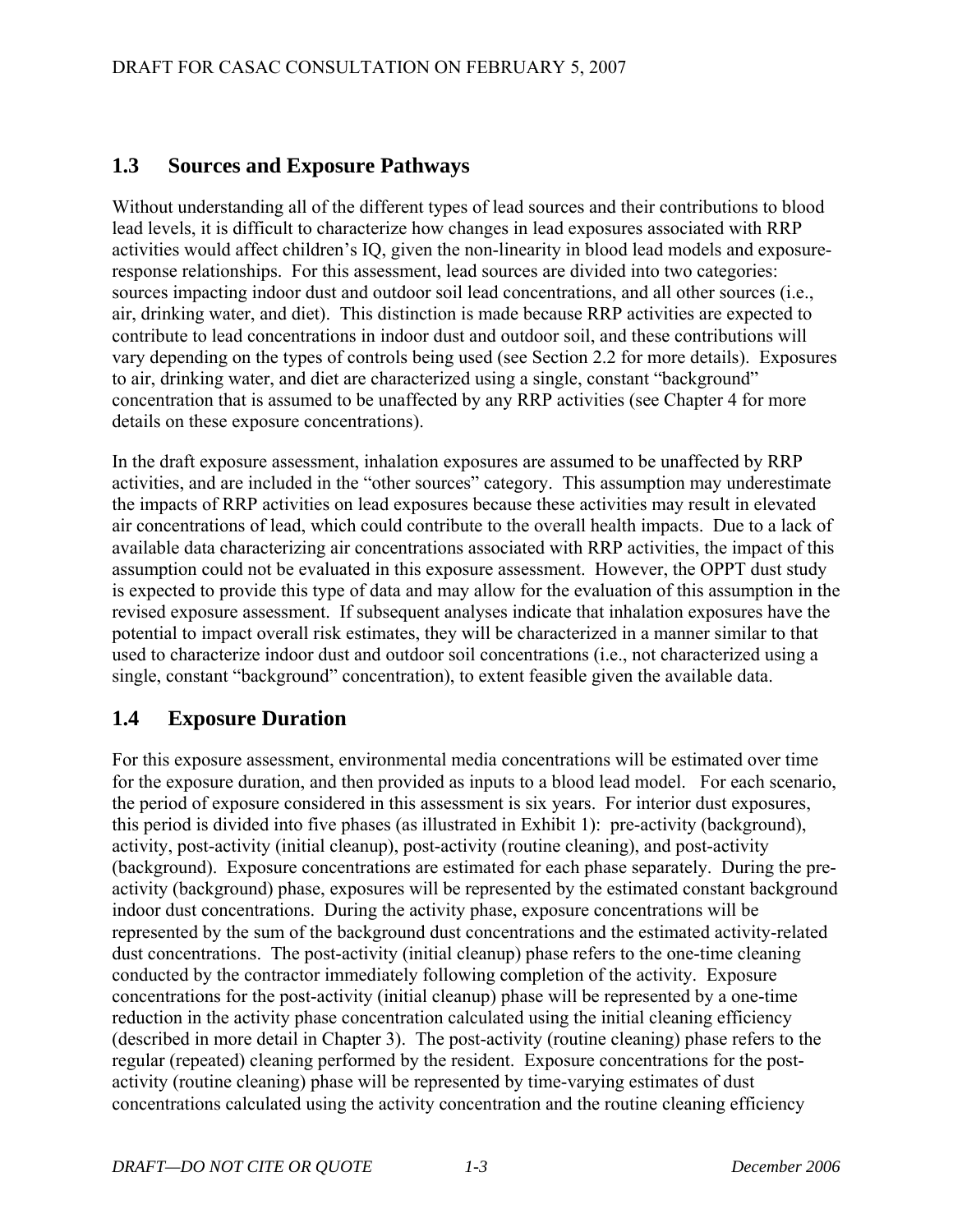(described in more detail in Chapter 3). The final phase, post-activity (background), begins when the post-activity (routine cleaning) dust concentrations are approximately equal to the background dust concentrations, and continues until the end of the exposure period. For this phase, exposure concentrations will be represented by the estimated constant background indoor dust concentrations.





For outdoor soil exposures, this period is divided into two phases (as illustrated in Exhibit 2): pre-activity (background), and activity. Exposure concentrations are estimated for each phase separately. During the pre-activity (background) phase, exposures will be represented by the estimated constant background outdoor soil concentrations. During the activity phase, exposure concentrations will be represented by the sum of the background soil concentrations and the estimated activity-related soil concentrations. Unlike for indoor dust, there are no assumed loss processes that result in a reduction of the activity-related soil concentrations and thus soil concentrations are assumed to remain at activity phase levels for the remainder of the exposure period.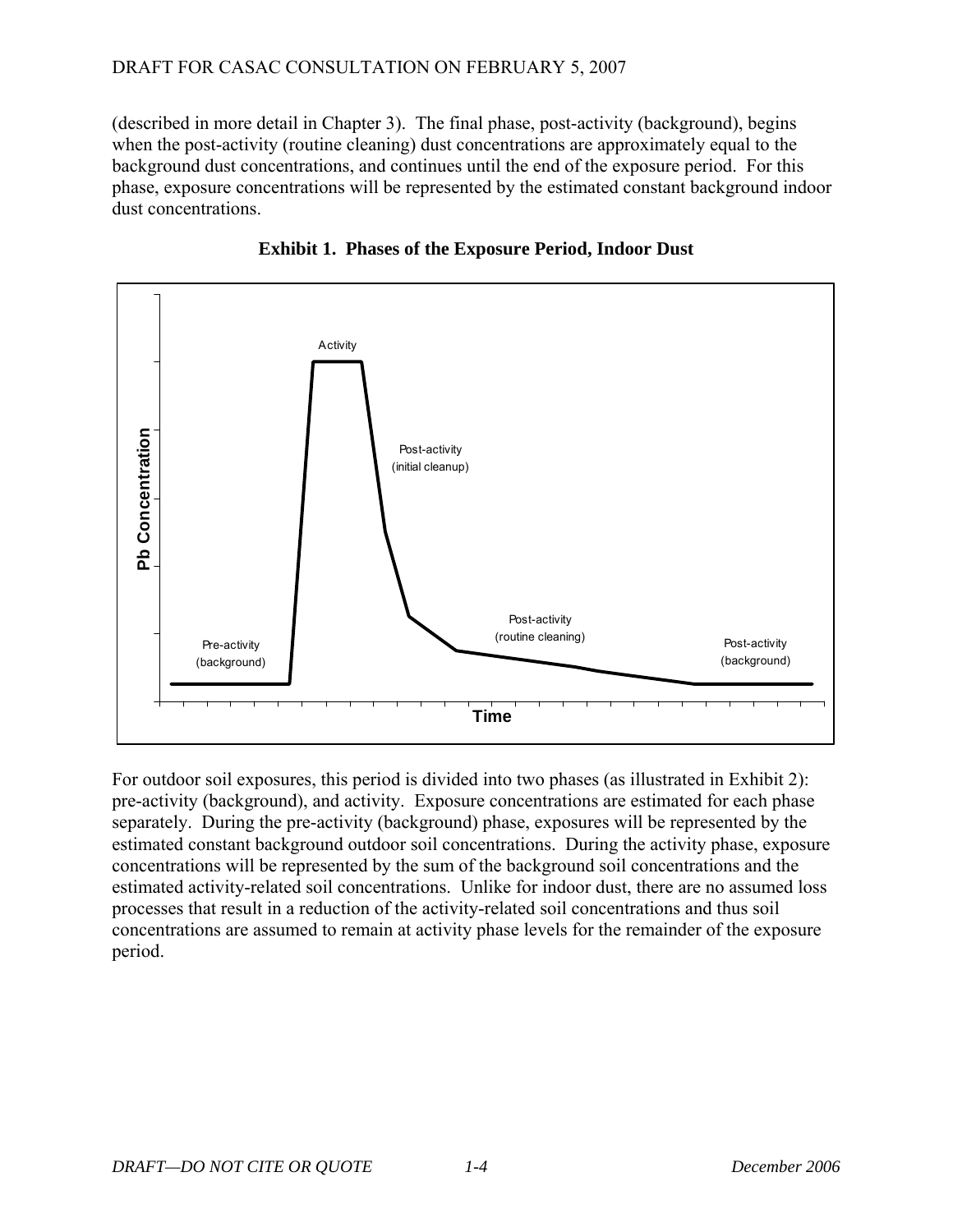

**Exhibit 2. Phases of the Exposure Period, Outdoor Soil** 

For the blood lead modeling, individual simulations will be performed using ages between 0 and 5 as the starting points for the activity (the number of simulations will be based on the shape of the estimated exposure distributions). For each of these simulations, the length of the different phases may be different; in some cases, one or more of the phases may not be included based on the time the activity starts and the length of the different periods (e.g., if activity starts at age 0, the pre-activity phase would not be included). In addition, blood lead levels associated with RRP activities will be estimated for women of child-bearing age and used to characterize fetal exposures.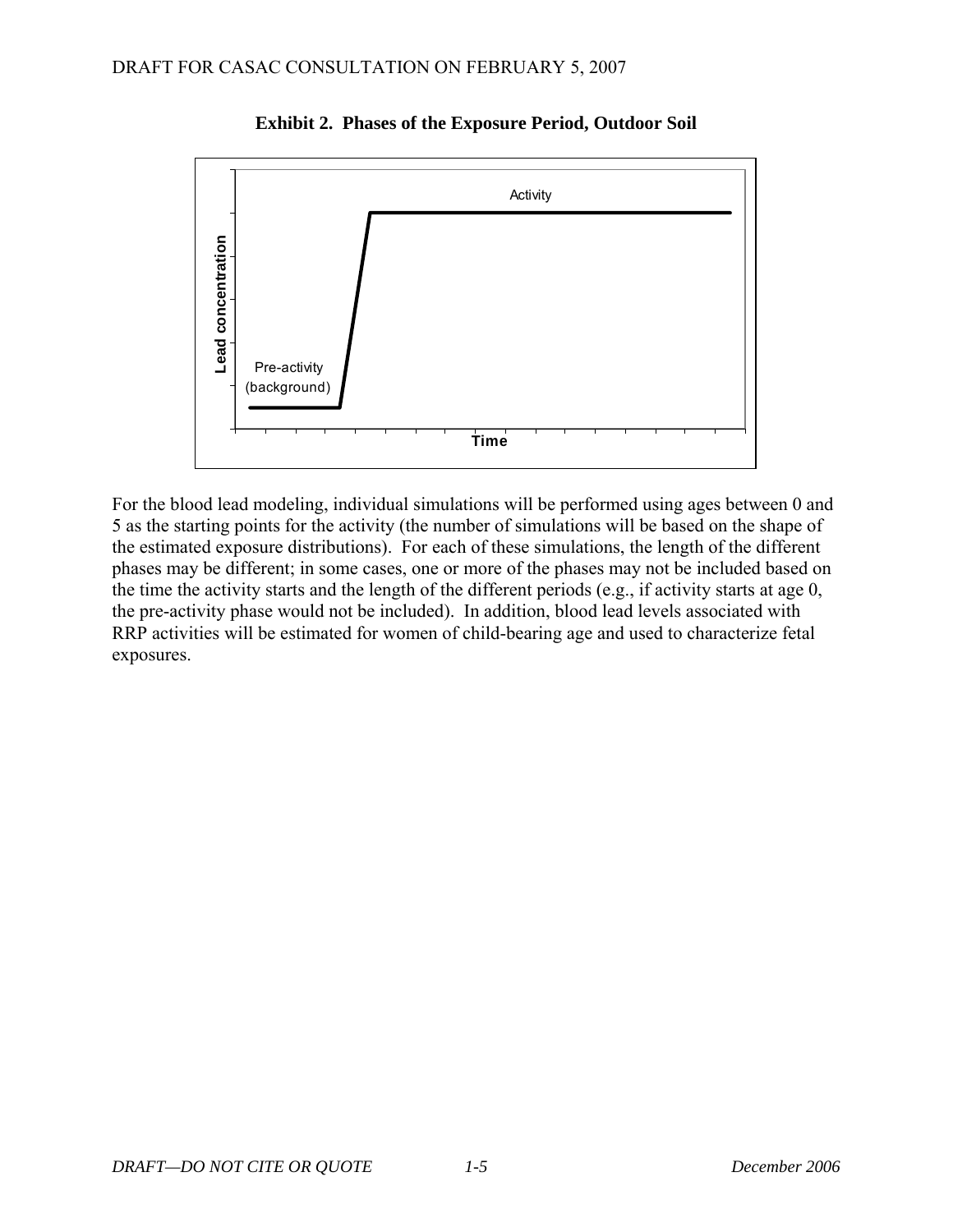# <span id="page-9-0"></span>**2. Exposure Scenarios**

This draft exposure assessment uses a scenario-based approach, where each scenario consists of a unique combination of RRP activity type and control type. A separate set of exposure concentration results were generated for each scenario to evaluate the range of exposure conditions possible both with and without implementation of the LRRP rule. Section 2.1 describes the RRP activity types addressed in this assessment and Section 2.2 describes the control types considered.

# **2.1 Types of Activities**

Exhibit 3 presents the types of activities for residential exposures covered by this draft exposure assessment.<sup>[1](#page-9-1)</sup> Each activity is associated with a different combination of tasks, such as drilling and sawing. This exhibit indicates the relevant exposure media for each activity – indoor dust for inside activities and outdoor soil for outside activities. For some of these activities, it is possible that there are contributions to lead concentrations in both indoor dust and outdoor soil. This assessment is limited in this regard because the data identified to date only include lead loadings for either indoor dust or outdoor soil for each activity. This is recognized as a limitation of this assessment and may be revisited if sufficient data are identified.

The list of activities included in Exhibit 3 is based on the types of RRP activities expected to be included in OPPT's dust study. Given that the results of the dust study are not yet available, activity-based exposure concentrations were estimated for this draft exposure assessment based on other available sources, primarily OPPT's Environmental Field Sampling Study (USEPA 1997) (see Chapter 3 for more details). Some of these activities (as indicated in Exhibit 3) were not included in the draft exposure assessment because there were not sufficient data to characterize lead loadings in the workspace associated with these activities. These activities will be included in the revised exposure assessment, provided sufficient data are available in OPPT's dust study to fully characterize them.

 $\overline{a}$ 

<span id="page-9-1"></span><sup>&</sup>lt;sup>1</sup> Activities associated with exposures in COFs are not explicitly addressed in the draft exposure assessment, as discussed in Section 1.2. Additional activities will be included in the revised exposure assessment to address activities associated with COFs.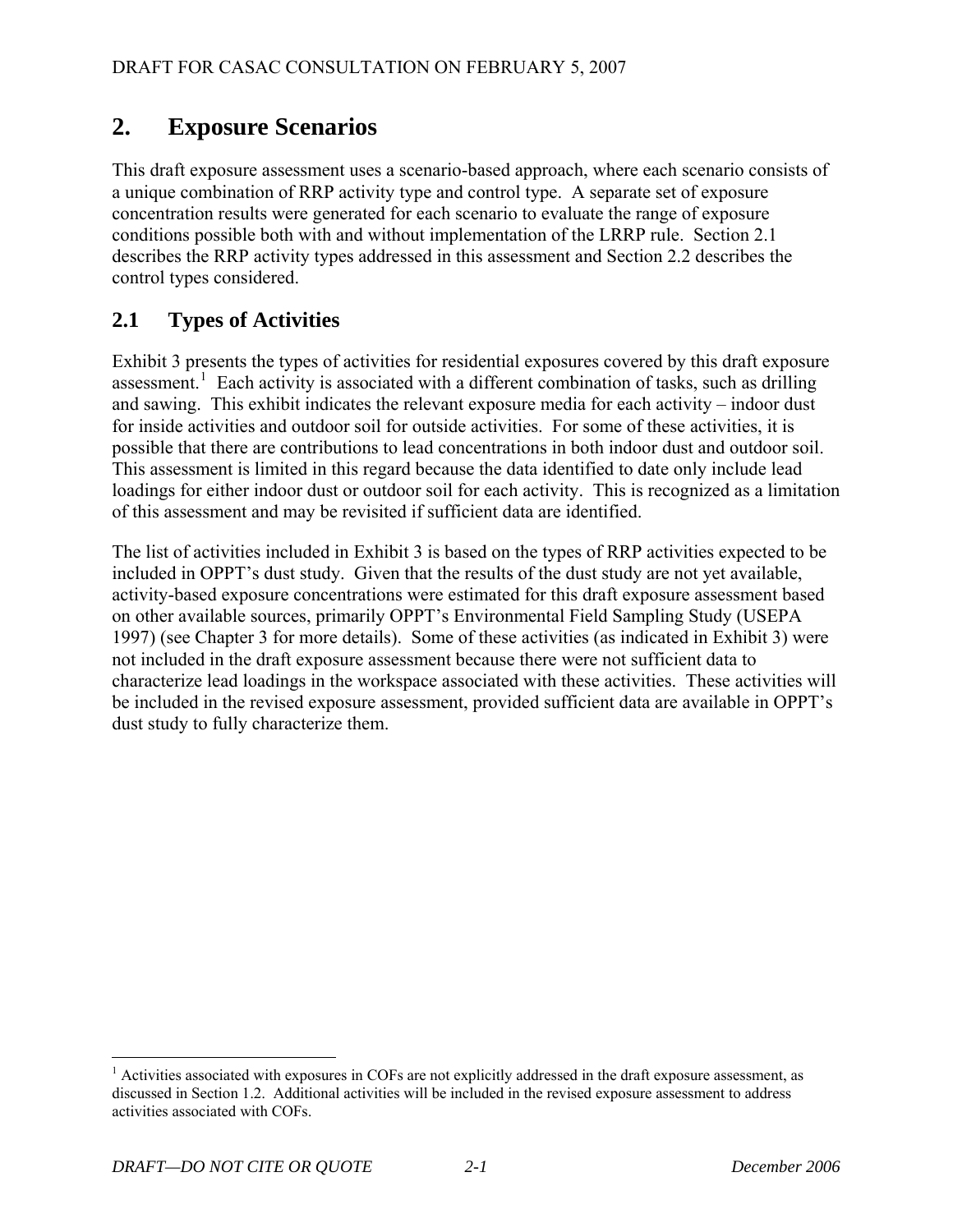<span id="page-10-0"></span>

|                                                             |                       | <b>Relevant Media</b> | <b>Included</b> in | <b>Description</b>                                                |  |  |
|-------------------------------------------------------------|-----------------------|-----------------------|--------------------|-------------------------------------------------------------------|--|--|
| <b>Activity</b>                                             | <b>Indoor</b><br>dust | Outdoor<br>soil       | Draft EA?          |                                                                   |  |  |
| Renovating kitchen                                          |                       |                       |                    | Complete replacement of<br>kitchen (cabinets, appliances,<br>etc. |  |  |
| Three cutouts                                               |                       |                       |                    | 2 ft <sup>2</sup> each of painted surface                         |  |  |
| Replacing windows                                           |                       |                       |                    | 6 ft <sup>2</sup> of painted surface                              |  |  |
| Replacing exterior doors                                    |                       |                       |                    | 25-50 ft <sup>2</sup> of painted surface                          |  |  |
| Scraping LBP, interior flat<br>component                    |                       |                       |                    | 50-75 ft <sup>2</sup> of painted surface                          |  |  |
| Scraping LBP, interior door                                 |                       |                       |                    | 20-40 ft <sup>2</sup> of painted surface                          |  |  |
| Replacing fascia boards                                     |                       |                       |                    | 50 ft <sup>2</sup> of painted surface                             |  |  |
| Exterior LBP removal <sup>b</sup>                           |                       | ✓                     |                    | Removal of LBP through a<br>variety of techniques                 |  |  |
| $^{\circ}$ LBP = lead-based paint; EA = exposure assessment |                       |                       |                    |                                                                   |  |  |

### **Exhibit 3. RRP Activities Included in Exposure Assessment<sup>a</sup>**

<sup>b</sup> The range of exterior LBP removal practices considered in the draft exposure assessment include activities such as dry scraping, chemical removal, and heat gun removal. Additional scenarios may be added to the refined assessment for individual LBP removal techniques if supported by the data provided in the forthcoming OPPT dust study.

## **2.2 Types of Controls**

There are methods for control of lead released during RRP activities being considered for the LRRP Rule: plastic sheeting and workspace cleaning. The following four control combinations are included in this exposure assessment:

- No plastic sheeting, basic cleaning (baseline controls);
- No plastic sheeting, full rule cleaning;
- Plastic sheeting, basic cleaning; and
- Plastic sheeting, full rule cleaning (full rule implementation controls).

Only the baseline controls and full rule implementation controls are addressed in this draft exposure assessment. Sufficient data were not available to evaluate the effectiveness of the other two combinations for this assessment. The results of the OPPT dust study are expected to be used to revise this exposure assessment as it pertains to these control combinations. In addition, the revised exposure assessment will also examine exposures with different degrees of partial compliance, as well as the use of control techniques in the absence of a LRRP Rule.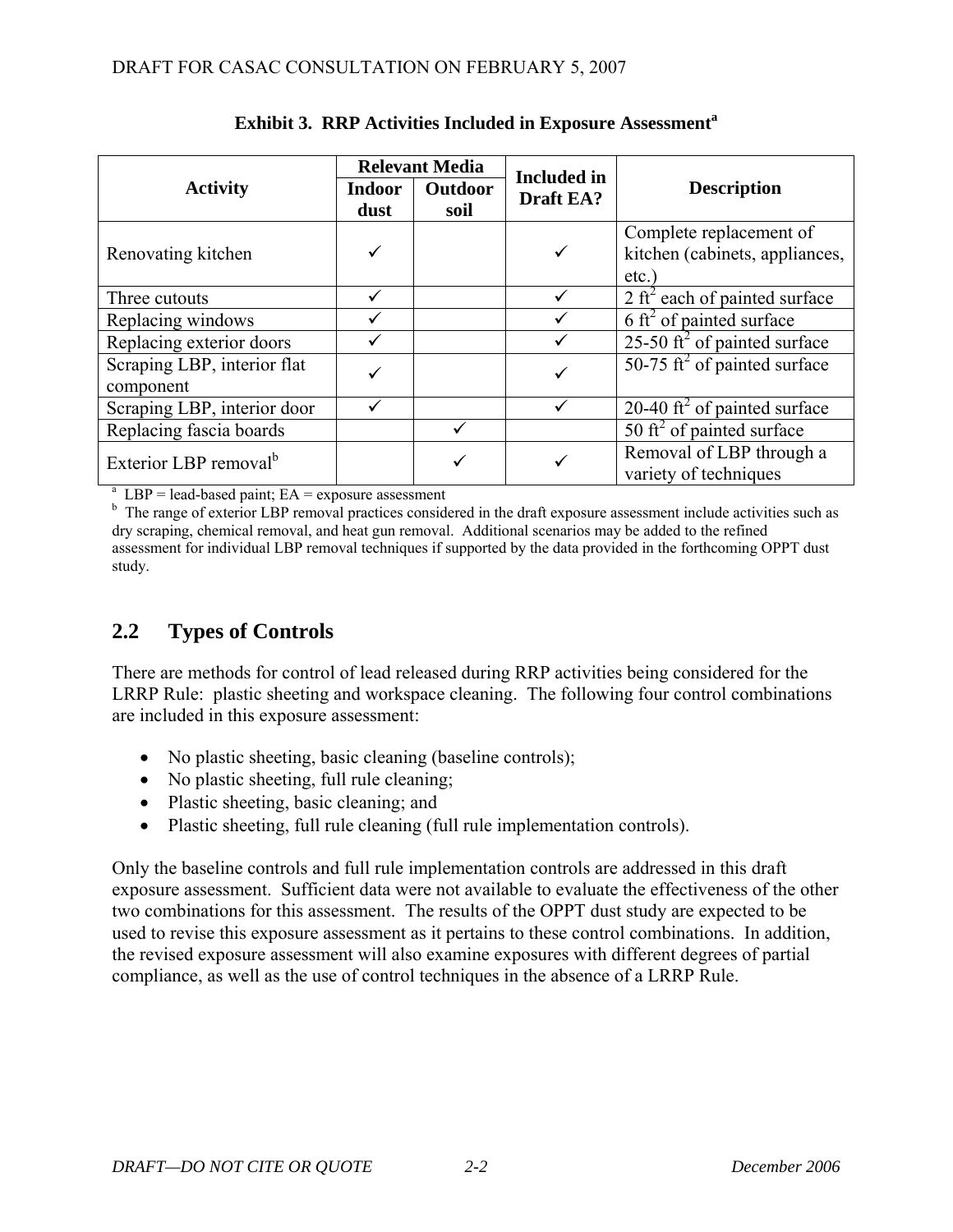# <span id="page-11-0"></span>**3. Exposures to Indoor Dust and Outdoor Soil**

This chapter presents the methodology used to estimate exposure concentrations in indoor dust and outdoor dust and summarizes the results of the analysis. Section 3.1 presents the background concentrations used for indoor dust and outdoor soil and how they were derived. Section 3.2 presents the approaches for estimating indoor dust and outdoor soil concentrations with both baseline and full rule implementation controls for the seven activity types analyzed in this draft exposure assessment. Section 3.3 presents the estimated indoor dust or outdoor soil for each scenario. Section 3.4 describes the sensitivity analysis and presents a summary of its results.

## **3.1 Background Media Concentrations**

A child's exposure to lead over the first six years of life consists of both exposure to lead released as a result of RRP activities and exposure to background lead concentrations in the home. It is necessary to know these background concentrations for accurate estimation of blood lead levels and to allow for the determination of the portion of the blood lead levels attributable to RRP activities with and without implementation of the rule.

## **3.1.1 Indoor Dust**

For indoor lead background dust concentrations, two different sources of lead loading data were used. The default lead loading value (2.0  $\mu$ g/ft<sup>2</sup>) is the 75<sup>th</sup> percentile of background lead loading values in the U.S. housing stock across all floor types as reported in HUD (2002). The 75<sup>th</sup> percentile was selected as a reasonable default estimate because these data represent all housing in the United States (i.e., they are not specific to housing with lead-based paint). HUD (2002) estimates that 40 percent of all homes have lead-based paint (LBP) and homes with LBP are expected to have higher lead loading values; therefore, the  $75<sup>th</sup>$  percentile value for the entire U.S. housing stock was used to capture the effect of the higher typical loading in homes with LBP. The low lead loading value  $(0.375 \mu g/ft^2)$  is the 25<sup>th</sup> percentile of U.S. housing stock background lead loading values across all floor types as reported in HUD (2002). This value was chosen as a reasonable low-end estimate because it was the lowest floor load presented in HUD (2002), which includes all U.S. housing and likely provides relatively low loadings compared to those for houses with LBP. It is important to note that the reporting of 0.375  $\mu$ g/ft<sup>2</sup> as the  $25<sup>th</sup>$  percentile in HUD (2002) was influenced significantly by HUD's decision to represent all non-detects in their sampling with  $0.375 \mu g/ft^2$  (the detection limit was reported as 1.5  $\mu$ g/ft<sup>2</sup>). The high lead loading value (520  $\mu$ g/ft<sup>2</sup>) is the highest background loading reported in the Staes and Rinehart (1995) summary of studies examining mean pre-abatement floor dust levels in houses with lead contamination. The value was deemed a reasonable high-end estimate because the report pertains to homes in which lead levels are elevated sufficiently to necessitate abatement activities and thus should be on the high end of loading levels in houses with LBP. Each of these indoor lead loading values was converted to lead concentrations using a conversion function discussed in Appendix C.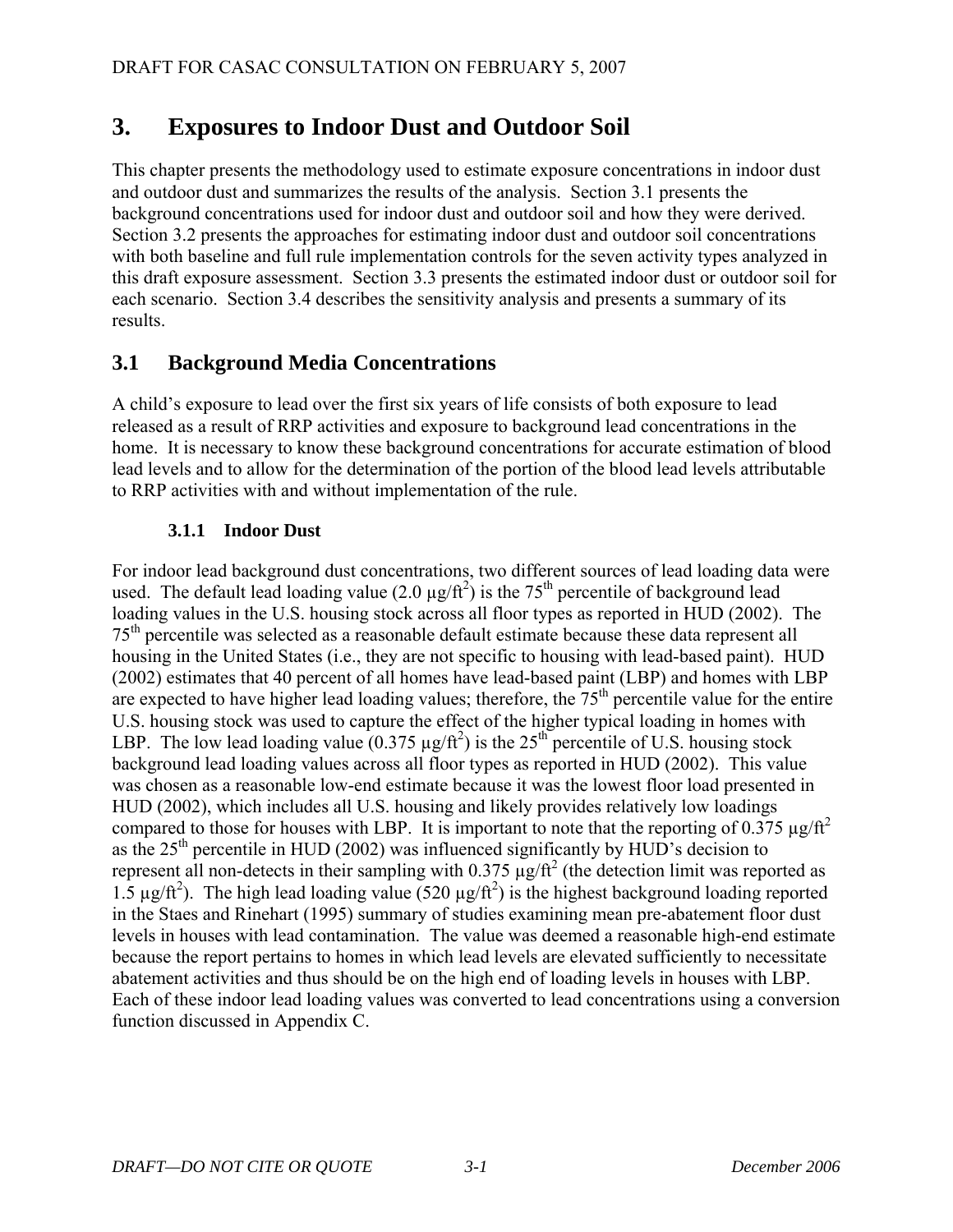## **3.1.2 Outdoor Soil**

<span id="page-12-0"></span>The outdoor soil lead background concentration range is derived from HUD (2002), which presents empirical data from a survey of all U.S. housing at the main entrance, dripline and midyard positions associated with one wall, and dripline and midyard positions associated with a second wall. The soil lead concentration chosen as a reasonable default value (103.7 ppm) was the smaller of the  $75<sup>th</sup>$  percentile concentrations for the two dripline locations. A  $75<sup>th</sup>$  percentile concentration was used because, as mentioned in Section 3.1.1, this data set is representative of all housing in the United States and therefore likely underestimates the background concentrations for housing with LBP. The same rationale applies to using a dripline value rather than a midyard value, but the smaller  $75<sup>th</sup>$  percentile concentration for dripline locations was used to prevent overcorrection. The low lead concentration value (7.8 ppm), which is the  $25<sup>th</sup>$ percentile value for one of the midyard locations in HUD (2002), was deemed a reasonable low value given that it is the smallest  $25<sup>th</sup>$  percentile value reported in HUD (2002). The largest reported 95<sup>th</sup> percentile concentration across the locations (1,445 ppm) in HUD (2002) was selected as a reasonable estimation of the high background lead concentration in soil.

## **3.2 Methodology**

This section describes the methodology used to estimate indoor dust and outdoor soil concentrations for the selected scenarios. As presented in Exhibit 3, either indoor dust or outdoor soil concentrations, but not both, were estimated for each of the seven selected scenarios. For scenarios associated with indoor activities, indoor dust concentrations were estimated; for scenarios associated with outdoor activities, outdoor soil concentrations were estimated. The methodology applied for estimating both indoor dust and outdoor soil concentrations is described in detail in Appendix A. This methodology is similar to the approach used in the Economic Analysis (USEPA 2006a). The primary differences between the approach used in the Economic Analysis and that used in this assessment are:

- This assessment examined the time-varying nature of exposure concentrations, from preactivity through six years after completion of the activity. The Economic Analysis used annual average indoor dust and outdoor soil exposure concentrations to represent exposures for the entire exposure duration.
- This assessment reconsidered many of the input values used in the Economic Analysis and revised these values where appropriate and supported by available data.

Many of the inputs used in this analysis, particularly those used to estimate lead concentrations in the workspace for each activity, will be revisited in the revised exposure assessment based on the results of OPPT's dust study. This study is expected to evaluate additional control options and provide additional datasets that can be used to characterize workspace lead concentrations for a wider range of activity types.

The remainder of this section briefly describes the steps involved in estimating indoor dust and outdoor soil concentrations for the baseline and full rule implementation control scenarios. Refer to Appendix A for a more detailed description of the methodology and to Appendix B for a description of the inputs used to calculate these concentrations.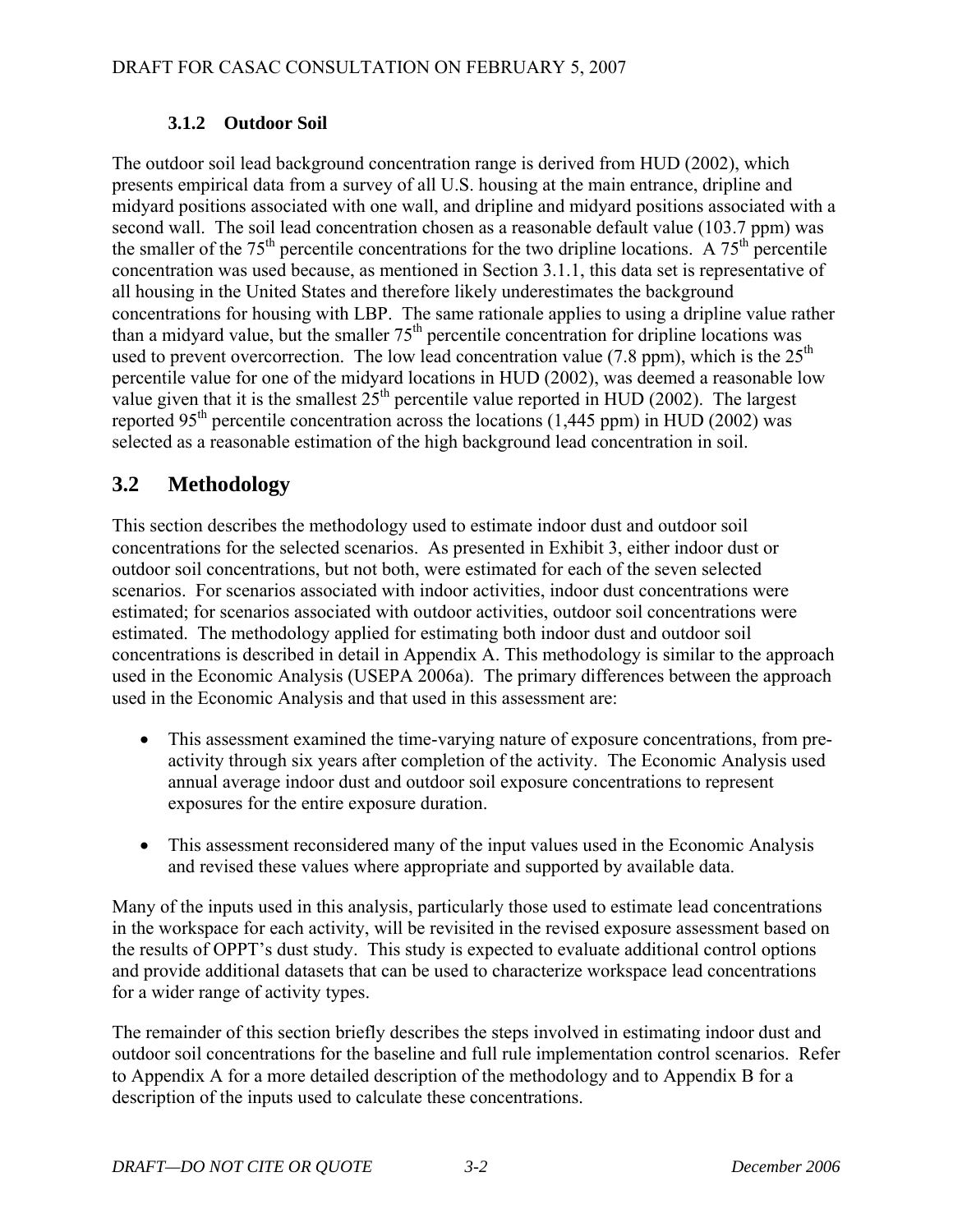## <span id="page-13-0"></span>**3.2.1 Indoor Dust**

## **3.2.1.1 Baseline**

For the baseline control scenarios, indoor dust concentrations were estimated by completing the following steps:

- Estimated lead loading in the workspace based on the tasks required for the scenario's activity.
- Converted lead loading to activity lead concentration using a regression model developed by ICF based on the 1997 HUD National Survey data that established house dust loadinghouse dust concentration relationships for unremediated housing units (refer to Appendix C for more information about this regression model). Added background indoor dust concentration to activity lead concentration to estimate total indoor dust lead concentration in the workspace.
- Estimated lead concentration in rooms adjacent to the workspace by applying a conversion factor that relates workspace dust concentrations to adjacent room concentrations (see Appendix A for more details). All adjacent rooms were assumed to have the same concentration.
- Estimated overall house Pb concentration in indoor dust by summing the area-weighted workspace, adjacent room, and remainder of house (assumed to have background only) concentrations.
- Estimated the change in overall house Pb concentration in indoor dust over time based on the estimated household cleaning frequency and cleaning efficiency. When the estimated concentration reached background concentrations, it was assumed that the indoor dust concentrations are equal to background for the remainder of the exposure period.

## **3.2.1.2 Full Rule Implementation**

For the full rule implementation control scenarios, indoor dust concentrations were estimated using the same approach used for the baseline controls, with one exception. For the full rule implementation scenarios, lead loadings in the workspace were estimated by assuming they are equal to the EPA floor lead hazard level of 40  $\mu$ g/ft<sup>2</sup> from initiation of the activity through its completion. This value accounts for the reduction in lead loading associated with the LRRP Rule controls.

## **3.2.2 Outdoor Soil**

## **3.2.2.1 Baseline**

For the baseline control scenarios, outdoor dust concentrations were estimated by completing the following steps: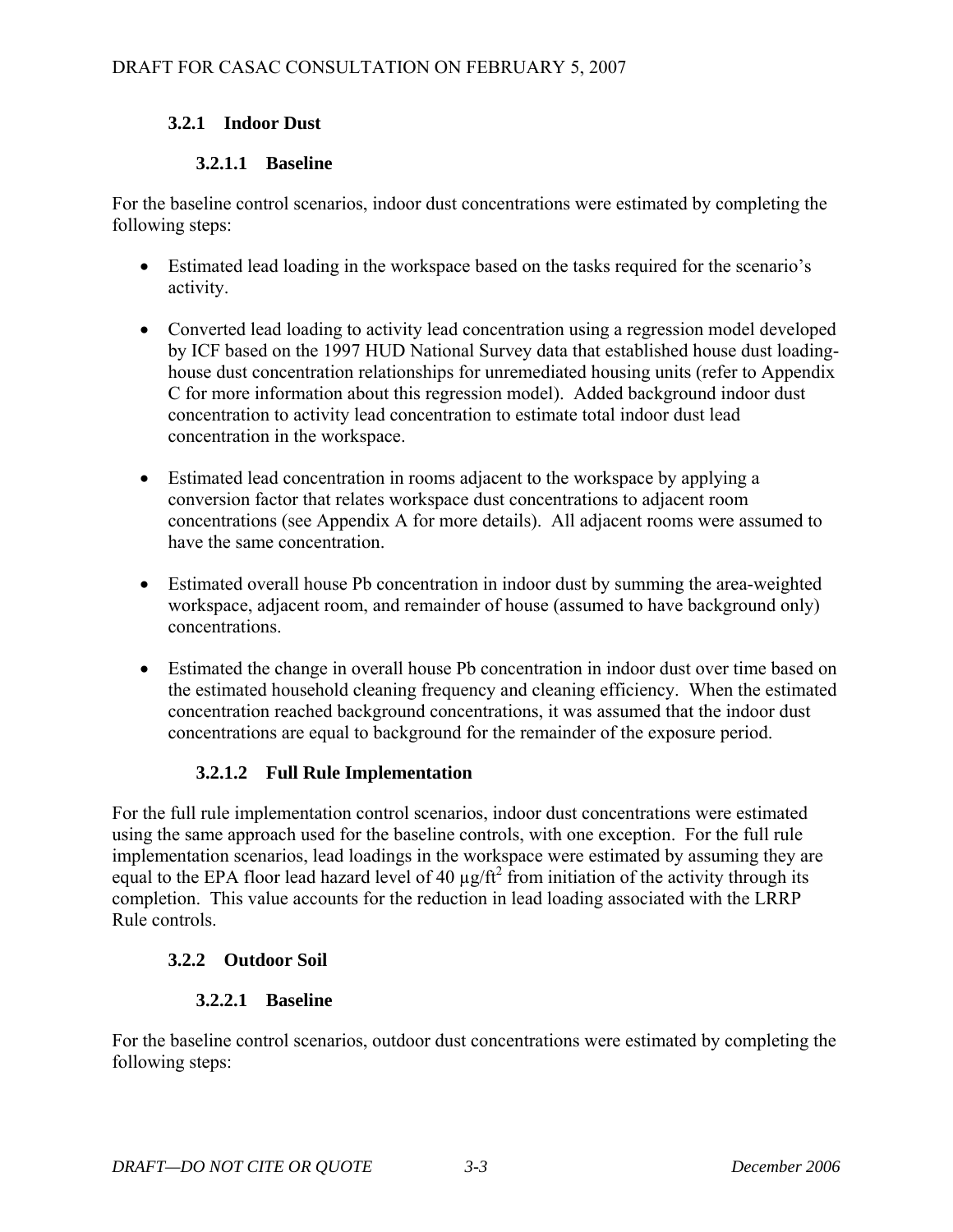- <span id="page-14-0"></span>• Estimated lead loading within the area surrounding the house that will be impacted by the RRP activity (i.e., within 18" of house). The 18" distance was chosen based on a University of Illinois (2002) study that found that 94 to 99.8% of lead loading from five methods of exterior lead paint removal fell between 6" and 18" of the building's perimeter.
- Converted lead loading to lead concentration based on an assumed soil mixing depth and soil density and added background to estimate lead concentration in area surrounding house.
- Estimated overall area-weighted yard concentration of lead using estimated concentration for area of activity within 18" of house and assuming the remainder of the yard has only background concentrations. This estimated concentration was assumed to remain until the end of the exposure period (i.e., no loss processes or cleanup were estimated).

## **3.2.2.2 Full Rule Implementation**

For the full rule implementation control scenarios, outdoor soil concentrations were estimated using the same approach used for the baseline controls, with one exception. For the full rule implementation scenarios, it was assumed that the implemented controls were 100 percent effective in controlling lead loadings to soil. Thus, for these scenarios, soil concentrations were assumed to be equivalent to background for the entire exposure period. The sensitivity analysis (described in Section 3.4) assessed the impact of this assumption.

## **3.3 Estimated Media Concentrations**

This section presents the estimated indoor dust or outdoor soil concentrations (depending on the scenario) for the baseline and full rule implementation control options. For each scenario, the estimated concentrations fall into the four phases described in Section 1.4: pre-activity, activity, post-activity (cleanup), and post-activity (background). The concentrations for these phases are presented in time-series graphs below. In these graphs, negative times on the X-axis refer to times prior to completion of the activity (i.e., the pre-activity and activity phases). In each graph, 2 to 4 weeks of pre-activity is assumed for presentation purposes; in actual duration of this period will depend on the assumed starting time for the activity in the blood lead modeling.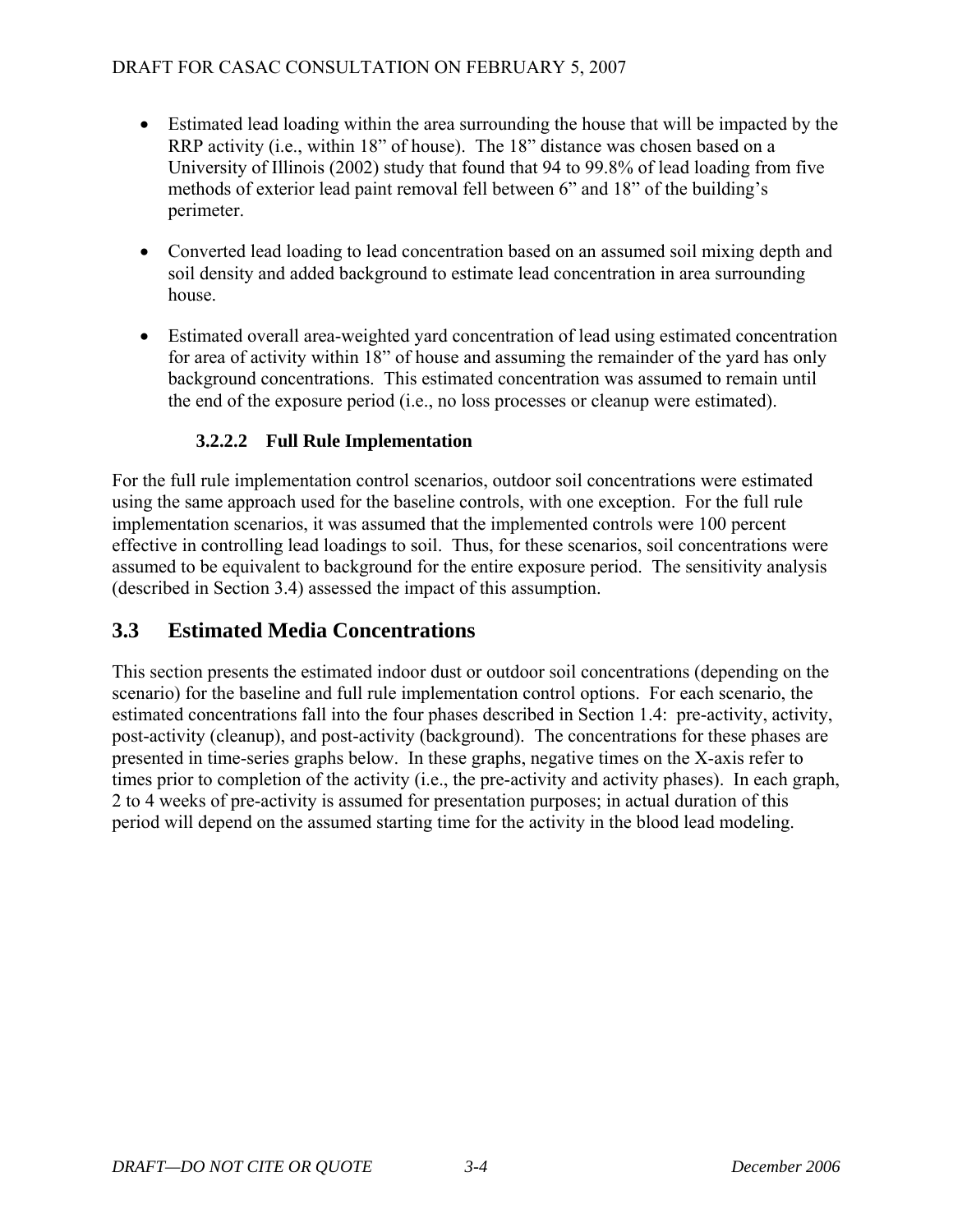<span id="page-15-0"></span>Remodeling Kitchen

The estimated indoor dust concentrations for the "Remodeling Kitchen" scenario are presented in Exhibit 4. For baseline controls, the estimated indoor dust concentration during the activity is 6,242 µg/g. After completion of the activity, this concentration returns to background within approximately 25 weeks. For full rule implementation, the estimated indoor dust concentration during the activity is 112 µg/g. After completion of the activity, this concentration returns to background within five weeks.





**Time Following Completion of Activity (Weeks)**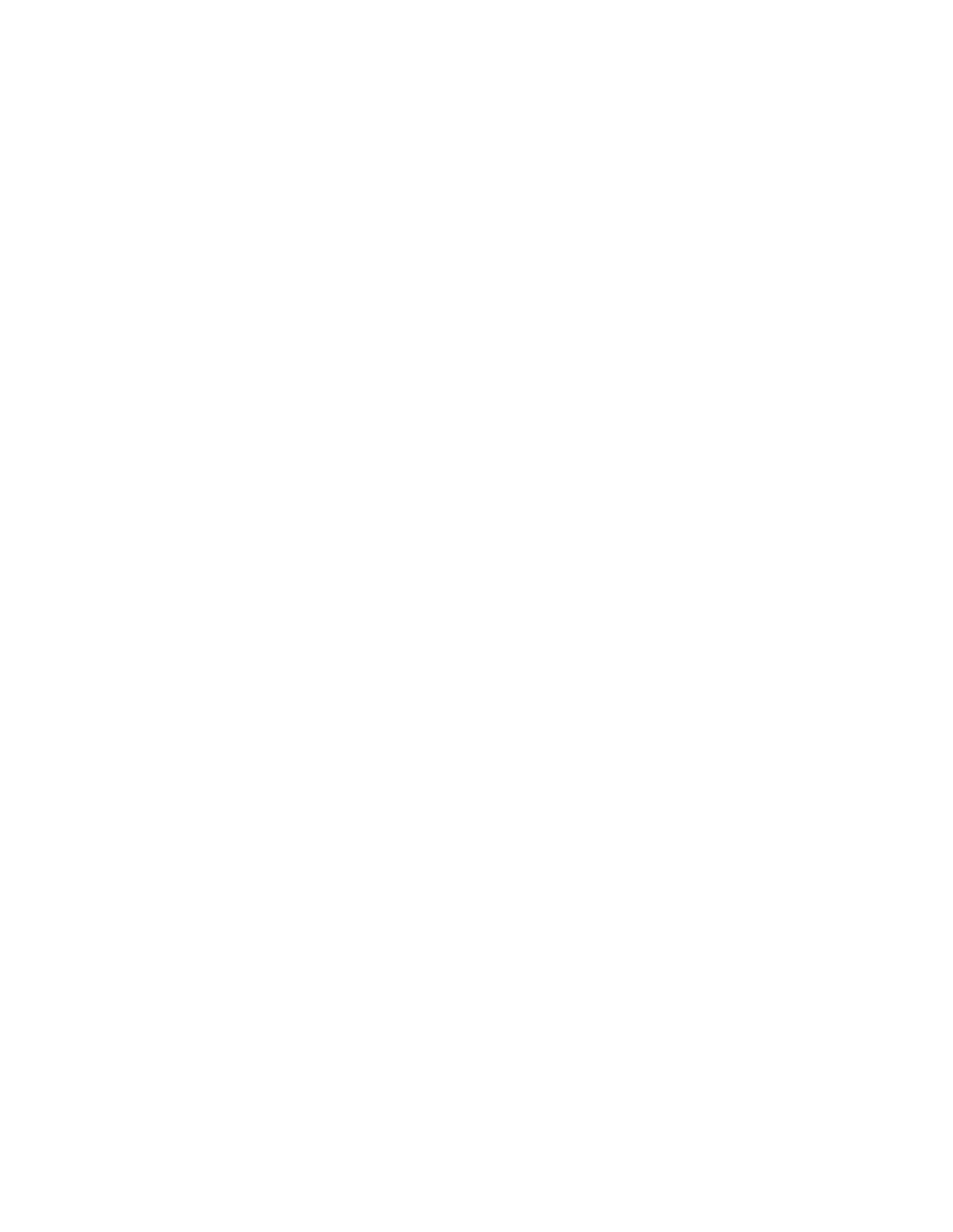## **3.3.3 Replacing Exterior Doors**

<span id="page-18-0"></span>The estimated indoor dust concentrations for the "Replacing Exterior Doors" scenario are presented in Exhibit 7. For baseline controls, the estimated indoor dust concentration during the activity is 3,709 µg/g. After completion of the activity, this concentration returns to background within approximately 19 weeks. For full rule implementation, the estimated indoor dust concentration during the activity is 157 µg/g. After completion of the activity, this concentration returns to background within approximately six weeks.



## **Exhibit 7. Indoor Dust Concentrations for "Replacing Exterior Doors": Baseline and Full Rule Implementation Controls**

**Time Following Completion of Activity (Weeks)**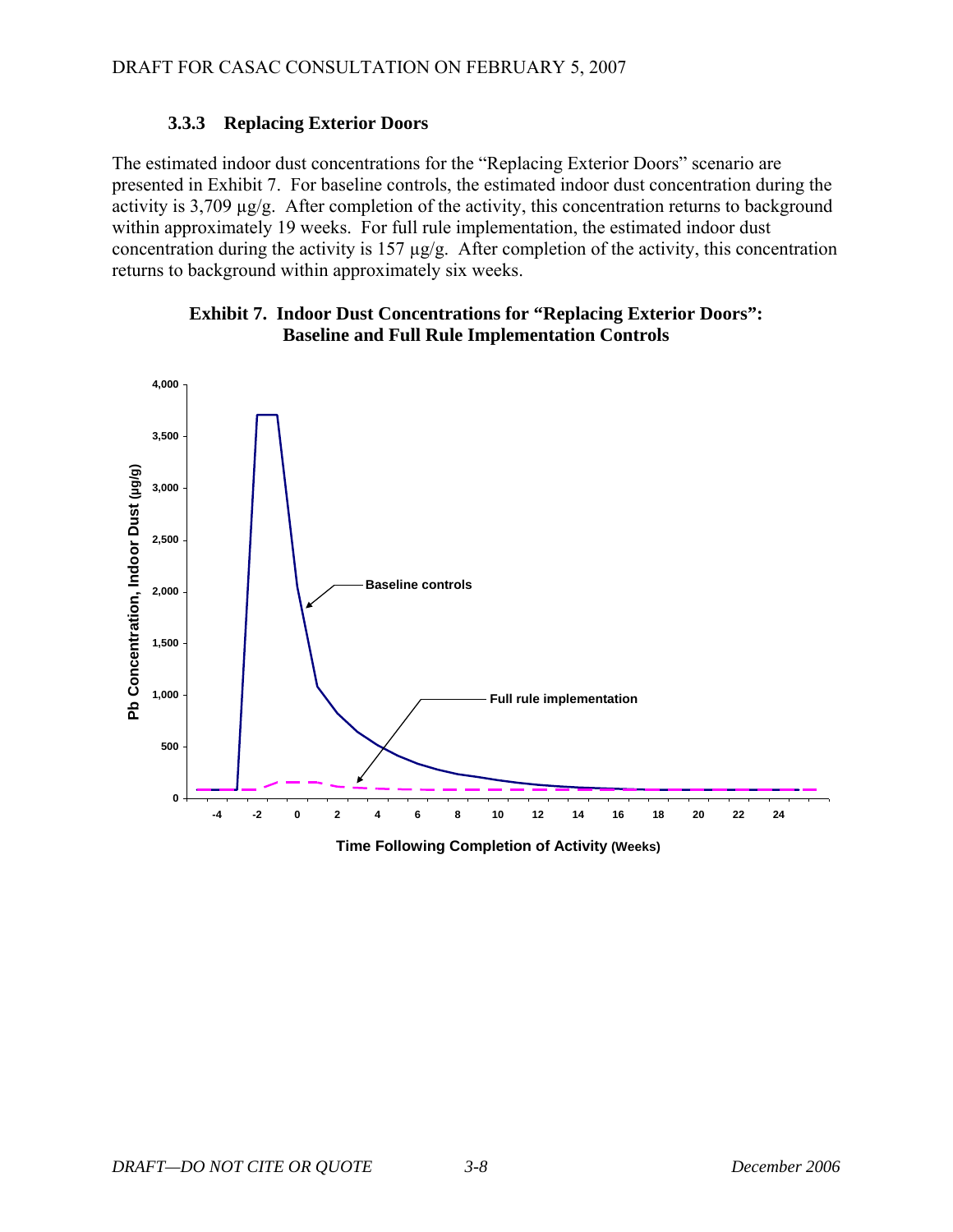### **3.3.4 Scraping Lead-Based Paint, Interior Flat Component**

<span id="page-19-0"></span>The estimated indoor dust concentrations for the "Scraping Lead-Based Paint, Interior Flat Component" scenario are presented in Exhibit 8. For baseline controls, the estimated indoor dust concentration during the activity is  $6,299 \mu g/g$ . After completion of the activity, this concentration returns to background within approximately 21 weeks. For full rule implementation, the estimated indoor dust concentration during the activity is 157  $\mu$ g/g. After completion of the activity, this concentration returns to background within approximately six weeks.

### **Exhibit 8. Indoor Dust Concentrations for "Scraping Lead-Based Paint, Interior Flat Component": Baseline and Full Rule Implementation Controls**



**Time Following Completion of Activity (Weeks)**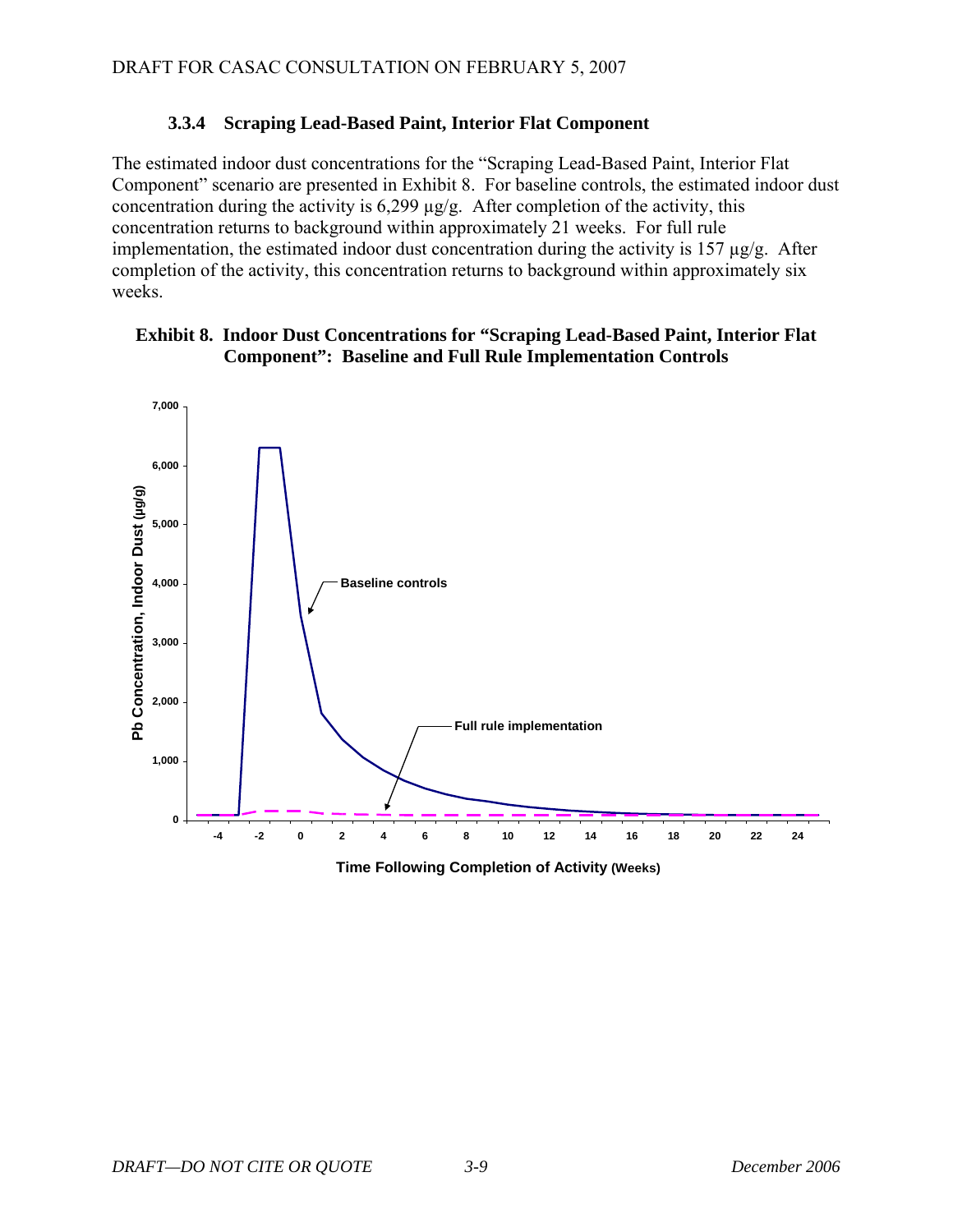## **3.3.5 Scraping Lead-Based Paint, Interior Door**

<span id="page-20-0"></span>The estimated indoor dust concentrations for the "Scraping Lead-Based Paint, Interior Door" scenario are presented in Exhibit 9. For baseline controls, the estimated indoor dust concentration during the activity is  $6,299 \mu g/g$ . After completion of the activity, this concentration returns to background within approximately 21 weeks. For full rule implementation, the estimated indoor dust concentration during the activity is 157  $\mu$ g/g. After completion of the activity, this concentration returns to background within approximately six weeks.

### **Exhibit 9. Indoor Dust Concentrations for "Scraping Lead-Based Paint, Interior Door": Baseline and Full Rule Implementation Controls**



**Time Following Completion of Activity (Weeks)**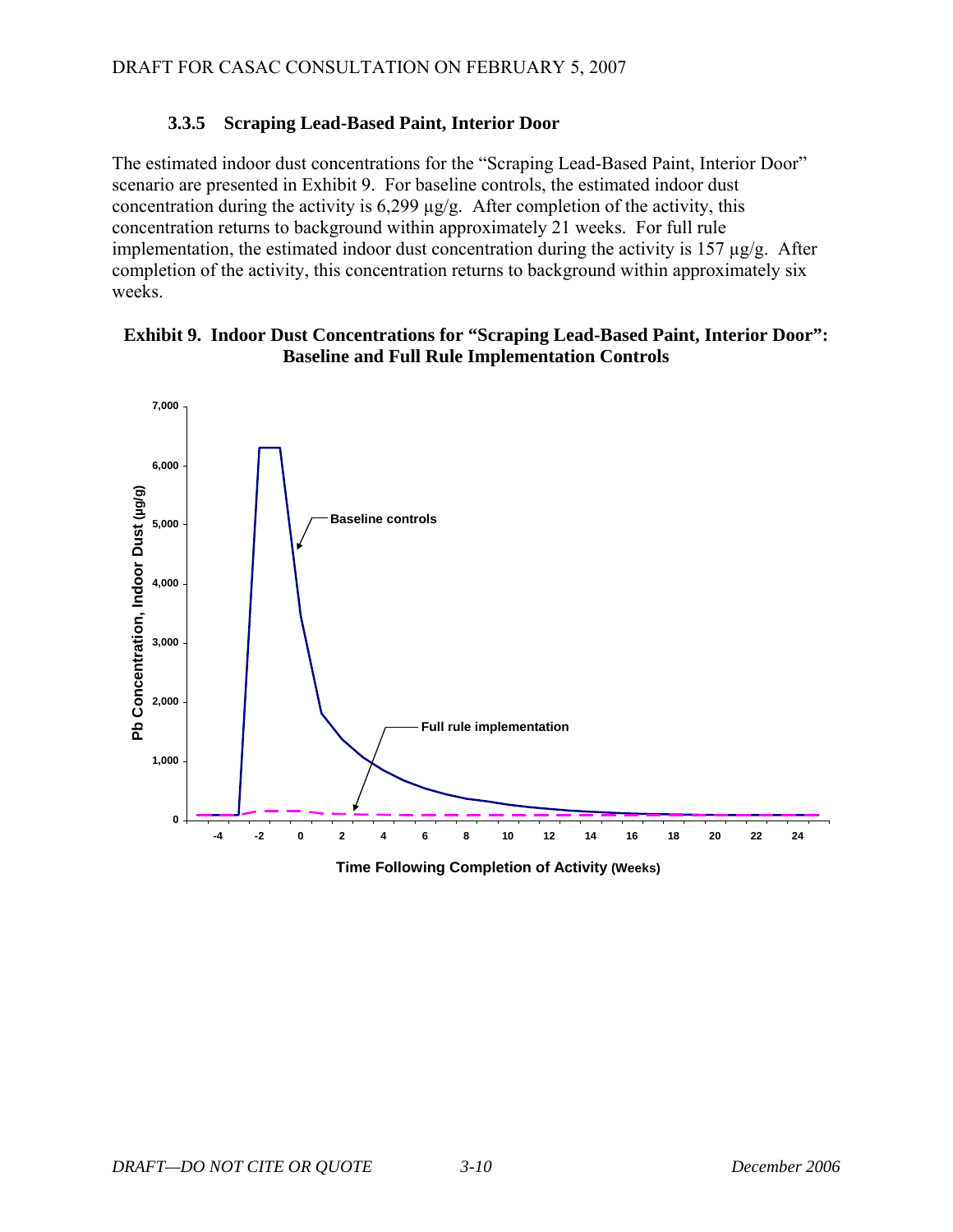### **3.3.6 Exterior Lead-Based Paint Removal**

<span id="page-21-0"></span>The estimated outdoor soil concentrations for the "Exterior Lead-Based Paint Removal" scenario are presented in Exhibit 10. For baseline controls, the estimated outdoor soil concentration during the activity is 441  $\mu$ g/g. For full rule implementation, the estimated outdoor soil concentration during the activity is 131 µg/g (i.e., background). These concentrations do not change after completion of the activity because it was assumed there was no cleanup or degradation over time.

#### **Exhibit 10. Outdoor Soil Concentrations for "Exterior Lead-Based Paint Removal": Baseline and Full Rule Implementation Controls**



#### **3.3.7 Summary of Results**

With baseline controls, the "Scraping Lead-Based Paint, Interior Flat Component" and "Scraping Lead-Based Paint, Interior Door" activities were associated with the highest indoor dust concentrations during the activity. The concentrations for both of these activities returned to background within approximately 21 weeks, which was four weeks sooner than the "Remodeling Kitchen" activity, which had the next highest indoor dust concentration during the activity. The overall lead loading in the workspace for the "Remodeling Kitchen" activity was much higher (more than double) than any other activity, but due to the smaller assumed workspace and adjacent room sizes, the overall average house concentrations were lower than the "Scraping Lead-Based Paint" activities during the activity. By the third week, the overall average house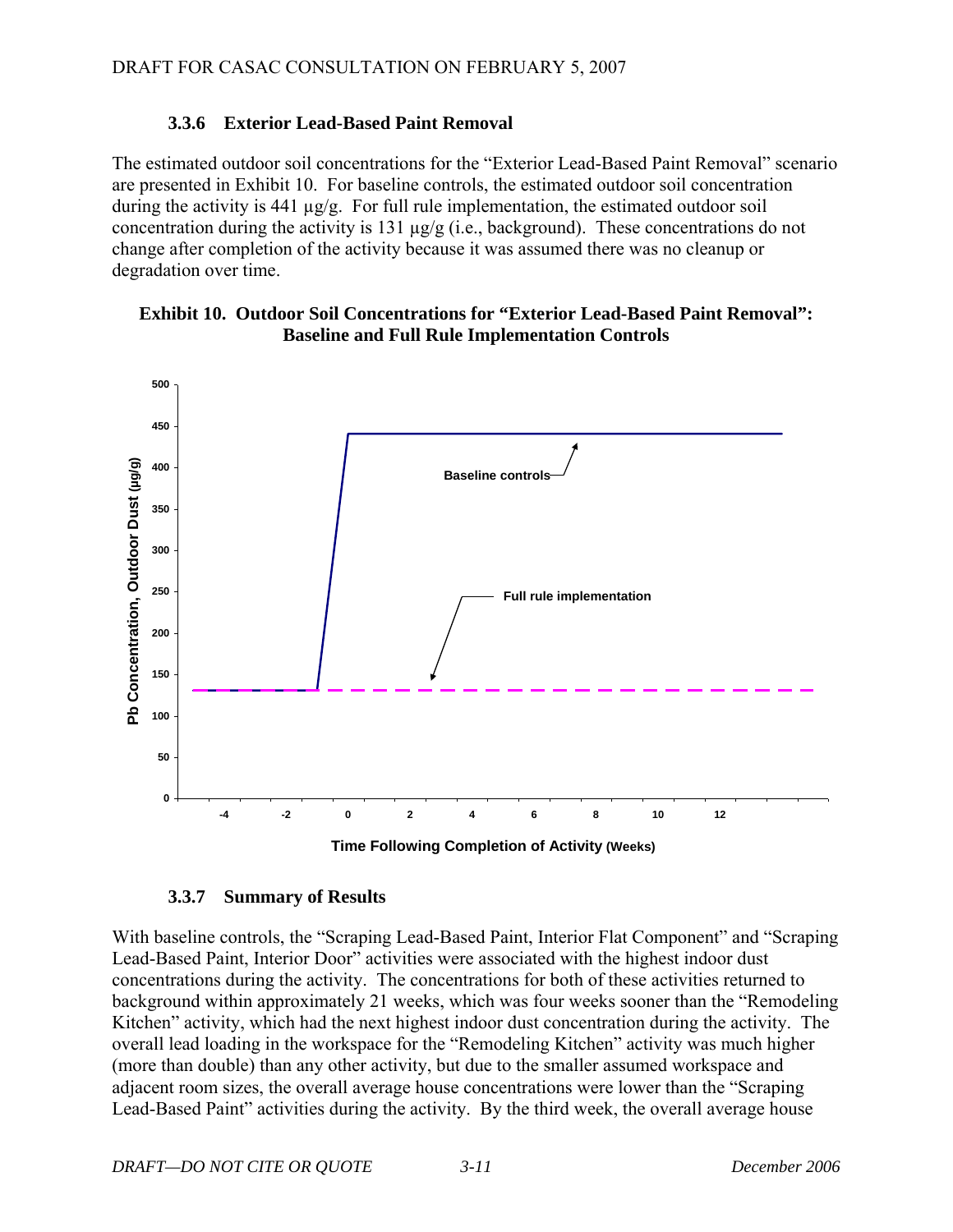<span id="page-22-0"></span>concentrations for the "Remodeling Kitchen" activity are the highest among all activities. The "Three Cutouts" and "Replacing Windows" activities were associated with the lowest activity indoor dust concentrations, a result primarily of their lower relative lead loadings. The "Replacing Exterior Doors" activity was associated with substantially higher (roughly four times higher) activity concentrations than the "Three Cutouts" and "Replacing Windows" activities, but lower concentrations (roughly half) than the other three activities. As expected, the full rule implementation indoor dust concentrations did not vary much across activities, which is largely a result of the assumption that all workspaces, regardless of activity, will achieve dust loadings of  $40 \mu g/ft^2$  post-activity. The only differences in the estimated indoor dust concentrations across activities are driven by the different assumptions about the size of the workspace and adjacent rooms.

For outdoor soil, only one activity type was considered. The estimated soil concentrations for baseline controls were over three times higher than the estimated concentration with full rule implementation. This difference is a direct result of the assumption that the implemented controls will be 100 percent effective, leaving only background soil concentrations for the full rule implementation.

## **3.4 Sensitivity Analysis**

## **3.4.1 Approach**

Given the number of inputs involved in calculating indoor dust and soil concentrations for the selected scenarios, as well as the significant uncertainty associated with many of these inputs, a sensitivity analysis was performed to evaluate the sensitivity of these calculations to changes in inputs within a reasonable range. For each input included in the analysis, this range was represented by a "low" and a "high" value (see Appendix B). These values were not intended to capture the full range of theoretically possible values; instead, they were selected to represent a range of values that can be reasonably expected to occur in the types of buildings included in this assessment. The results of this analysis should not be interpreted as the range of possible exposure concentrations; instead, they indicate the sensitivity of the exposure concentration calculations to reasonable changes in these inputs. This analysis will be important in determining where to focus additional analysis for the revised exposure assessment.

For this analysis, each selected input was changed to its "low" value, and the resulting exposure concentrations recalculated. Next, the input was changed to its "high" value, and the resulting exposure concentrations again recalculated. This process was repeated for all selected inputs. In addition, for the inputs involved in calculating routine cleaning efficiencies, this analysis examined the impact of varying several of these inputs simultaneously to better capture the overall range of impacts associated with different routine cleaning assumptions. The results of this analysis are presented in Appendix D, and discussed in the following sections.

## **3.4.2 Results**

Given the number of inputs considered, the presentation of these results is separated into a series of tables. In each table, the "Default" column refers to the results calculated using all of the values in Appendix B in the "Default" column. These results represent the "best guess" results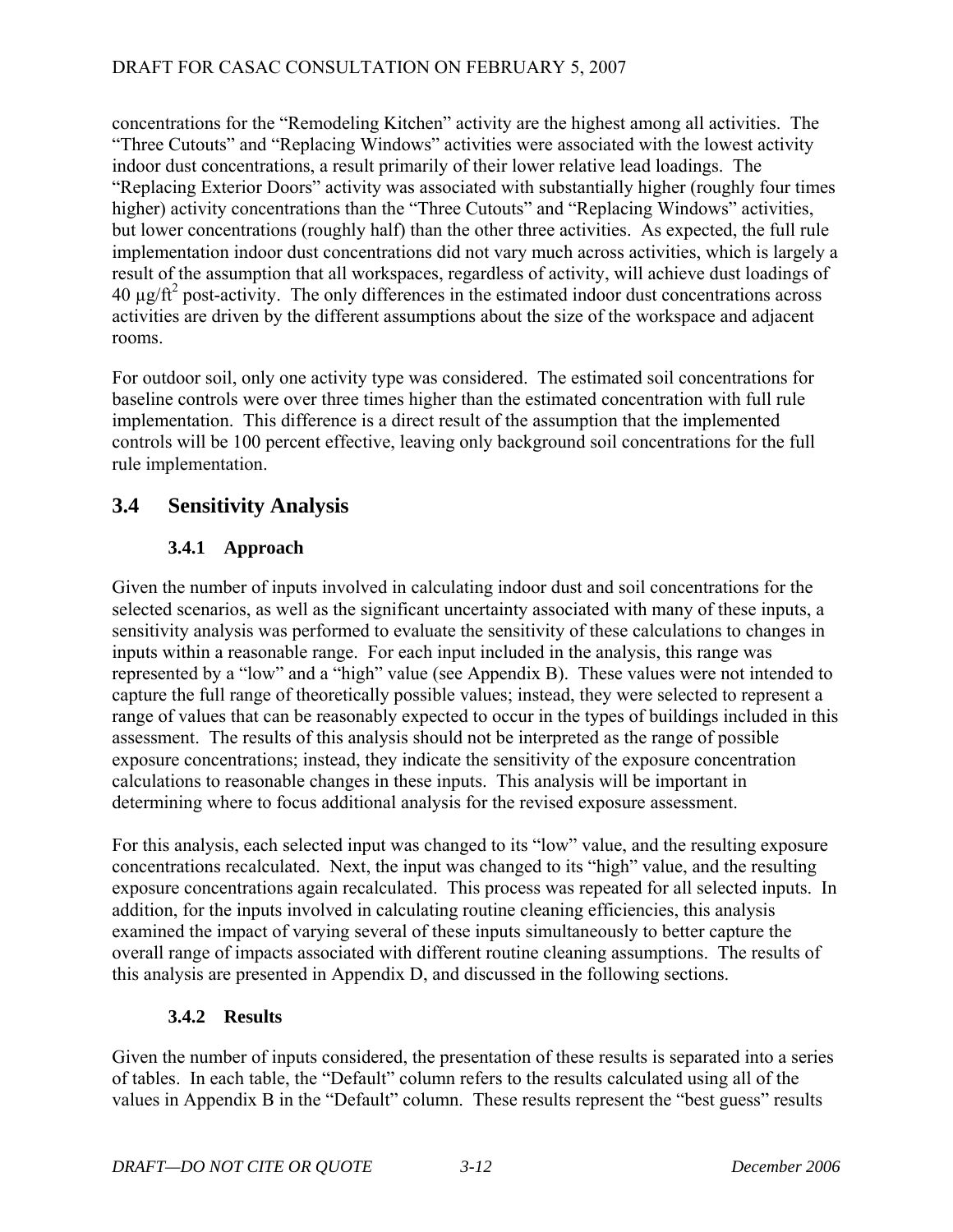for this analysis. The results in the "Low" and "High" columns represent the results when a particular input was changed from the "Default" value to the "Low" or "High" value.

### **3.4.2.1 Indoor dust**

The first six tables in Appendix D contain the sensitivity results for scenario for the following parameters:

- Background concentration;
- Conversion from workspace to adjacent room;
- Post-activity cleanup efficiency;
- Percent house workspace;
- Percent house adjacent room; and
- Lead loading.

Each of these tables presents the sensitivity results for a specific input parameter, with each row of the tables presenting the results for one of the six scenarios. The following inputs had the widest associated ranges of indoor dust concentrations for baseline controls:

- Percent house workspace;
- Lead loading:
- Post-activity cleanup efficiency.

For the full rule implementation scenario, only one input, "Background soil concentration," had a significant range. This was expected, as the lead loadings associated with this control scenario are fairly limited and thus the selected background concentration has a significant impact on the estimated exposure concentrations. Three of these inputs, "Post-activity Cleanup Efficiency," Percent House Adjacent Room," and "Lead Loading," did not have any differences between the default and sensitivity simulations. In all three cases, this was a result of the methodology used to estimate activity concentrations for the full rule implementation controls, which assumed a constant loading based on the lead hazard level instead of using data on actual levels. These inputs should be reexamined in the revised exposure assessment if data on post-activity concentrations are available for this control type.

Of the inputs with significant ranges for baseline scenarios, "Percent House Workspace" for the "Remodeling Kitchen" scenario had the widest range of estimated indoor dust concentrations, primarily because the default value for this scenario was lower than for the other scenarios and this scenario had the highest loading, which resulted in higher overall concentrations when the size of the workspace was increased. This was also the case for the "Scraping LBP, Interior Flat Component" and "Scraping LBP, Interior Door" scenarios for this input, but to a lesser extent due to the slightly smaller range of input values and the lower lead loading associated with the activities. The "Lead Loading" input was associated with a wide range of concentrations for all six scenarios. This is expected, as this is the input that provides lead loadings to the workspace based on the activity. Likewise, "Post-activity Cleanup Efficiency" had a wide range of concentrations across all activities, which was expected based on the fact that this input is inversely proportional to estimated concentrations.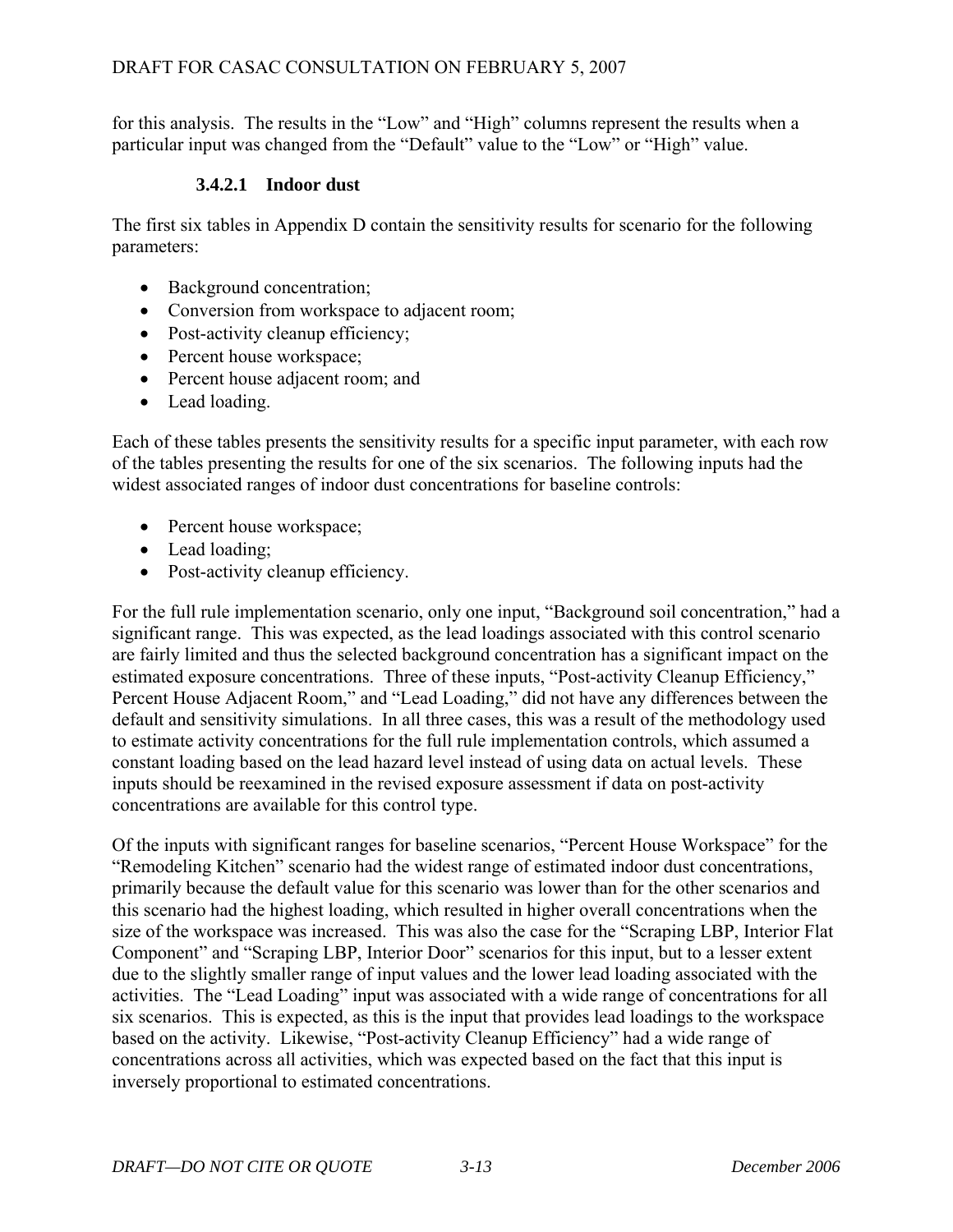To analyze the overall impact of routine cleaning on exposures to lead in indoor dust, values for the weekly cleaning frequency and routine cleaning efficiency parameters were varied simultaneously, with one set of exposure estimates for each unique combination of input values (with the possible values including the "low," "high," and "default" values presented in Appendix B). The results of these analyses are presented in Exhibit D-7. These calculations were only performed for a single activity type, "Remodeling Kitchen," to limit the required analysis. It is expected that the results for other activity types will be consistent with these results. A summary of the time required for the estimated indoor dust concentrations to reach background is provided in Exhibit 11. Given the importance of exposure duration in estimating overall risks, changes in this time are very important to understanding the overall impact of an input value on estimated risks. As illustrated in this exhibit, there is a wide range of times associated with the different cleaning frequencies and efficiencies, for both the baseline (from 6 to 112 weeks) and full rule implementation controls (from 1 to 32 weeks).

| <b>Routine</b><br><b>Cleaning</b> | <b>Routine</b><br><b>Cleaning</b> | <b>Time Before Background Concentration is Reached</b><br>(weeks) |                                 |  |  |
|-----------------------------------|-----------------------------------|-------------------------------------------------------------------|---------------------------------|--|--|
| <b>Frequency</b>                  | <b>Efficiency</b>                 | <b>Baseline Controls</b>                                          | <b>Full Rule Implementation</b> |  |  |
| Default                           | Default                           | 25                                                                |                                 |  |  |
| Default                           | Min                               | 29                                                                |                                 |  |  |
| Default                           | Max                               | 11                                                                |                                 |  |  |
| Min                               | Default                           | 100                                                               | 20                              |  |  |
| Min                               | Min                               | 116                                                               | 32                              |  |  |
| Min                               | Max                               | 44                                                                |                                 |  |  |
| Max                               | Default                           | 13                                                                |                                 |  |  |
| Max                               | Min                               | 15                                                                |                                 |  |  |
| Max                               | Max                               |                                                                   |                                 |  |  |

**Exhibit 11. Summary of Sensitivities to Routine Cleaning Input Parameters** 

## **3.4.2.2 Outdoor soil**

Exhibit D-11 provides the sensitivity results for the "Exterior Paint Removal" scenario for the following parameters:

- Area within 18 inches of perimeter of home;
- Background soil concentration;
- Efficiency of control;
- Lead loading:
- Percent of house perimeter involved in project;
- Soil density;
- Soil depth; and
- Yard size.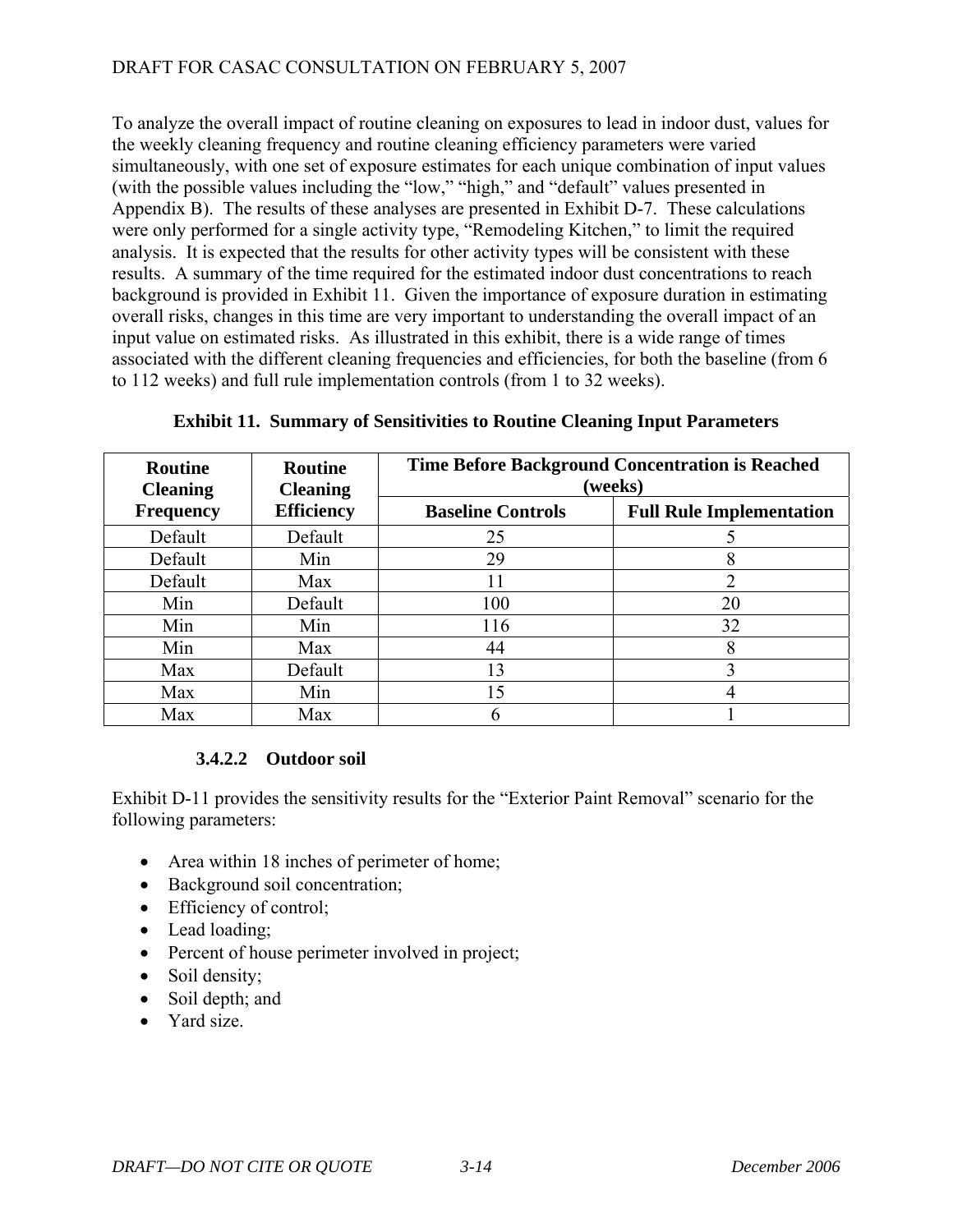<span id="page-25-0"></span>The following inputs had the widest associated ranges of outdoor soil concentrations:

- Background soil concentration;
- Lead loading;
- Percent of house perimeter involved in activity; and
- Soil depth.

For the full rule implementation scenario, only "Background soil concentration" had a significant range. This was expected as the lead loadings associated with this control scenario are zero (due to the assumption of 100 percent control efficiency) and thus the selected background concentration drives the estimated exposure concentrations. The "Efficiency of Control" had a small impact, but it was limited by the small range of efficiencies considered. None of the remaining inputs had any impact, due to the assumption of 100 percent control efficiency in the default scenario.

For the baseline control scenarios, the widest range of estimated exposure concentrations was associated with the "Background soil concentration." This input was significant because the range of values for this input was fairly wide. The "Lead Loading" and "Percent of house perimeter involved in activity" were influential because they contribute directly to the amount of lead entering the soil from the activity. "Soil Depth" was somewhat influential due to its use in converting lead loading into lead concentration.

## **3.4.3 Conclusions**

Given the results of this analysis, it is clear that the uncertainty and variability associated with several of the input parameters has a significant impact on the estimated indoor dust exposure concentrations. The values selected for the "Percent House Workspace" and "Lead Loading" parameters are highly uncertain and, given the sensitivity of the calculations to this input, this clearly has an impact on the results. Additional data may be available from OPPT's dust study to refine the loading estimates, but additional data sources would be useful in understanding the size of workspaces for different types of activities. In addition, all of the values for the cleaningrelated inputs, particularly those associated with routine cleaning, are highly uncertain and have a substantial impact on the results.

With the exception of "Background Soil Concentration," the inputs used in calculating outdoor soil concentrations have a relatively smaller impact on estimated exposure concentrations.

## **3.4.4 Considerations for Revised Exposure Assessment**

Although the sensitivity analysis approach used in this draft exposure assessment is useful for understanding which inputs have the potential to be most influential, it is limited by the range of input values considered and by the overall methodology. The approach applied for the draft exposure assessment did not separately consider the relative impact of each input on estimated exposure concentrations, independent of the range of possible values. It also potentially places too much emphasis on the selected range of values, which have significant uncertainty.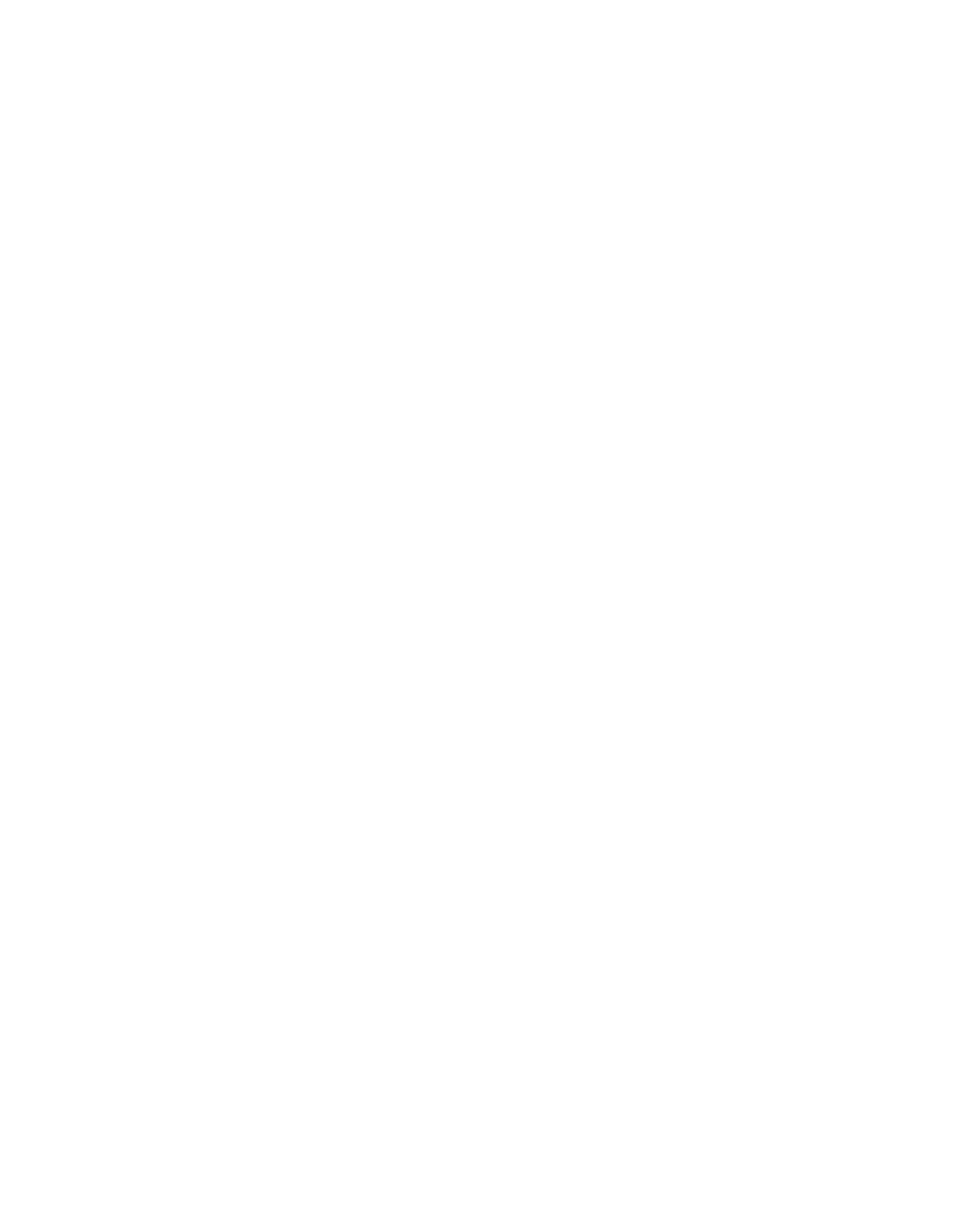# <span id="page-27-0"></span>**4. Exposures to Other Sources**

As discussed in Section 1.3, exposures via sources other than indoor dust and outdoor soil were characterized in this assessment. Three sources were identified as relevant for this assessment: drinking water, non-water diet, and air. For purposes of this assessment, ingestion exposures associated with these sources were assumed not to be related to soil or indoor dust Pb concentrations, and all of the exposed children are assumed to receive the same age-specific background exposures.

All of the exposed populations (i.e., children under six years of age) are assumed to consume drinking water with the same "typical" Pb exposure concentration. While there is a rather large amount of data in the literature, in many cases, the data are from "first-draw" samples, nonrandom ("priority") samples, or from communities where Pb levels were known to be elevated. After reviewing the literature, the average drinking water concentration exposure was estimated to be 4.61 µg/L, based on data from two recent studies of residential water concentrations in U.S. and Canadian homes and apartments (Moir et al. 1996, Clayton et al. 1999). The range of values seen in these studies (0.84 to 16 µg/L) was considered to be representative of randomly sampled residential water in houses constructed since Pb pipe and solder were banned for residential use. The selected value is close to the "default" value  $(4.0 \mu g/L)$  recommended for use with the IEUBK model when evaluating the blood Pb impacts of soil contamination (USEPA 1994). Much higher values have been encountered in homes with Pb piping and/or very corrosive water.

In addition to drinking water, it is expected that young children will be exposed to Pb in the foods they consume. In this assessment, all exposed children are assumed to receive the agespecific estimates of dietary Pb intake developed by EPA's Office of Solid Waste and Emergency Response (USEPA 2006b). EPA developed these estimates by analyzing food consumption data from the NHANES III survey conducted by the National Center for Health Statistics, and food residue data from the U.S. Food and Drug Administration's (FDA) Total Dietary Study. The daily intake values shown in Exhibit 11 are considerably lower than those developed using the same methodology in the 1980s and 1990s. Pb concentrations in food have decreased dramatically since the prohibition of Pb solder in food containers in 1982.

| Age<br>Category<br>(months) | <b>Updated Dietary</b><br><b>Pb Intake</b><br><b>Estimate</b><br>(µg/day) |
|-----------------------------|---------------------------------------------------------------------------|
| 0-11                        | 3.16                                                                      |
| 12-23                       | 2.6                                                                       |
| 24-35                       | 2.87                                                                      |
| 36-47                       | 2.74                                                                      |
| 48-59                       | 2.61                                                                      |
| 60-71                       | 2.74                                                                      |
| 72-84                       | 2.99                                                                      |

## **Exhibit 11. Summary of Non-Water Dietary Pb Intake Estimates**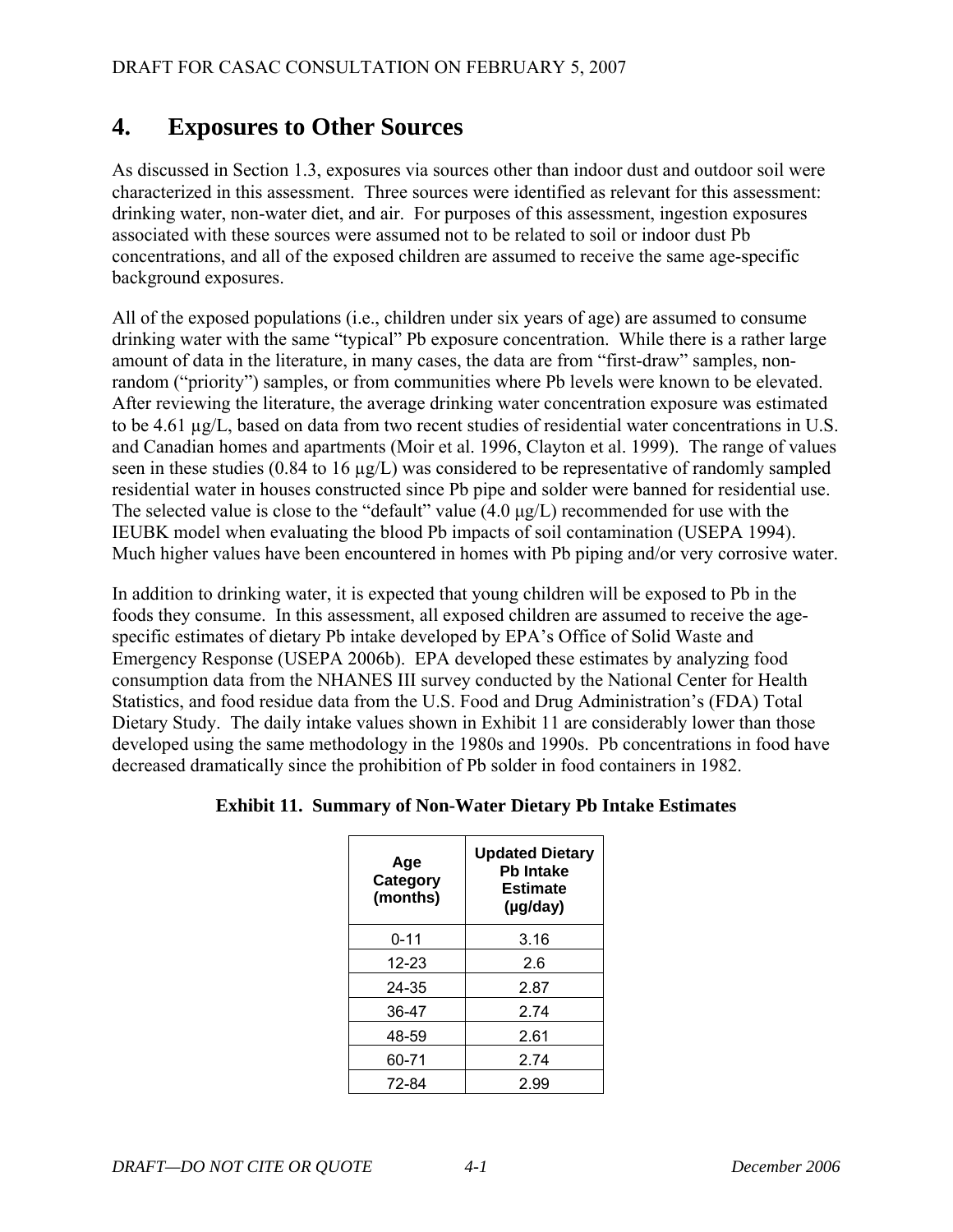There is some potential for double-counting of water and dietary Pb intake because some food categories (e.g., baby formula, soup) are prepared using domestic water. This double-counting is minimized by limiting the estimated intake of domestic water to "direct ingestion" (i.e., consumption direct from the tap).

Background inhalation exposures were also considered in this assessment. As discussed in Chapter 1, sufficient data were not available to characterize inhalation exposures associated with different RRP activities and therefore these exposures were not characterized separately for each activity. Instead, a "typical" ambient air concentration of Pb in the U.S was estimated based on a review of the 2005 annual average total suspended particulate (TSP) monitoring data for Pb contained in EPA's Air Quality Systems (AQS) database (USEPA 2006c). The range of concentrations in this database is quite large, with a  $5<sup>th</sup>$  percentile concentration of 0.002  $\mu$ g/m<sup>3</sup> and a 95<sup>th</sup> percentile concentration of 0.37  $\mu$ g/m<sup>3</sup>. Based on these data, the median concentration  $(0.025 \,\mu\text{g/m}^3)$  was selected as the inhalation exposure concentration. This value is likely biased high because lead monitors are often located in areas with nearby lead emission sources. If the blood lead modeling indicates that inhalation exposures are significant contributors to overall blood lead levels, this value may need to be reconsidered.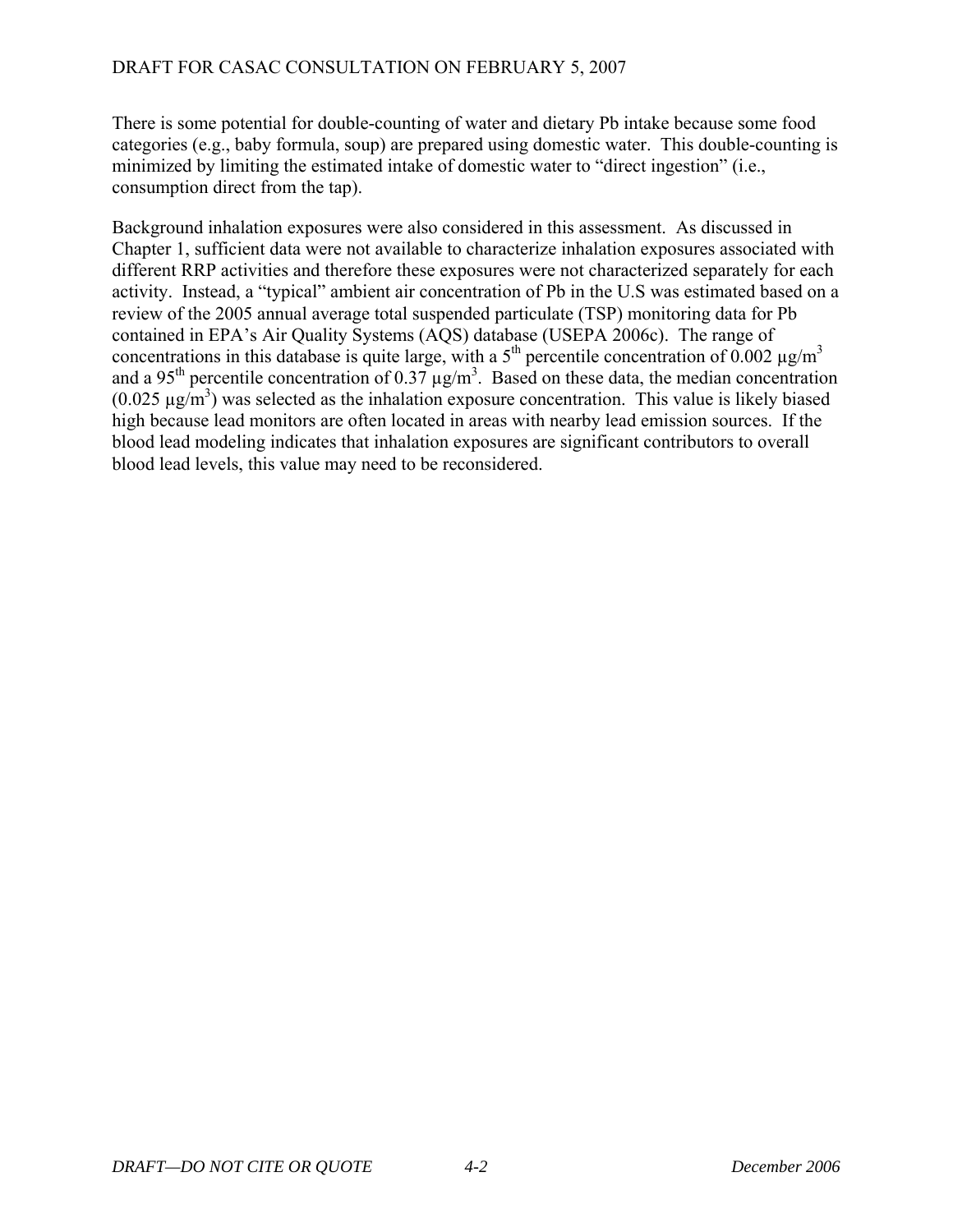# <span id="page-29-0"></span>**5. References**

Battelle. 2005. Using the IEUBK Model to Predict Geometric Mean Blood-Lead Concentration in Children Aged 1-2 Years as a Function of Hand Dust-Lead Concentration.

Clayton, C. A.; Pellizzari, E. D.; Whitmore, R. W.; Perritt, R. L., Quackenboss, J. J. (1999) National human exposure assessment survey (NHEXAS): distributions and associations of lead, arsenic, and volatile organic compounds in EPA Region 5. J. Exposure Anal. Environ. Epidemiol. 9: 381-392.

Clemson Environmental Technologies Laboratory (CETL). 2001. A Comparison of Post-Renovation and Remodeling Surface Cleaning Techniques. Prepared for EPA's Office of Pollution Prevention and Toxics. December 14.

U.S. Department of Housing and Urban Development (HUD). 2002. National Survey of Lead and Allergens in Housing, Volume I: Analysis of Lead Hazards. Prepared by Westat, Inc (Rockville, MD) for the Office of Healthy Homes and Lead Hazard Control (Washington, D.C.). October 31.

HUD. 2004. Evaluation of the HUD Lead-Based Paint Hazard Control Grant Program. Prepared by the National Center for Healthy Housing and The University of Cincinnati Department of Environmental Health for the Office of Healthy Homes and Lead Hazard Control. May.

ICF. 2006. Lead Human Exposure and Health Risk Assessments and Ecological Risk Assessment for Selected Areas, Pilot Phase: External Review Draft Technical Report. Prepared for EPA's Office of Air Quality Planning and Standards (Research Triangle Park, NC). December.

Jacobs DE, Clickner RP, Zhou JY, Viet SM, Marker DA, Rogers JA, Zeldin DC, Broene P, Friedman W. 2002. The prevalence of lead-based paint hazards in U.S. housing. Environ. Health Perspect. 110(10):A599-A606.

Moir, C. M.; Freedman, B.; McCurdy, R. (1996) Metal mobilization from water-distribution systems of buildings serviced by lead-pipe mains. Can. Water Resour. J. 21: 45-52.

Staes, C. and R. Rinehart. 1995. Does Residential Lead-Based Paint Hazard Control Work? A Review of Scientific Evidence. Prepared for the National Center for Lead-Safe Housing. April 4.

University of Illinois at Urbana-Champaign. 2002. Comparative Analysis of Exterior Paint Removal Methods: Lead Exposures and Production When Preparing Exterior Clapboard Siding. University of Illinois at Urbana-Champaign, Building Research Council, School of Architecture. EPA Grant Agreement. (Unpublished grant report, as cited in USEPA 2006a).

U.S. Census Bureau. 1995. Property Owners and Managers Survey (POMS). <http://www.census.gov/hhes/www/housing/poms/poms.html>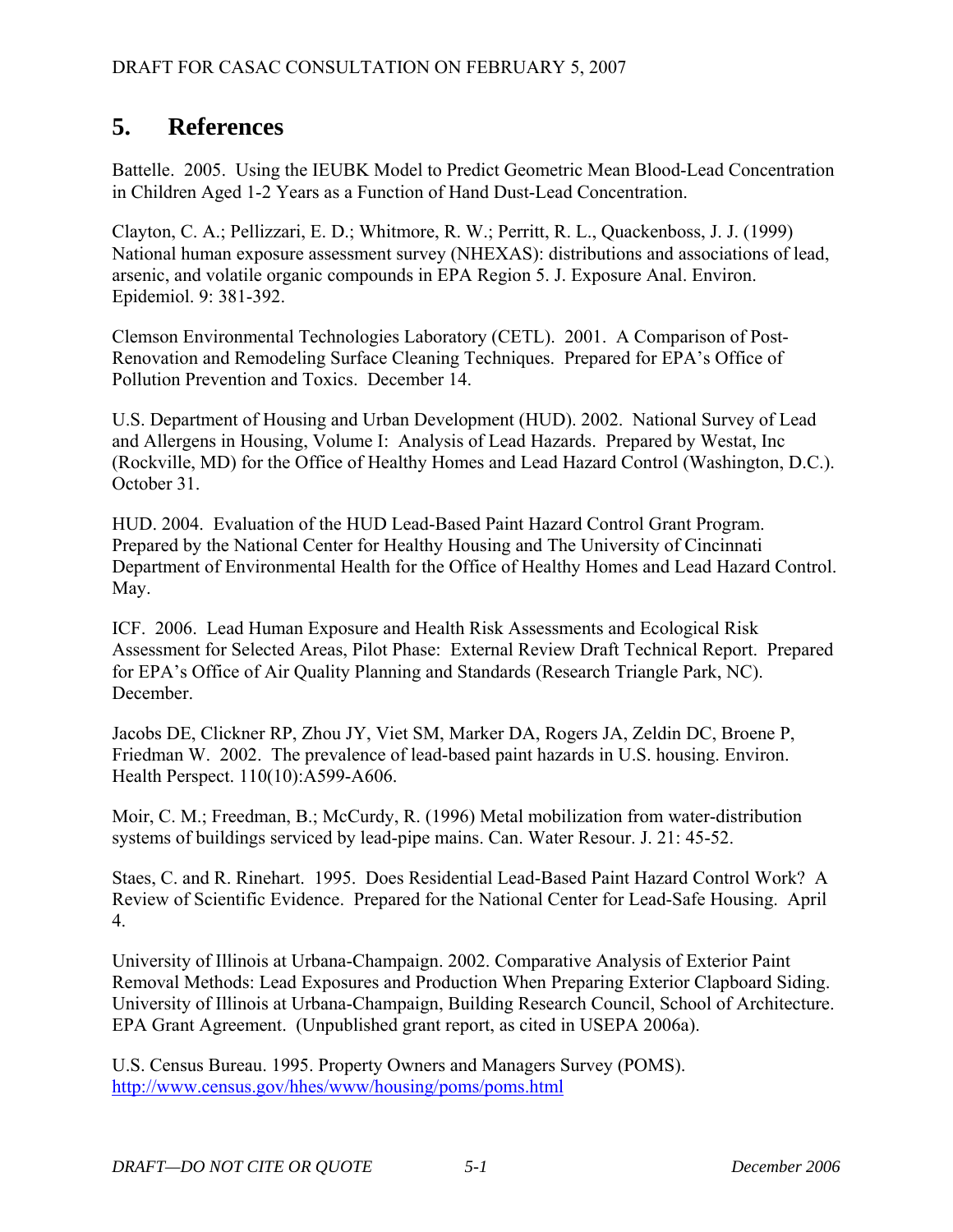U.S. Census Bureau. 1997 and 2003. American Housing Survey (AHS). <http://www.census.gov/hhes/www/housing/ahs/ahs.html>

U.S. Environmental Protection Agency (USEPA). 1994. Technical Support Document: Parameters and Equations Used in the Integrated Exposure Uptake Biokinetic Model for Lead in Children (v.099d). Office of Solid Waste. EPA 540/R-94/040.

USEPA. 1997. Lead Exposure Associated with Renovation and Remodeling Activities: Environmental Field Sampling Study, Volume I: Technical Report. Prepared by Battelle (Columbus, OH) for the Office of Pollution Prevention and Toxics (Washington, D.C.). EPA 747-R-96-007. May.

USEPA. 1998. Risk Analysis to Support Standards for Lead in Paint, Dust, and Soil. Office of Pollution Prevention and Toxics. EPA 747-R-97-006.

USEPA. 2001. Economic Analysis of Toxic Substances Control Act Section 403: Lead-Based Paint Hazard Standards. EPA's Office of Pollution Prevention and Toxics. Economics, Exposure, and Technology Division. Economic and Policy Analysis Branch. December 21.

USEPA. 2006a. Economic Analysis for the Renovation, Repair, and Painting Program Proposed Rule. Office of Pollution Prevention and Toxics, Washington, D.C. February.

USEPA. 2006b. Specific estimates of dietary Pb intake developed by EPA's Office of Solid Waste and Emergency Response. Available at: [http://www.epa.gov/superfund/lead/ieubkfaq.htm#FDA.](http://www.epa.gov/superfund/lead/ieubkfaq.htm#FDA)

USEPA. 2006c. U.S. Environmental Protection Agency (USEPA). AirData: Access to Air Pollution Data through the Air Quality Systems (AQS) database. Available at [http://www.epa.gov/air/data.](http://www.epa.gov/air/data)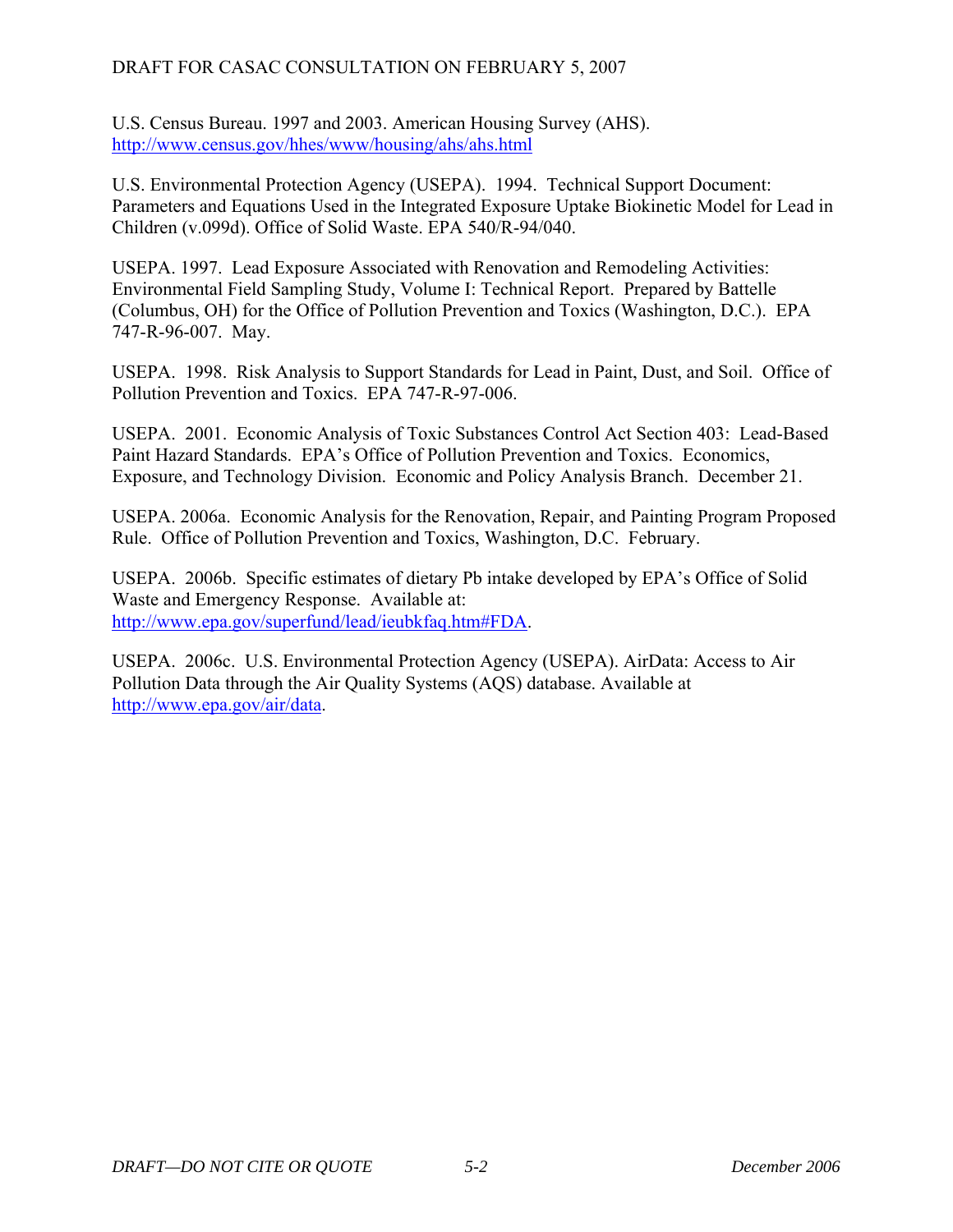<span id="page-31-0"></span>**Appendix A. Methodology for Calculating Indoor Dust and Outdoor Soil Concentrations**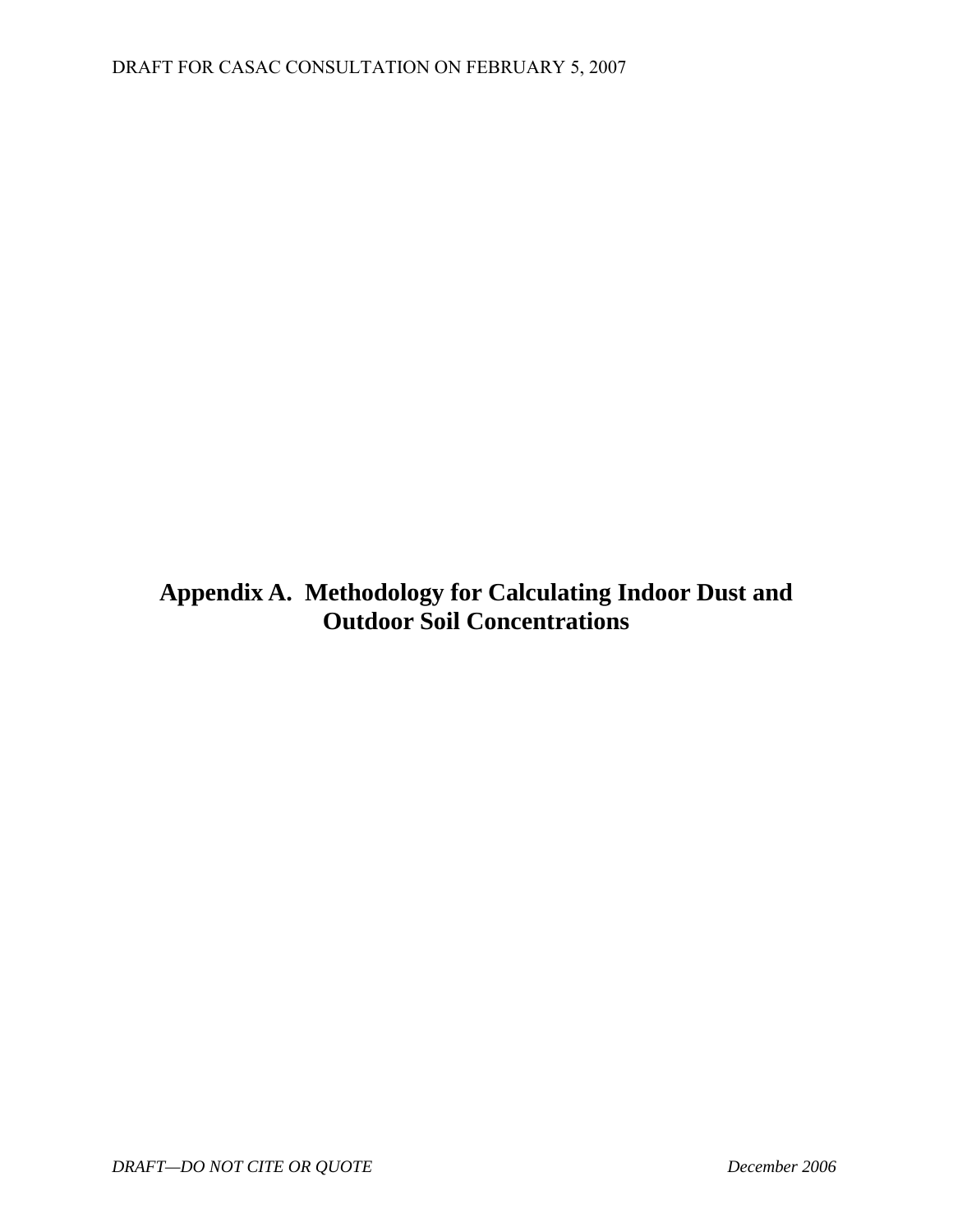Appendix A describes the calculations used to estimate Pb concentrations prior to, during, and after each activity for each control option, as described in Section 1.4. Sections A.1, A.2, A.3, A.4, and A.5, respectively, identify the calculations and assumptions associated with pre-activity concentrations (background), concentrations during activity, post-activity concentrations (initial cleanup), post-activity concentrations (routine cleanup), and post-activity concentrations (background).

## **A.1 PRE-ACTIVITY BACKGROUND PB CONCENTRATIONS**

## **A.1.1 Indoor Dust**

As described in Section 3.1.1, background indoor dust levels were derived from the literature in terms of lead loading ( $\mu$ g/ft<sup>2</sup>). In order to calculate background indoor dust concentrations, these loadings were converted to concentrations using the regression equation described in Appendix C, which is summarized below.

Regression Equation:

\n
$$
DCONC_{BG} = e^{(4.028687 + 0.608317(\ln(DLOAD_{BG})))}
$$
\n(Eq. 1)

\nwhere:

\n
$$
DCONC_{BG} = \text{background indoor dust concentration, in }\mu\text{g/g}
$$
\n
$$
DLOAD_{BG} = \text{background indoor dust loading, in }\mu\text{g/h}^2
$$

This concentration was assumed to represent indoor dust concentrations for the period prior to initiation of the activity.

## **A.1.2 Outdoor Soil**

The selected values for background outdoor soil lead concentrations, described in Section 3.1.2, are in terms of concentration and thus did not require any additional calculations. The selected concentration was assumed to represent outdoor soil concentrations for the period prior to initiation of the activity.

## **A.2 PB CONCENTRATIONS DURING ACTIVITY**

## **A.2.1 Indoor Dust – Baseline Controls**

As presented in Exhibit 3, there are seven RRP activities included in this draft exposure assessment. Six of these activities are assumed to contribute to indoor dust Pb concentrations. These concentrations are estimated based on the lead loading associated with the activity, the size of the house and workspace, and the background concentration. For this draft exposure assessment, indoor dust concentrations are calculated as whole house averages and therefore need to account for not only dust concentrations in the workspace, but also in adjacent rooms and in the rest of the house. Concentrations in the workspace are calculated based on the activity, concentrations in adjacent rooms are calculated as a percentage (16 percent, see Appendix B for further explanation) of the concentrations in the workspace, and concentrations in the remainder of the house are assumed to be at background (see Section A.1.1). The total area-weighted Pb concentration in indoor dust for a housing unit is calculated as: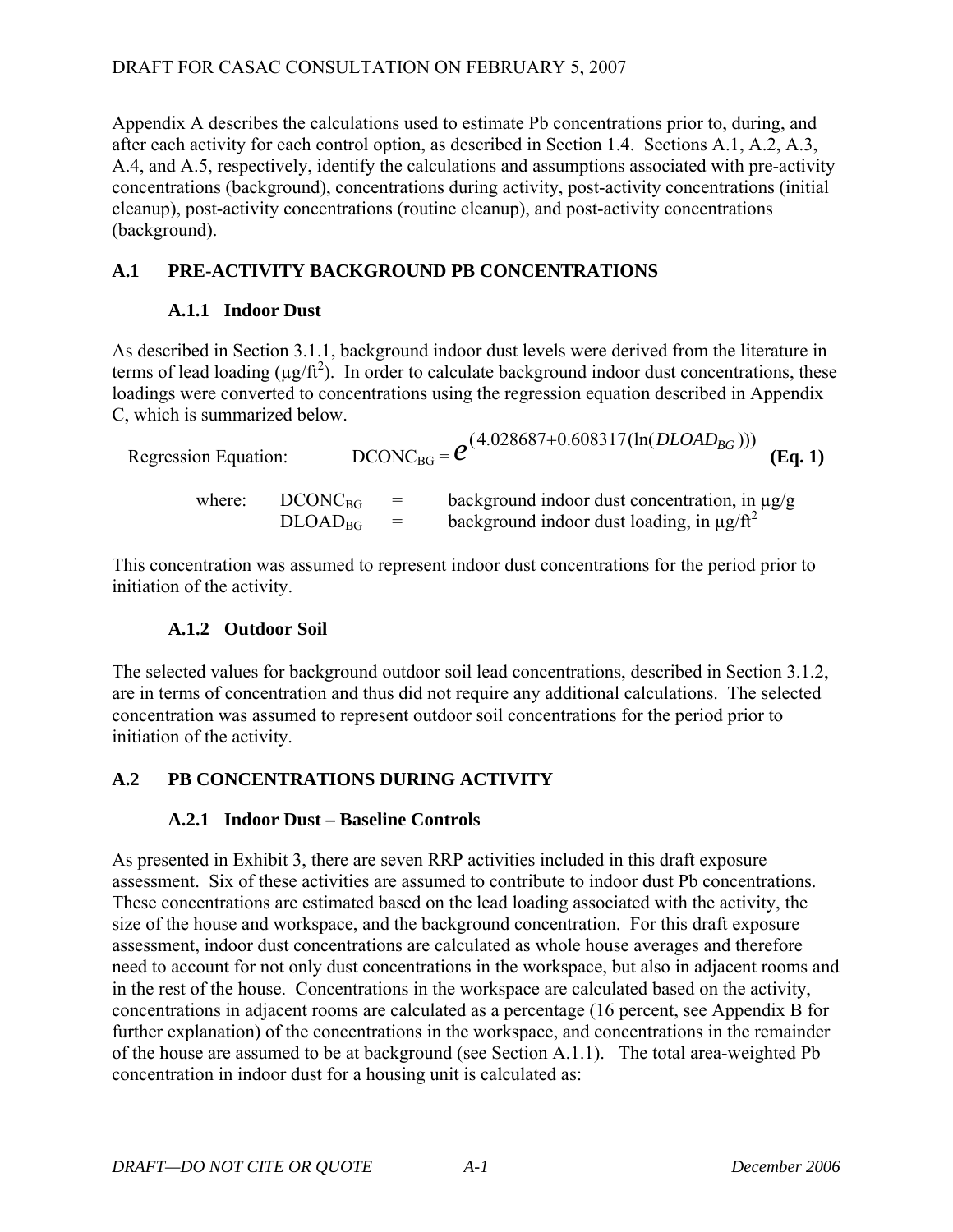$$
DCONC_{H,BL,A} = (PAW)^*(DCONC_{Work}) + (PAA)^*(DCONC_{Adj}) + (PAR)^*(DCONC_{BG})
$$
 (Eq. 2)

*or* 

 $DCONC_{H,BL,A} = (PAW)^*(DCONC_{Work}) + (PAA)^*(WS-to-ADI)^*(DCONC_{Work}) + (1-PAW-PAA)^*(DCONC_{BG})$ **(Eq. 3)**

| where: | $DCONC_{H,BL,A}$      |     | = Average indoor dust Pb concentration in housing unit with      |
|--------|-----------------------|-----|------------------------------------------------------------------|
|        |                       |     | baseline controls during the activity, in $\mu$ g/g              |
|        | <b>PAW</b>            |     | = Percent area workspace (see Exhibit B-3)                       |
|        | DCONC <sub>Work</sub> | $=$ | Indoor dust Pb concentration in the workspace, in $\mu$ g/g (see |
|        |                       |     | below)                                                           |
|        | <b>PAA</b>            |     | $=$ Percent area adjacent room (see Exhibit B-3)                 |
|        | $DCONC_{\text{Adj}}$  | $=$ | Indoor dust Pb concentration in the adjacent room, in $\mu$ g/g  |
|        |                       |     | (calculated as $WS$ -to-ADJ * $CONC_{Work}$ )                    |
|        | <b>PAR</b>            |     | = Percent area rest of house (calculated as 1-PAW-PAA)           |
|        | $DCONC_{BG}$          | $=$ | Background indoor dust Pb concentration, in µg/g (see            |
|        |                       |     | Section $A.1.1$ )                                                |
|        | WS-to-ADJ             | $=$ | Conversion from workspace lead concentration to adjacent         |
|        |                       |     | room lead concentration (see Exhibit B-2)                        |

The only input whose values are not provided in Appendix B or calculated as described above is DCONC<sub>Work</sub>. The values for this input are a function of the types of work the activity involves, the amount of loading each type of work produces, and the number of times which a specific task is performed. DCONC<sub>Work</sub> is calculated as:

 $DCONC_{Work} = \mathcal{C}^{(4.0425+0.5848(\ln(DLOAD_{Work})))}$  (**Eq. 4**) where:  $DLOAD_{Work} = \sum (NUM_i * DLOAD_i)$ NUM<sub>i</sub>  $=$  Number of times task *i* is performed for this activity  $DLOAD_i$  = Lead loading associated with one instance of task *i*, in  $\mu$ g/ft<sup>2</sup> (see Exhibit B-1)

Exhibit A-1 provides the types and number of tasks each activity involves.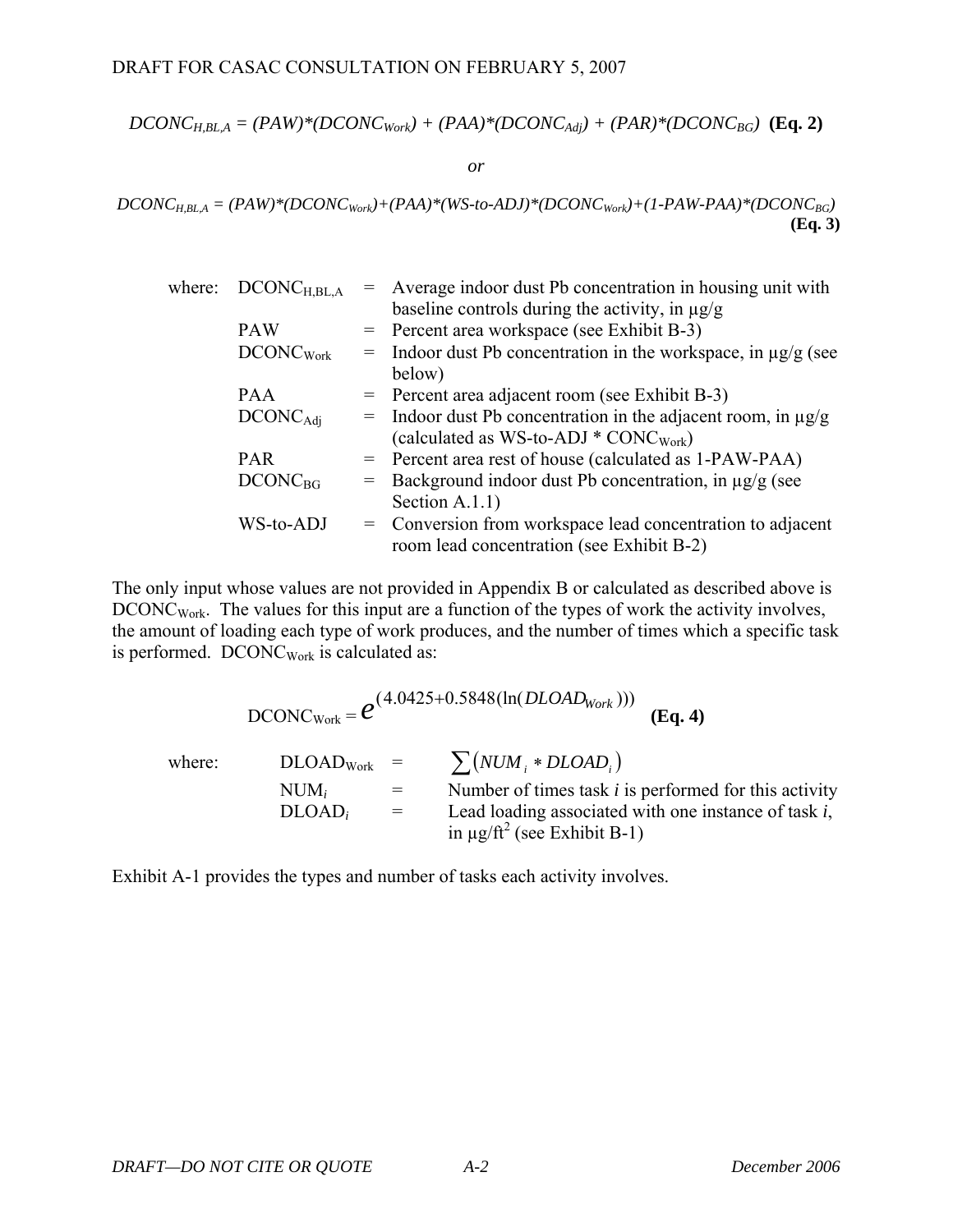|                                       | Number of times tasks performed |            |                |          |                 |        |  |
|---------------------------------------|---------------------------------|------------|----------------|----------|-----------------|--------|--|
| <b>Activity</b>                       | Componen<br>Removal             | Demolition | remova<br>Door | Drilling | Paint<br>remova | Sawing |  |
| Remodeling Kitchen                    | 10                              | 4          |                | 9        | 12              | 8      |  |
| Scraping LBP, Interior Flat Component |                                 |            |                |          | 4               |        |  |
| Scraping LBP, Interior Door           |                                 |            |                |          | 4               |        |  |
| Three Cutouts                         |                                 |            |                |          |                 |        |  |
| Replacing Windows                     |                                 |            |                |          |                 |        |  |
| <b>Replacing Exterior Doors</b>       |                                 |            |                |          |                 |        |  |

**Exhibit A-1. Tasks Associated with Each Type of Activity** 

 Source: ICF estimates, based on data provided in U.S. Census Bureau 1995, 1997, and 2003

## **A.2.2 Indoor Dust – Full Rule Implementation**

Indoor dust concentrations with full rule implementation are calculated in much the same way as those with baseline controls. There are two primary differences, however. First, instead of defining DCONC<sub>Work</sub> as a function of the activity, it is defined as a constant loading that is independent of the activity. This loading is set to EPA's floor Pb hazard threshold of 40  $\mu$ g/ft<sup>2</sup> to account for the reduction in Pb loading associated with the LRRP controls. Second, it is assumed that Pb loading is fully contained within the workspace. Therefore, the post-activity Pb concentration in any adjacent room  $(DCONC_{ADJ})$  is assumed to be equivalent to the pre-activity background concentration ( $DCONC_{BG}$ ). The total area weighted indoor dust Pb concentration within a housing unit for full rule implementation is calculated as follows:

$$
DCONC_{H,FR,A} = (PAW)^*(DCONC_{Floor}) + (PAA)^*(DCONC_{BG}) + (PAR)^*(DCONC_{BG})
$$
 (Eq. 5)

where: DCONC<sub>Floor</sub> = 
$$
e^{(4.028687+0.608317(\ln(DLOAD_{Floor})))}
$$
 (Eq. 6)

DCONC<sub>H,FR,A</sub> = Average indoor dust Pb concentration in housing unit with full rule implementation during the activity, in 
$$
\mu
$$
g/g

\nDLOAD<sub>Floor</sub> = Lead loading in the workspace with full rule implementation, based on EPA floor hazard threshold (40  $\mu$ g/ft<sup>2</sup>)

\nDCONC<sub>Floor</sub> = Indoor dust Pb concentration in the workspace based on EPA floor Pb hazard threshold, in  $\mu$ g/g (see below)

\nPAW = Percent area workspace (see Exhibit B-3)

\nPAR = Percent area rest of house (calculated as 1-PAW-PAA)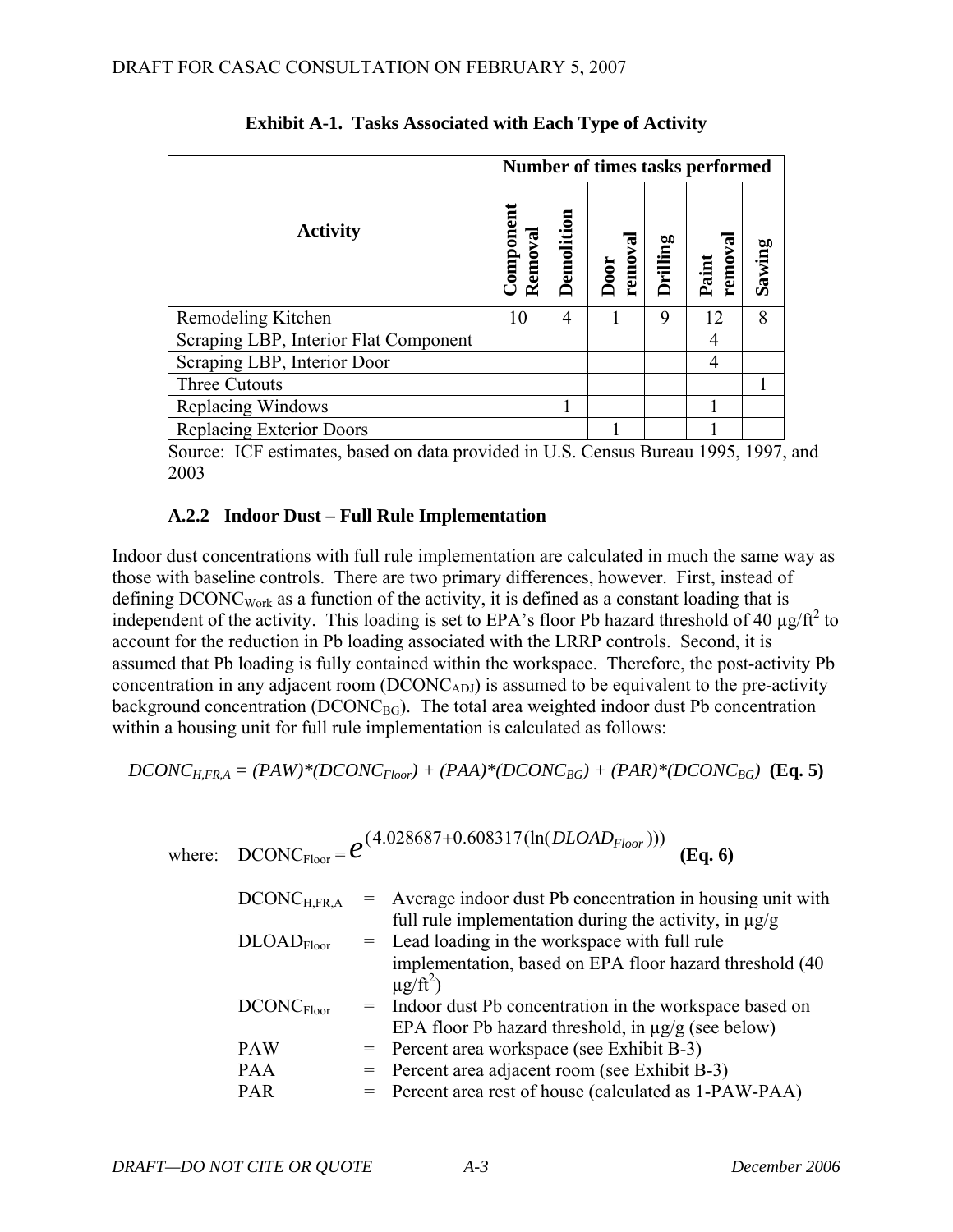$DCONC_{BG}$  = Background indoor dust Pb concentration, in  $\mu$ g/g (see Section A.1.1)

#### **A.2.3 Outdoor Soil – Baseline Controls**

Only one of the seven RRP activities presented in Exhibit 3 is assumed to contribute to outdoor soil concentrations, "Exterior Lead-Based Paint Removal." Average lead concentrations in soil across the yard for this activity were calculated using the following equation:

 $SCONC<sub>YSA</sub> = (1 - Perclmpact<sub>Yard</sub>) * SCONC<sub>BG</sub> + Perclmpact<sub>Yard</sub> * (SCONC<sub>Act</sub> + SCONC<sub>BG</sub>)$ **(Eq. 7)** 

| where: | SCONC <sub>YS.A</sub> | $=$ | Average outdoor soil concentration in yard for<br>baseline controls during the activity, $\mu g/g$ |
|--------|-----------------------|-----|----------------------------------------------------------------------------------------------------|
|        | $PerclmpactYard =$    |     | Percent of yard impacted by activity                                                               |
|        | $SCONC_{BG}$          |     | Background outdoor soil Pb concentration, in $\mu$ g/g                                             |
|        |                       |     | (see Section A.1.2)                                                                                |
|        | $SCONC_{\text{Act}}$  | $=$ | Outdoor soil concentration in area surrounding                                                     |
|        |                       |     | house that is impacted by activity, in $\mu g/g$                                                   |

The area of impact of this activity is assumed to be the dripline, which is assumed to extend 18 inches from the house (see Section 3.2.2.1). PercImpact<sub>Yard</sub> is calculated based on the following equation:

PercImpact<sub>Yard</sub> = (AreaInDripline \* PercHouseImpact) / YardSize **(Eq. 8)** 

| where: | AreaInDripline  |     | Area surrounding the house that falls within<br>the dripline (assumed to be 18"), in $m2$ |
|--------|-----------------|-----|-------------------------------------------------------------------------------------------|
|        | PercHouseImpact | $=$ | Percent of the house impacted by the activity<br>(see Exhibit B-4)                        |
|        | YardSize        | $=$ | size of yard, in $m^2$                                                                    |

 $SCONC<sub>Act</sub>$  is calculated based on the estimated loading from the activity, the size of the yard, the percentage of the yard impacted by the activity, soil characteristics, and the efficiency of the controls. These concentrations were estimated using the following equation:

|        | $SCONC_{Act} = \frac{cm^2}{SoilDepth * SoilDensity}$ |     | $=\frac{SLOAD_{Act}*0.001\frac{Jt}{cm^2}}{1.000\frac{m^2}{m}}*1,000\frac{\mu g}{mg}*ControlEfficiency$ (Eq. 9) |
|--------|------------------------------------------------------|-----|----------------------------------------------------------------------------------------------------------------|
| where: | SLOAD <sub>Act</sub>                                 |     | Lead loading associated with activity, $mg/ft^2$<br>(see Exhibit B-4)                                          |
|        | SoilDepth                                            |     | Soil mixing depth, in cm (see Exhibit B-4)                                                                     |
|        | SoilDensity<br>ControlEfficiency                     | $=$ | Density of soil, in $g/cm^3$ (see Exhibit B-4)<br>Efficiency of control (see Exhibit B-4)                      |
|        |                                                      |     |                                                                                                                |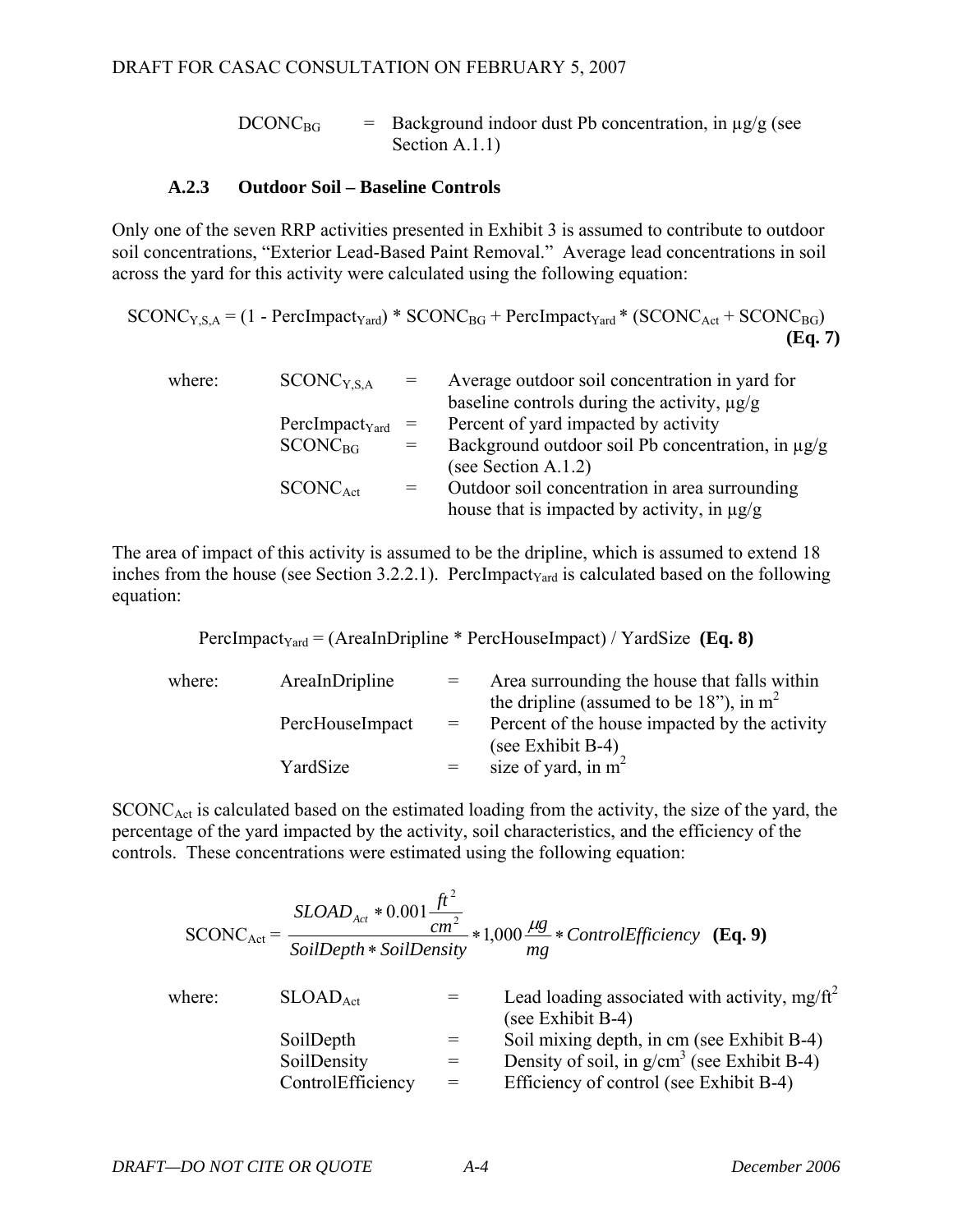### **A.2.4 Outdoor Soil – Full Rule Implementation**

Outdoor soil concentrations with full rule implementation are calculated in the same way as the baseline control concentrations. The only differences in concentrations are a result of different control efficiency assumptions.

## **A.3 LEAD CONCENTRATIONS POST-ACTIVITY (INITIAL CLEANUP)**

There are no differences in how baseline and full rule implementation concentrations are calculated for the post-activity (initial cleanup) period. The only differences in the estimated concentrations result from differences in input values.

### **A.3.1 Indoor Dust**

Lead concentrations in indoor dust immediately after the post-activity initial cleanup are calculated using the following equation:

 $DCONC_{HPA,0} = DCONC_{HA} * PostActCleanEfficiency (Eq. 10)$ 

| where: $DCONC_{H.PA.0}$ |          | Average indoor dust Pb concentration in<br>housing unit immediately following the post-<br>activity initial cleanup, in $\mu$ g/g |
|-------------------------|----------|-----------------------------------------------------------------------------------------------------------------------------------|
| $DCONC_{H.A}$           | $=$ $-$  | Average indoor dust Pb concentration in<br>housing unit during the activity, in $\mu$ g/g                                         |
| PostActCleanEfficiency  | $=$ $\,$ | Post-activity cleanup efficiency (see Exhibit<br>$B-1)$                                                                           |

## **A.3.2 Outdoor Soil**

It is assumed that there is no cleanup or degradation of Pb in outdoor soil; therefore, the postactivity (initial cleanup) concentrations are identical to the activity concentrations.

## **A.4 LEAD CONCENTRATIONS POST-ACTIVITY (ROUTINE CLEANUP)**

#### **A.4.1 Indoor Dust**

Lead concentrations in indoor dust following the post-activity initial cleanup are a function of the frequency and efficiency of routine cleaning. After each cleaning, the lead concentration in indoor dust is estimated using the following equation:

 $DCONC_{H,RC,T} = DCONC_{H,RC,T-1} * RoutineClearEfficiency (Eq. 11)$ where:  $DCONC_{HRCX}$  = Average indoor dust Pb concentration in housing unit after cleaning X after completion of activity, in µg/g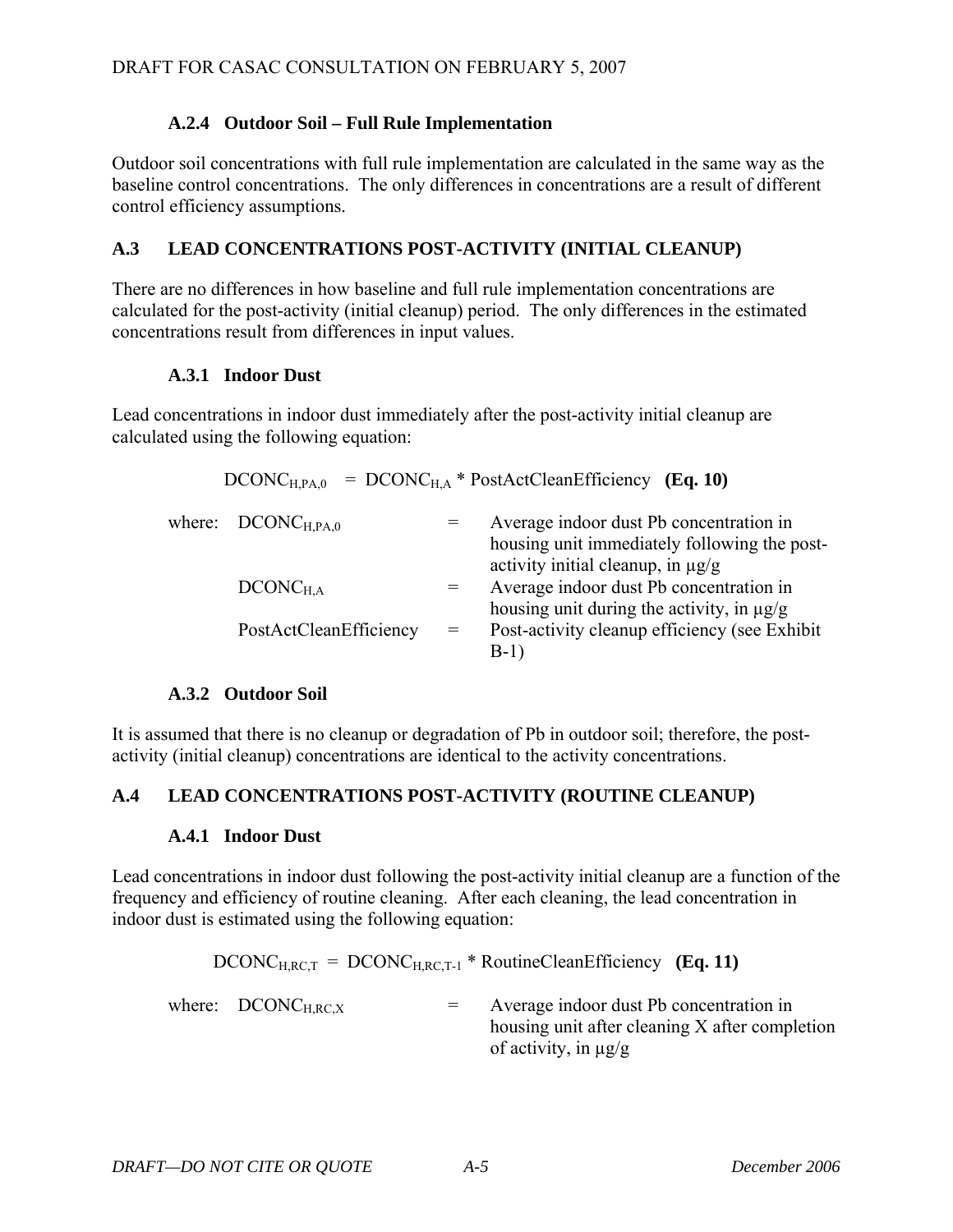| $DCONC_{H.RC,X-1}$                       | $=$ | Average indoor dust Pb concentration in        |
|------------------------------------------|-----|------------------------------------------------|
|                                          |     | housing unit after cleaning $(X-1)$ after      |
|                                          |     | completion of activity, in $\mu$ g/g           |
| $R$ outineCleanEfficiency <sub>x</sub> = |     | Post-activity cleanup efficiency for the $Xth$ |
|                                          |     | cleaning (see Exhibit B-1)                     |

RoutineCleanEfficiency<sub>X</sub> is assumed to change with each subsequent cleaning through the  $10^{th}$ cleaning (after the  $10^{th}$ , it is assumed to remain constant), as described in Exhibit B-1. To estimate the indoor dust concentration at any single time, the time (in weeks) is multiplied by the weekly cleaning frequency to calculate the number of cleanings that have occurred to that point. Based on the number of cleanings, the indoor dust concentration is calculated based on Equation 11. It is assumed that indoor dust concentrations do not change between cleanings.

## **A.4.2 Outdoor Soil**

It is assumed that there is no cleanup or degradation of Pb in outdoor soil; therefore, the postactivity (routine cleanup) concentrations are identical to the activity concentrations.

## **A.5 LEAD CONCENTRATIONS POST-ACTIVITY (BACKGROUND)**

## **A.5.1 Indoor Dust**

Post-activity Pb concentrations will gradually decrease until they have reached the background concentrations which existed prior to initiation of the activity. These values are calculated by applying the post-activity initial and routine cleanup efficiencies over time. Background concentrations in indoor dust are calculated as described in Section A.1.1.

## **A.5.2 Outdoor Soil**

It is assumed that there is no cleanup or degradation of Pb in outdoor soil; therefore, the postactivity (background) concentrations are identical to the activity concentrations.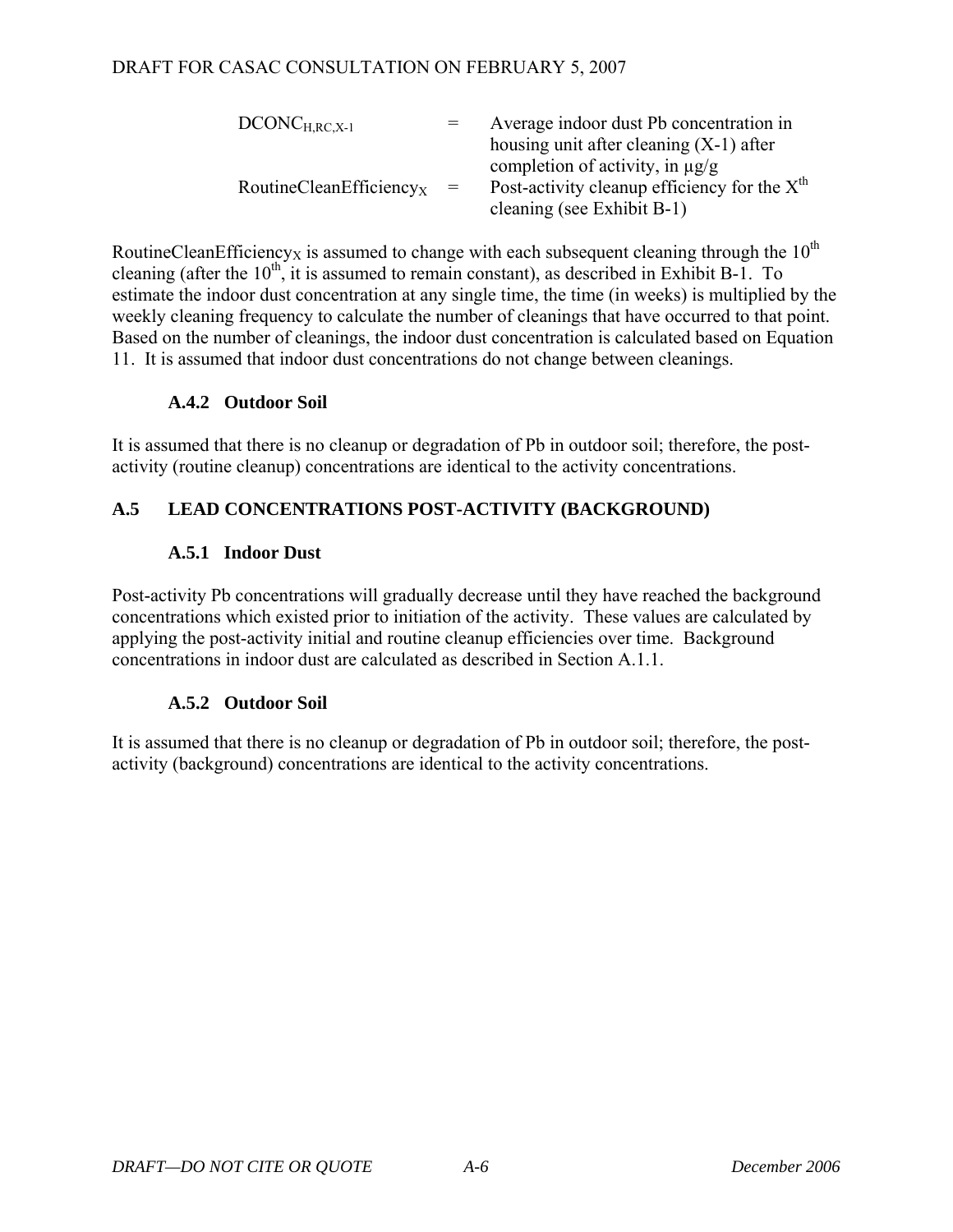<span id="page-38-0"></span>**Appendix B. Inputs Used for Estimating Media Concentrations for Baseline and Full Rule Implementation Control Scenarios**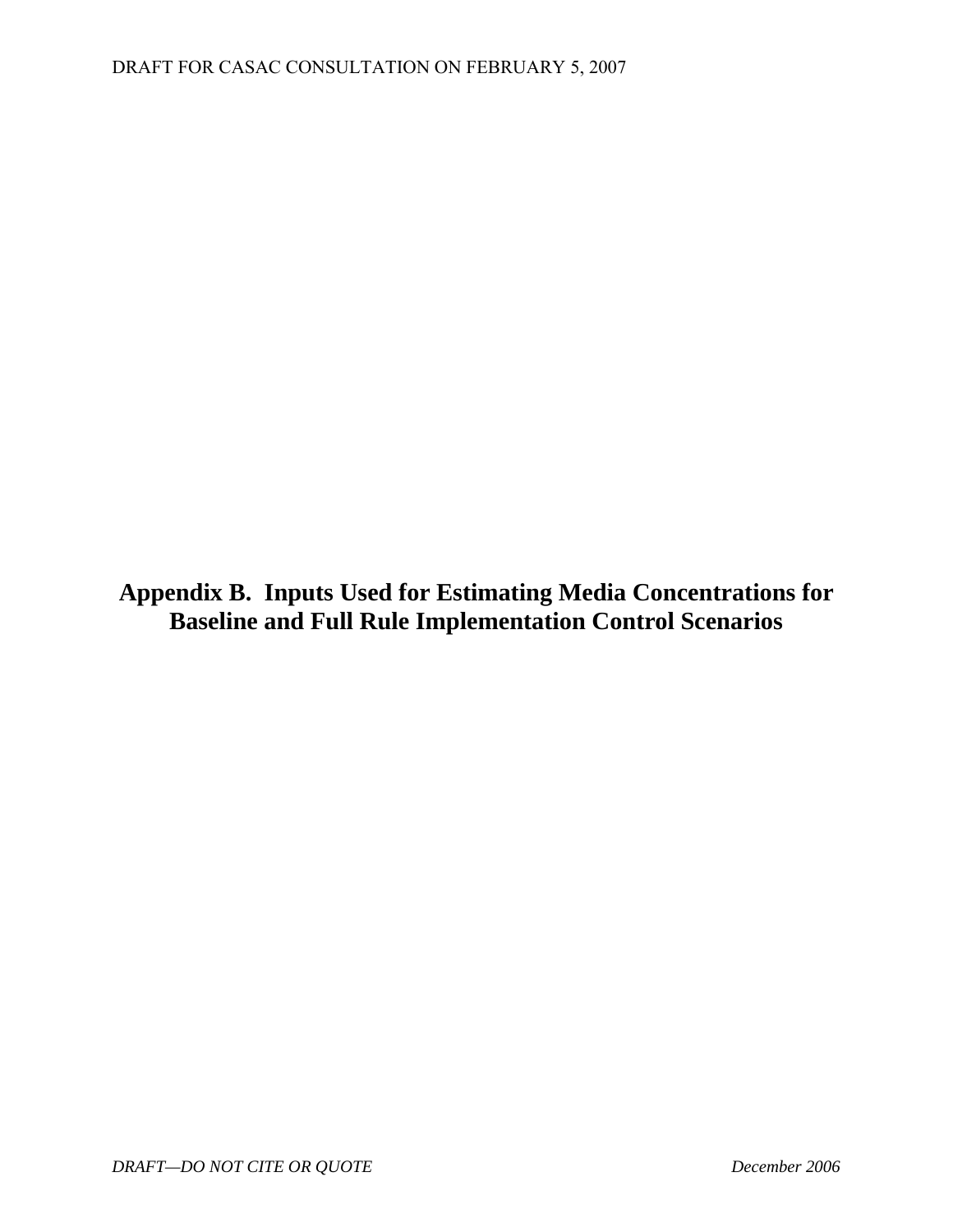This appendix presents the input parameter values used in this assessment. Appendix A describes how each of these parameters is used. This appendix presents the input values in five tables. The first table, Exhibit B-1, presents all of the input values used to calculate indoor dust exposures that are not specific to a particular activity or control type. Exhibit B-2 presents all of the input values used to calculate indoor dust exposures that are specific to the control type and independent of activity type. Exhibit B-3 presents that input values used to calculate indoor dust exposures that are specific to activity type and independent of control type. There are no input parameters that are specific to both the activity type and control type. Exhibit B-4 presents all of the input values used to calculate outdoor soil exposures that are not specific to a particular control type, and Exhibit B-5 presents all of the input values used to calculate outdoor soil exposures that are specific to a particular control type. Only one activity type was estimated to contribute to outdoor soil exposures and thus there were no activity type-specific input values.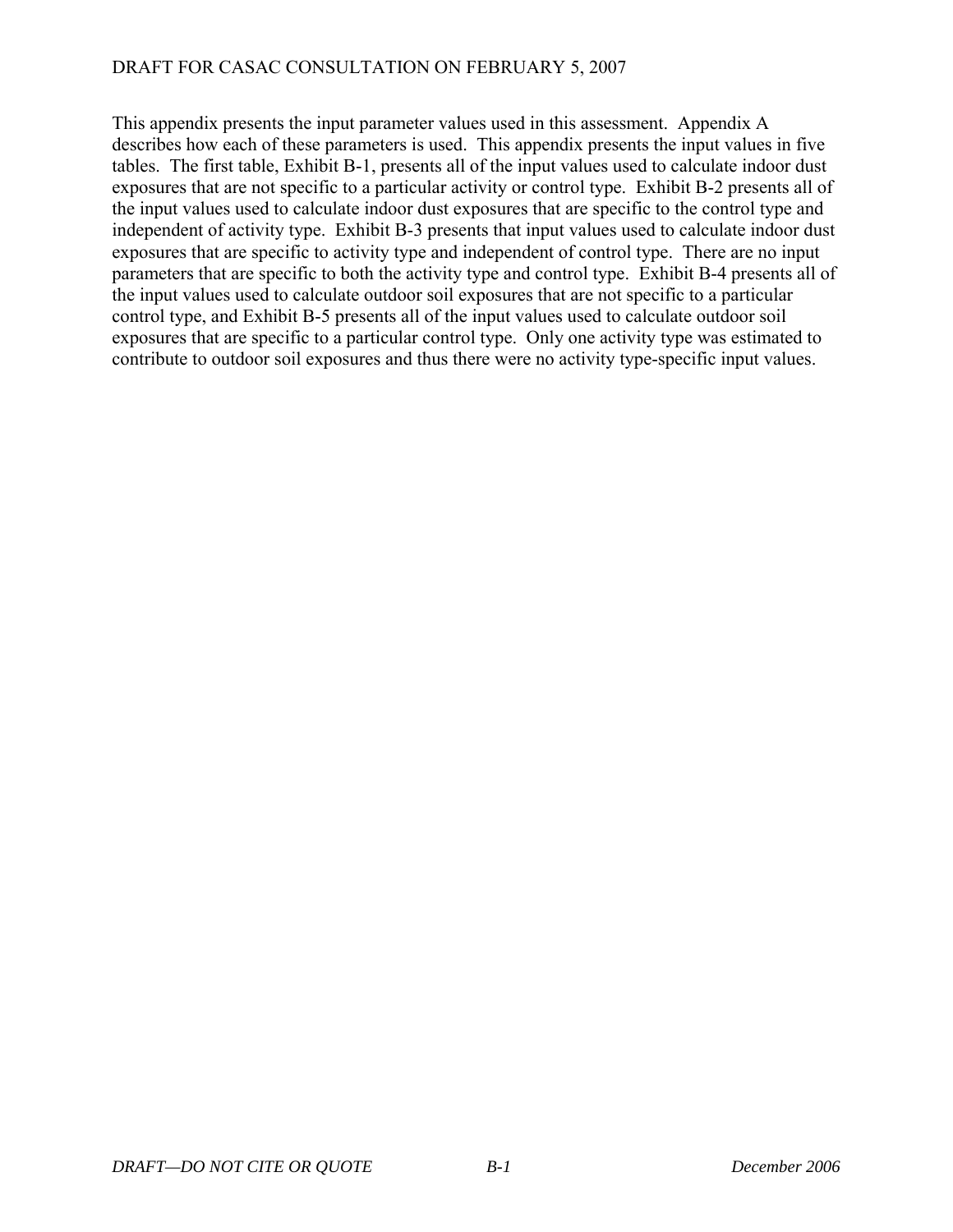| <b>INPUTS</b>                              | <b>DEFAULT</b> | <b>LOW</b> | <b>HIGH</b> | <b>UNITS</b>       | IN<br><b>SENSITIVITY</b><br><b>ANALYSIS?</b> | <b>SOURCE</b>   | <b>NOTES</b>                                                                                                                                                                                                                                                                                                                                                                                                                                                                                                                                                                               |
|--------------------------------------------|----------------|------------|-------------|--------------------|----------------------------------------------|-----------------|--------------------------------------------------------------------------------------------------------------------------------------------------------------------------------------------------------------------------------------------------------------------------------------------------------------------------------------------------------------------------------------------------------------------------------------------------------------------------------------------------------------------------------------------------------------------------------------------|
| Background<br>indoor dust<br>concentration | 86             | 31         | 2,522       | µg/g               | ✓                                            | <b>HUD 2002</b> | See Section 3.1.1                                                                                                                                                                                                                                                                                                                                                                                                                                                                                                                                                                          |
| Cleaning<br>frequency                      |                | 0.25       |             | cleanings/<br>week | ✓                                            | <b>HUD 2002</b> | These values are estimated based<br>on the following inferences from the<br>HUD 2002 data: 57% of homes are<br>cleaned at least weekly, 25% of<br>homes are cleaned at least once<br>every two weeks, 10% of homes<br>are cleaned every 3 weeks, 3% of<br>homes are cleaned at least once<br>per month, and 5% of homes are<br>cleaned less than once per month.<br>These inferences were used to<br>estimate that the high number of<br>cleanings is twice per week, the<br>default number of cleanings is once<br>per week, and the low number of<br>cleanings is once every four weeks. |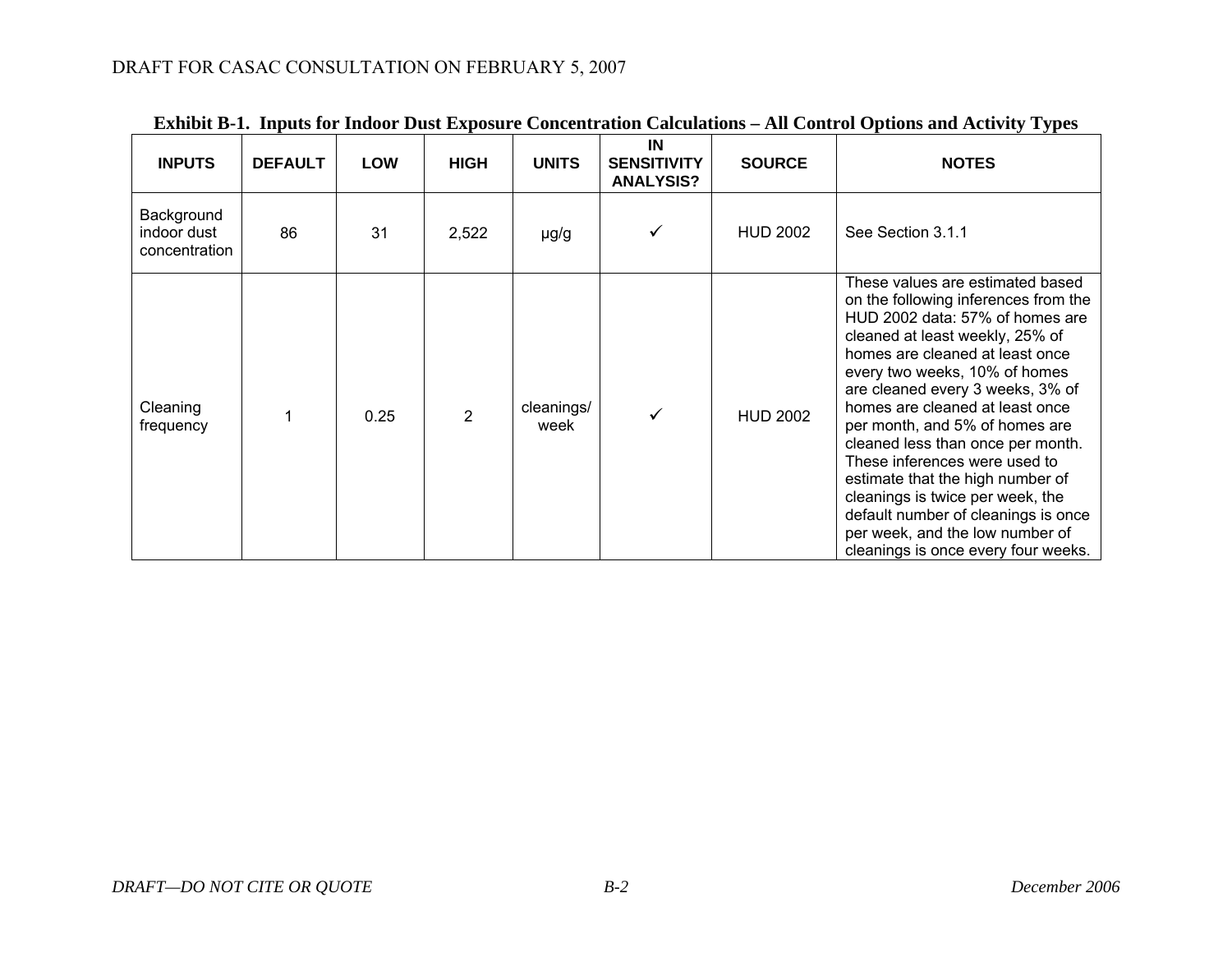| <b>INPUTS</b>                     | <b>DEFAULT</b> | <b>LOW</b> | <b>HIGH</b> | <b>UNITS</b>            | IN<br><b>SENSITIVITY</b><br><b>ANALYSIS?</b> | <b>SOURCE</b>     | <b>NOTES</b>                                                                                                                                                                                                                                                                                                                                                                                                            |
|-----------------------------------|----------------|------------|-------------|-------------------------|----------------------------------------------|-------------------|-------------------------------------------------------------------------------------------------------------------------------------------------------------------------------------------------------------------------------------------------------------------------------------------------------------------------------------------------------------------------------------------------------------------------|
| Loading -<br>Component<br>removal | 549            | 549        | 592         | $\mu$ g/ft <sup>2</sup> |                                              | <b>USEPA 1997</b> | The maximum air concentration for<br>one unit or hour (139 µg/m3,<br>USEPA 1997) was divided by the<br>average concentration for one unit<br>or hour (129 µg/m3, USEPA 1997)<br>to get 1.08. This was multiplied by<br>the default loading value (549<br>µg/ft2, USEPA 1997) to get a high<br>value of 592 µg/ft2. No low-end air<br>concentrations were provided, so<br>the default loading factor was used.           |
| Loading -<br>Demolition           | 1,505          | 1,505      | 5,570       | $\mu$ g/ft <sup>2</sup> |                                              | <b>USEPA 1997</b> | The maximum air concentration for<br>one unit or hour (396 µg/m3,<br>USEPA 1997) was divided by the<br>average concentration for one unit<br>or hour (107 µg/m3, USEPA 1997)<br>to get 3.70. This was multiplied by<br>the default loading value (1,505<br>µg/ft2, USEPA 1997) to get a high<br>value of 5,570 µg/ft2. No low-end<br>air concentrations were provided,<br>so the default loading factor was<br>used.    |
| Loading $-$<br>Door removal       | 5,912          | 5,912      | 44,856      | $\mu$ g/ft <sup>2</sup> |                                              | <b>USEPA 1997</b> | The maximum air concentration for<br>one unit or hour (3,953 µg/m3,<br>USEPA 1997) was divided by the<br>average concentration for one unit<br>or hour (521 µg/m3, USEPA 1997)<br>to get 7.59. This was multiplied by<br>the default loading value (5,912<br>µg/ft2, USEPA 1997) to get a high<br>value of 44,856 µg/ft2. No low-end<br>air concentrations were provided,<br>so the default loading factor was<br>used. |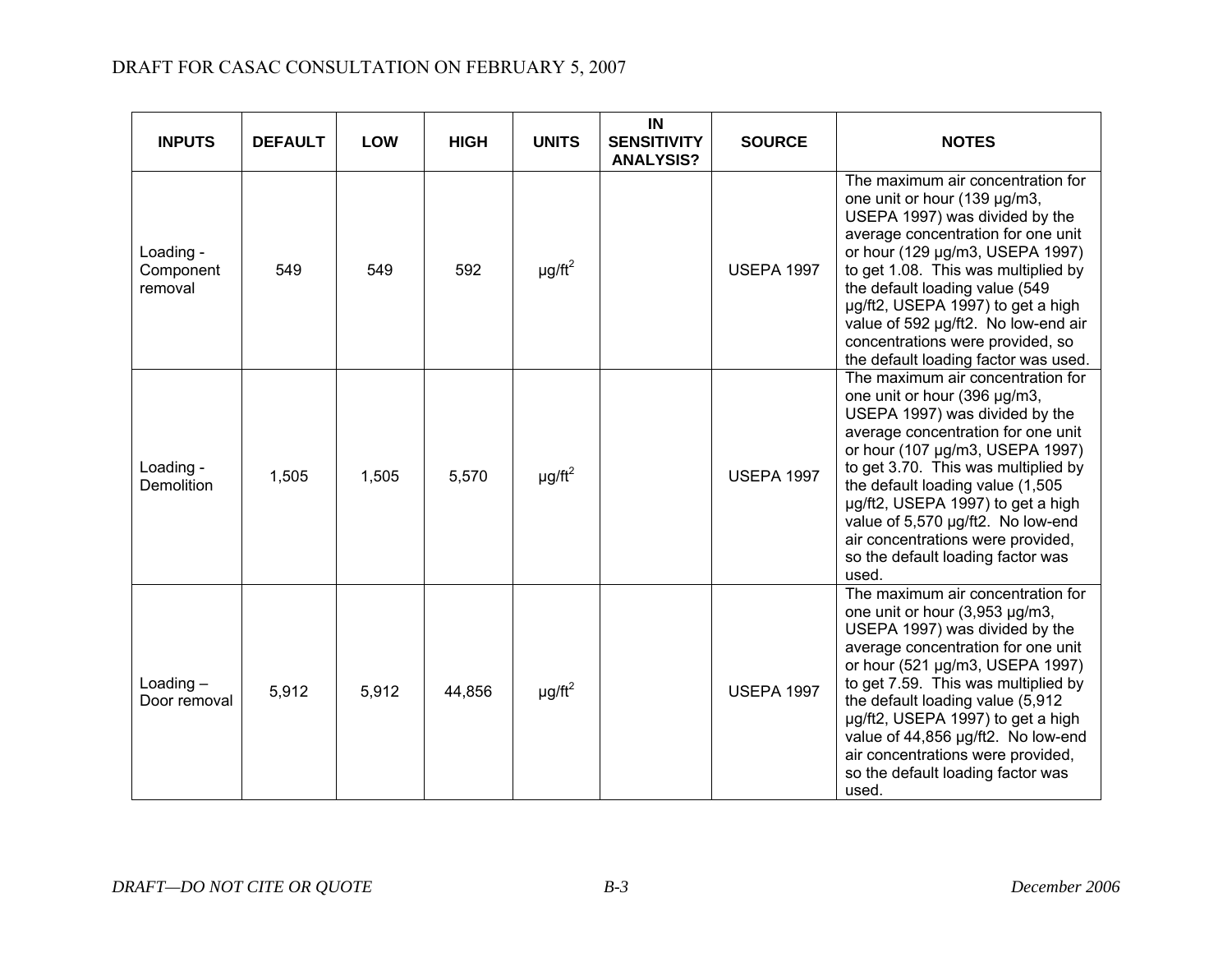| <b>INPUTS</b>                 | <b>DEFAULT</b> | <b>LOW</b> | <b>HIGH</b> | <b>UNITS</b>            | IN<br><b>SENSITIVITY</b><br><b>ANALYSIS?</b> | <b>SOURCE</b>     | <b>NOTES</b>                                                                                                                                                                                                                                                                                                                                                                                                            |
|-------------------------------|----------------|------------|-------------|-------------------------|----------------------------------------------|-------------------|-------------------------------------------------------------------------------------------------------------------------------------------------------------------------------------------------------------------------------------------------------------------------------------------------------------------------------------------------------------------------------------------------------------------------|
| Loading -<br>Drilling         | 112            | 112        | 1,945       | $\mu$ g/ft <sup>2</sup> |                                              | <b>USEPA 1997</b> | The maximum air concentration for<br>one unit or hour (191 µg/m3,<br>USEPA 1997) was divided by the<br>average concentration for one unit<br>or hour (11 µg/m3, USEPA 1997) to<br>get 17.36. This was multiplied by<br>the default loading value (112<br>µg/ft2, USEPA 1997) to get a high<br>value of 1,945 µg/ft2. No low-end<br>air concentrations were provided,<br>so the default loading factor was<br>used.      |
| Loading -<br>Paint<br>removal | 9,118          | 9,118      | 50,547      | $\mu$ g/ft <sup>2</sup> |                                              | <b>USEPA 1997</b> | The maximum air concentration for<br>one unit or hour (3,110 µg/m3,<br>USEPA 1997) was divided by the<br>average concentration for one unit<br>or hour (561 µg/m3, USEPA 1997)<br>to get 5.54. This was multiplied by<br>the default loading value (9,118<br>µg/ft2, USEPA 1997) to get a high<br>value of 50,547 µg/ft2. No low-end<br>air concentrations were provided,<br>so the default loading factor was<br>used. |
| Loading -<br>Sawing           | 6,539          | 6,539      | 40,534      | $\mu$ g/ft <sup>2</sup> |                                              | <b>USEPA 1997</b> | The maximum air concentration for<br>one unit or hour (2,151 µg/m3,<br>USEPA 1997) was divided by the<br>average concentration for one unit<br>or hour (347 µg/m3, USEPA 1997)<br>to get 6.20. This was multiplied by<br>the default loading value (6,539<br>µg/ft2, USEPA 1997) to get a high<br>value of 40,534 µg/ft2. No low-end<br>air concentrations were provided,<br>so the default loading factor was<br>used. |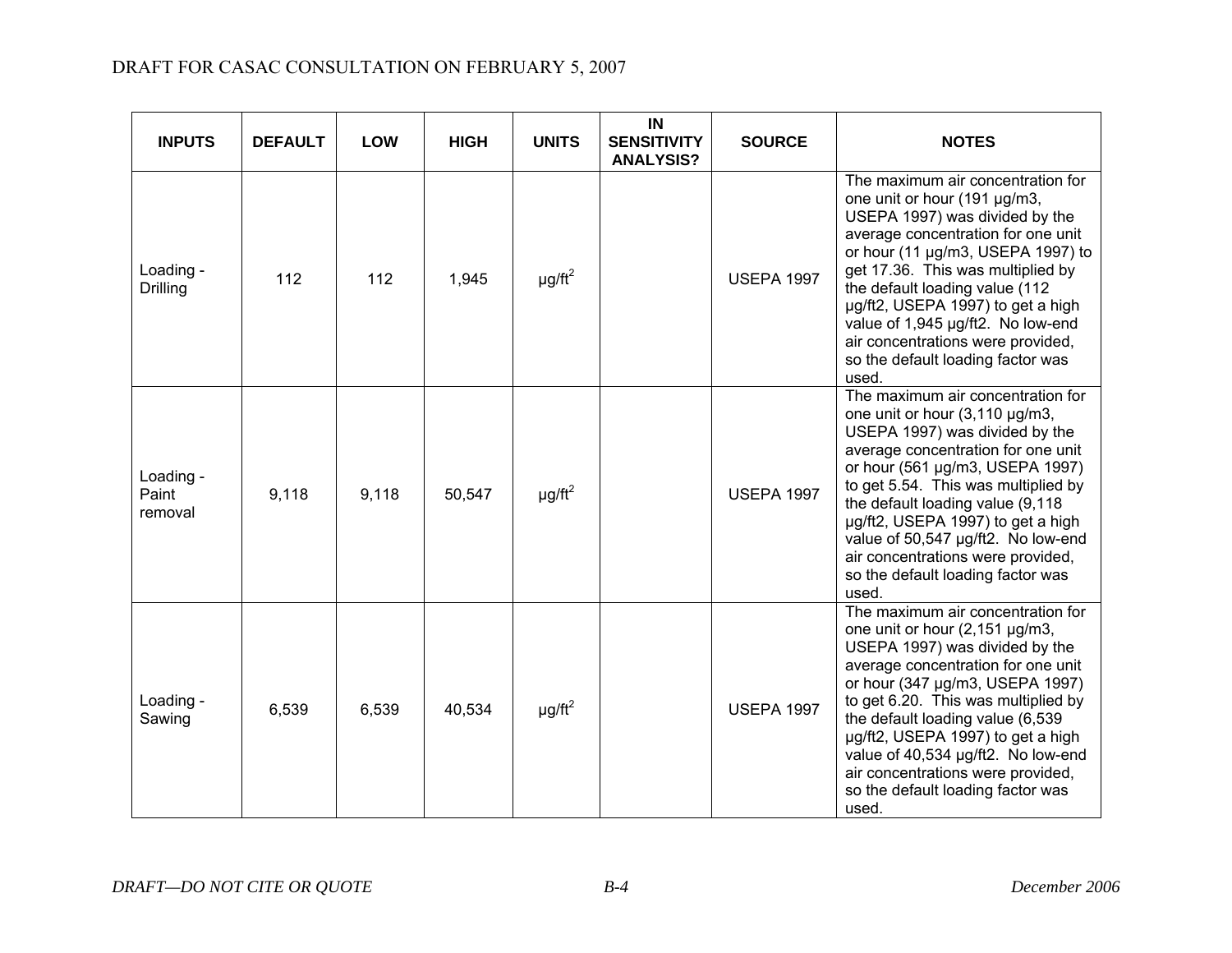| <b>INPUTS</b>                     | <b>DEFAULT</b>                                                                                                                                                                                                        | <b>LOW</b>                                                                                                                                                                                                                      | <b>HIGH</b>                                                                                                                                                                                                                | <b>UNITS</b>  | IN<br><b>SENSITIVITY</b><br><b>ANALYSIS?</b> | <b>SOURCE</b>                   | <b>NOTES</b>                                                                                                                                                                                                                                                                                                                                                                                                                                                                                                       |
|-----------------------------------|-----------------------------------------------------------------------------------------------------------------------------------------------------------------------------------------------------------------------|---------------------------------------------------------------------------------------------------------------------------------------------------------------------------------------------------------------------------------|----------------------------------------------------------------------------------------------------------------------------------------------------------------------------------------------------------------------------|---------------|----------------------------------------------|---------------------------------|--------------------------------------------------------------------------------------------------------------------------------------------------------------------------------------------------------------------------------------------------------------------------------------------------------------------------------------------------------------------------------------------------------------------------------------------------------------------------------------------------------------------|
| Routine<br>cleaning<br>efficiency | $1^{\rm st}$ : 49%<br>$2^{nd}$ : 25%<br>$3^{\text{rd}}$ : 23%<br>$4^{th}$ : 22%<br>$5^{\text{th}}$ : 22%<br>$6^{th}$ : 22%<br>$7^{th}$ : 20%<br>$8^{th}$ : 20%<br>$9^{th}$ : 15%<br>$10^{\sf th}$ : 20%<br>$11 + 20%$ | $1^{st}$ : 21%<br>$2^{nd}$ : 21%<br>$3^{\text{rd}}$ : 20%<br>$4^{\text{th}}$ : 19%<br>$5^{\text{th}}$ : 20%<br>$6^{th}$ : 20%<br>$7^{\sf th}$ : 19%<br>$8^{\text{th}}$ : 18%<br>$9^{th}$ : 16%<br>$10^{th}$ : 19%<br>$11 + 19%$ | $1^\mathrm{st}$ : 76%<br>$2^{nd}$ : 40%<br>$3^{\text{rd}}$ : 38%<br>$4^{th}$ : 36%<br>$5^{th}$ : 38%<br>$6^{\text{th}}$ : 40%<br>$7^{th}$ : 33%<br>$8^{\text{th}}$ : 50%<br>$9^{th}$ : 0%<br>$10^{th}$ : 50%<br>$11 + 50%$ | $\frac{0}{0}$ | ✓                                            | Yiin 2002;<br><b>USEPA 1997</b> | Values developed based on<br>cleaning efficiency data for multiple<br>cleanings for carpet (Yiin 2002) and<br>non-carpeted surfaces (USEPA<br>1997). The efficiencies were area-<br>weighted based on an assumption<br>of 36% carpet and 64% non-<br>carpeted surfaces (from USEPA<br>2006a, Chapter 5, page 12).<br>Default values are based on the<br>midpoint of the ranges presented in<br>Yiin 2002 and USEPA 1997, low<br>values are based on the minimums,<br>and high values are based on the<br>maximums. |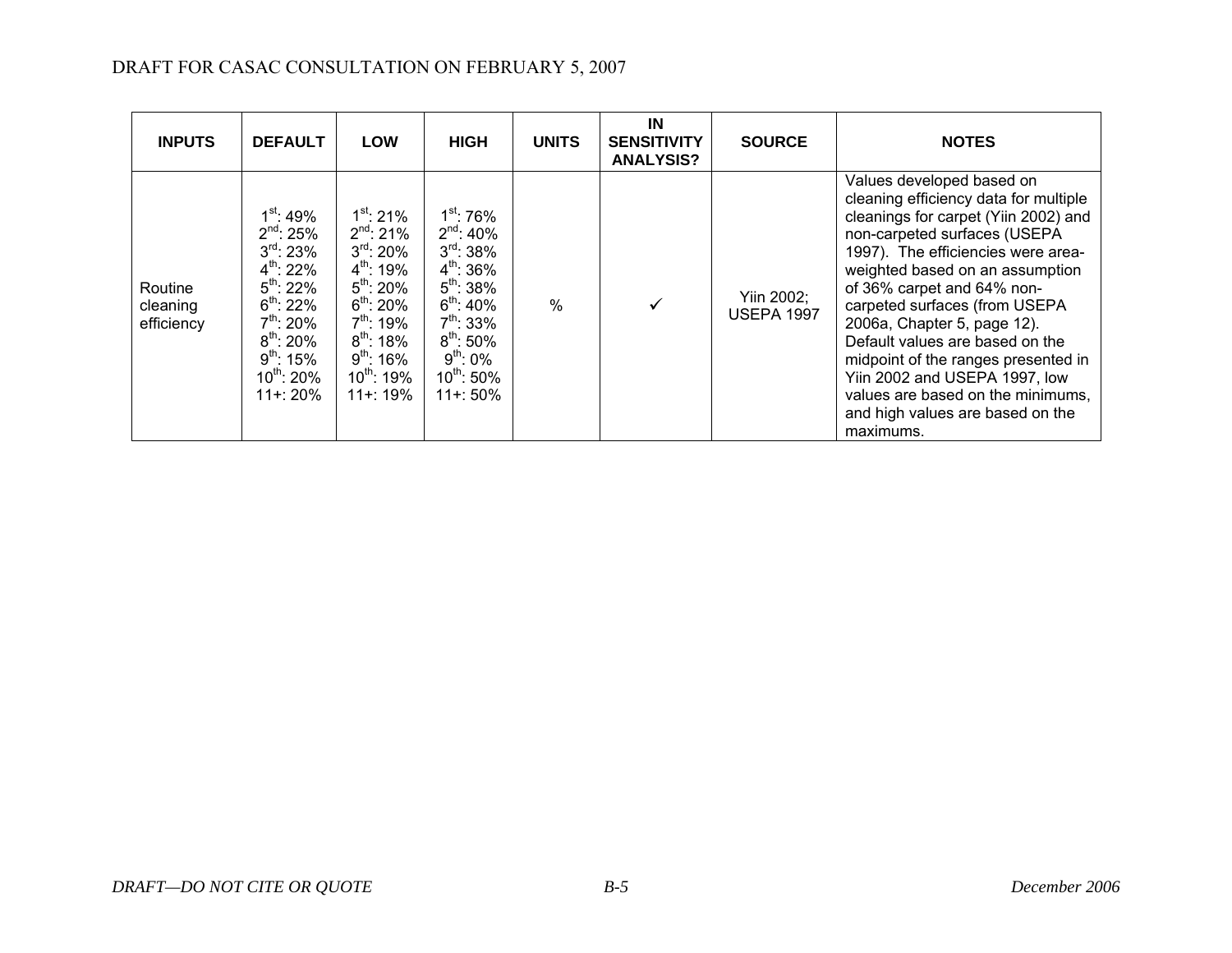| <b>INPUTS</b>                                                                                      | <b>DEFAULT</b> | <b>LOW</b> | <b>HIGH</b> | <b>UNITS</b> | IN<br><b>SENSITIVITY</b><br><b>ANALYSIS?</b> | <b>SOURCE</b>     | <b>NOTES</b>                                                                                                                                                                                                                                                                                                                                                                                                                                                                                                                                                                                                                                                                                                                                                                                                                                                                              |  |  |  |  |
|----------------------------------------------------------------------------------------------------|----------------|------------|-------------|--------------|----------------------------------------------|-------------------|-------------------------------------------------------------------------------------------------------------------------------------------------------------------------------------------------------------------------------------------------------------------------------------------------------------------------------------------------------------------------------------------------------------------------------------------------------------------------------------------------------------------------------------------------------------------------------------------------------------------------------------------------------------------------------------------------------------------------------------------------------------------------------------------------------------------------------------------------------------------------------------------|--|--|--|--|
| No plastic, basic cleanup (baseline controls)                                                      |                |            |             |              |                                              |                   |                                                                                                                                                                                                                                                                                                                                                                                                                                                                                                                                                                                                                                                                                                                                                                                                                                                                                           |  |  |  |  |
| Conversion<br>from<br>workspace lead<br>concentration<br>to adjacent<br>room lead<br>concentration | 0.16           | 0.095      | 0.225       | unitless     | ✓                                            | <b>USEPA 1997</b> | Calculated the conversion factor based on<br>comparison of average airborne lead<br>concentrations (from USEPA 1997) for<br>window replacements for the same room<br>$(7.5 \,\mu g/m3)$ and the adjacent room $(1.2 \,\mu g/m3)$<br>µg/m3). This ratio was calculated as 1.2<br>$\mu$ g/m3 / 7.5 $\mu$ g/m3 = 0.16 and is expected<br>according to the analysis to be<br>characteristic of the "workroom-adjacent<br>room" floor lead loadings relationship for<br>other work components. The low-end<br>value is based on the maximum measured<br>airborne lead concentrations for window<br>replacements provided in the same table<br>for the workroom $(44.3 \text{ µg/m3})$ and the<br>adjacent room (4.2 µg/m3). There was no<br>high-end value provided, so one was<br>estimated by taking the difference between<br>the default and low values and adding that<br>to the default. |  |  |  |  |

## **Exhibit B-2. Inputs for Indoor Dust Exposure Concentration Calculations – Control Scenario-Specific, All Activity Types**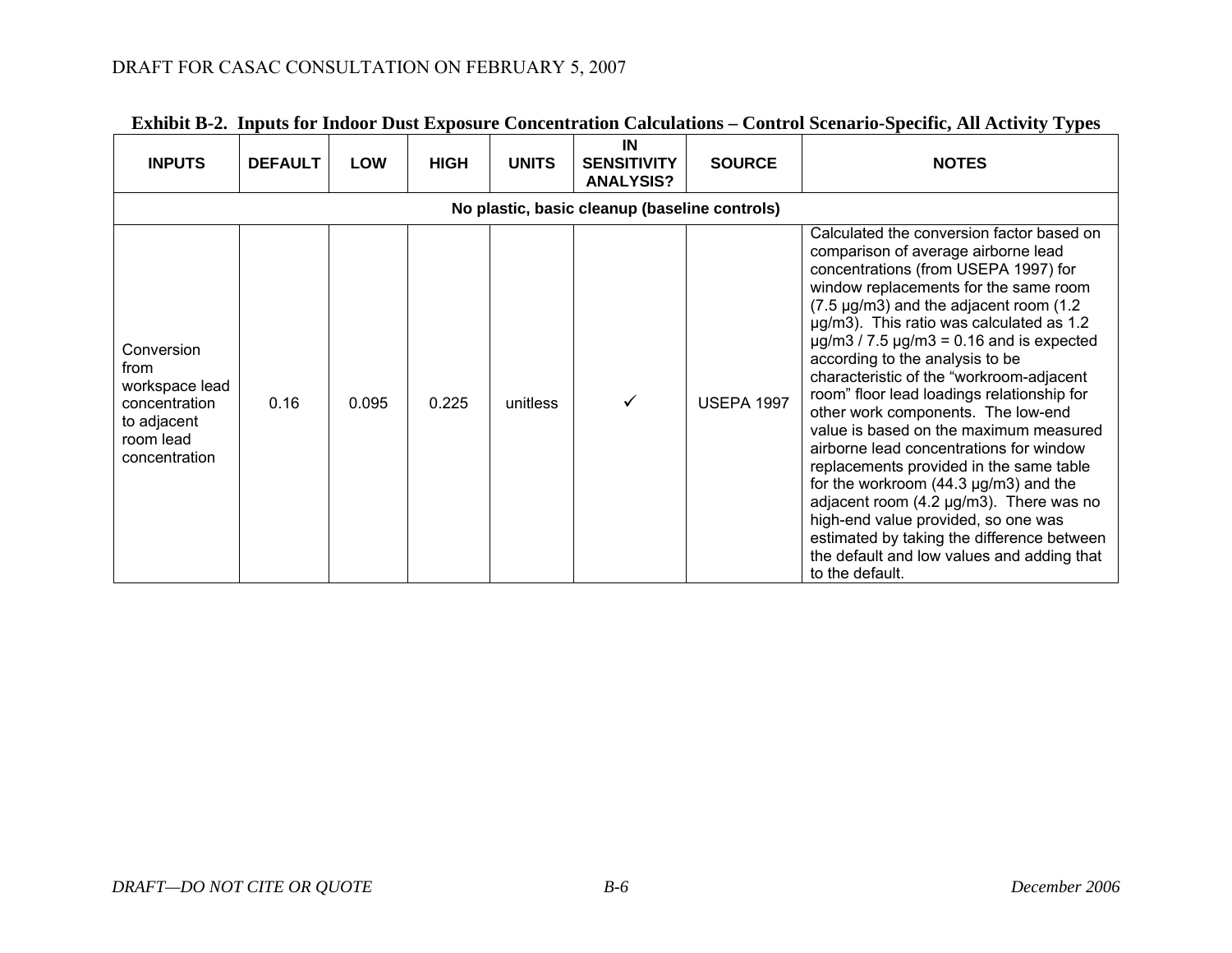| <b>INPUTS</b>                                                                                      | <b>DEFAULT</b> | <b>LOW</b> | <b>HIGH</b> | <b>UNITS</b>            | IN<br><b>SENSITIVITY</b><br><b>ANALYSIS?</b>     | <b>SOURCE</b>                                                                                    | <b>NOTES</b>                                                                                                                                                                                                                                                                                                                                                                                                                                                                                                                                                                                                                                                                                                                     |
|----------------------------------------------------------------------------------------------------|----------------|------------|-------------|-------------------------|--------------------------------------------------|--------------------------------------------------------------------------------------------------|----------------------------------------------------------------------------------------------------------------------------------------------------------------------------------------------------------------------------------------------------------------------------------------------------------------------------------------------------------------------------------------------------------------------------------------------------------------------------------------------------------------------------------------------------------------------------------------------------------------------------------------------------------------------------------------------------------------------------------|
| Post-activity<br>cleanup<br>efficiency                                                             | 53%            | 0%         | 89%         | $\frac{0}{0}$           | ✓                                                | Yiin 2002;<br><b>USEPA 1997;</b><br><b>USEPA</b><br>2006a (Chp 5,<br>pg 12);<br><b>CETL 2001</b> | The default value was calculated based on<br>the midpoint of the range of carpet cleaning<br>efficiencies from Yiin 2002 (25.3%) and the<br>non-carpeted surface cleaning efficiency of<br>68.4% from USEPA (1997), weighted by<br>the percentage of house that is carpeted<br>(36%) vs. not carpeted (64%) (from<br>USEPA 2006a, Chapter 5, page 12). The<br>low value assumes no cleanup occurs<br>post-activity. The high value was<br>calculated based on the maximum<br>carpeted cleaning efficiency (84%) and the<br>maximum non-carpeted cleaning efficiency<br>reported in CETL 2001, weighted by the<br>percentage of house that is carpeted (36%)<br>vs. not carpeted (64%) (from USEPA<br>2006a, Chapter 5, page 12). |
|                                                                                                    |                |            |             |                         | Plastic, full cleanup (full rule implementation) |                                                                                                  |                                                                                                                                                                                                                                                                                                                                                                                                                                                                                                                                                                                                                                                                                                                                  |
| Conversion<br>from<br>workspace lead<br>concentration<br>to adjacent<br>room lead<br>concentration | $\Omega$       | 0          | 0.16        | unitless                | ✓                                                | Assumption;<br><b>USEPA 1997</b>                                                                 | Assumed that the control measures will<br>completely prevent the transfer of lead out<br>of the workspace. Therefore, the default<br>and low conversion factors are assumed to<br>be zero. The high conversion factor is<br>assumed to equal the default conversion<br>factor for the baseline scenario.                                                                                                                                                                                                                                                                                                                                                                                                                         |
| Total lead dust<br>(loading plus<br>background)                                                    | 40             | 40         | 40          | $\mu$ g/ft <sup>2</sup> |                                                  | Assumption,<br>based on<br><b>USEPA 2001</b>                                                     | Assumed that the proposed containment,<br>cleaning and cleaning verification of the<br>rule cumulatively results in floor lead dust<br>levels below the USEPA clearance level of<br>40 µg/ft2, as reported in USEPA 2001. It is<br>assumed that this refers to total lead dust<br>and not lead dust loading only.                                                                                                                                                                                                                                                                                                                                                                                                                |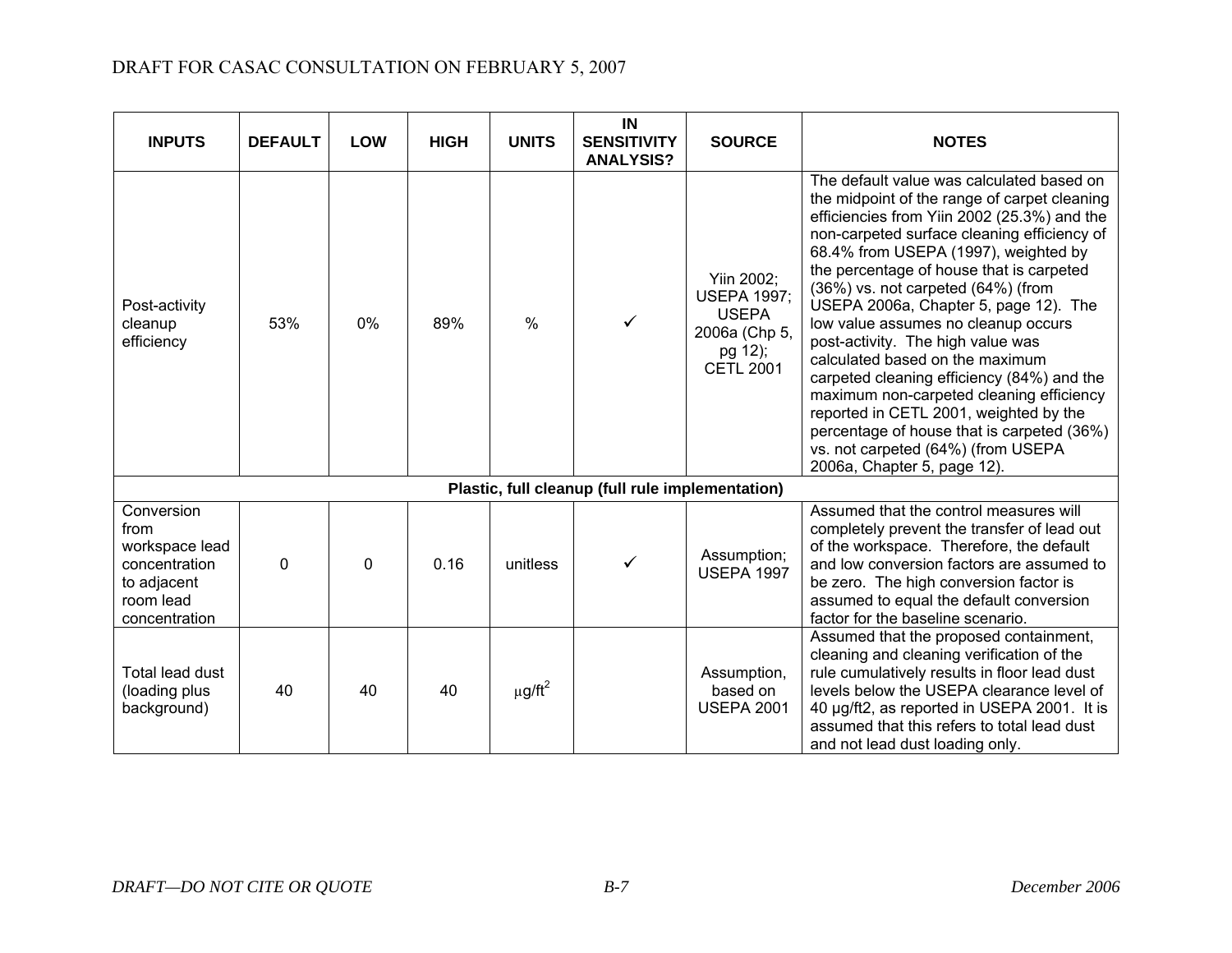| <b>INPUTS</b>                                   | <b>DEFAULT</b> | <b>LOW</b> | <b>HIGH</b> | <b>UNITS</b>    | IN<br><b>SENSITIVITY</b><br><b>ANALYSIS?</b> | <b>SOURCE</b>                                                                | <b>NOTES</b>                                                                                                                                                                                                                                                                                                                                                                                              |  |  |  |  |
|-------------------------------------------------|----------------|------------|-------------|-----------------|----------------------------------------------|------------------------------------------------------------------------------|-----------------------------------------------------------------------------------------------------------------------------------------------------------------------------------------------------------------------------------------------------------------------------------------------------------------------------------------------------------------------------------------------------------|--|--|--|--|
| <b>REMODELING KITCHEN</b>                       |                |            |             |                 |                                              |                                                                              |                                                                                                                                                                                                                                                                                                                                                                                                           |  |  |  |  |
| Lead loading                                    | 180,158        | 180,158    | 1,021,397   | $\mu$ g/ft $^2$ | ✓                                            | Calculated                                                                   | See Appendix A                                                                                                                                                                                                                                                                                                                                                                                            |  |  |  |  |
| Percentage of<br>house that is<br>workspace     | $6.0\%$        | $3.0\%$    | 30.0%       | $\%$            |                                              | <b>US Census</b><br><b>Bureau</b><br>1997,<br>2003;<br><b>USEPA</b><br>2006a | Based on calculations performed in USEPA<br>2006a (which are based on data from US<br>Census Bureau 1997, 2003) that provide the<br>percentage of the house that is work area for<br>kitchen projects. There is no explicit range<br>provided for this type of project, but a range of<br>percentages is provided across project types,<br>from 3% for bathrooms to 30% for non-room-<br>specific events. |  |  |  |  |
| Percentage of<br>house that is<br>adjacent room | 6.0%           | 3.0%       | 30.0%       | $\%$            | ✓                                            | Assumption                                                                   | Assumed that the percentage of the home<br>constituted by the adjacent rooms is equal to<br>the percentage constituted by the workspace.                                                                                                                                                                                                                                                                  |  |  |  |  |
|                                                 |                |            |             |                 | <b>THREE CUTOUTS</b>                         |                                                                              |                                                                                                                                                                                                                                                                                                                                                                                                           |  |  |  |  |
| Lead loading                                    | 6,539          | 6,539      | 40,534      | μg/ft $^2$      | ✓                                            | Calculated                                                                   | See Appendix A                                                                                                                                                                                                                                                                                                                                                                                            |  |  |  |  |

## **Exhibit B-3. Inputs for Indoor Dust Exposure Concentration Calculations – All Controls, Activity Type-Specific**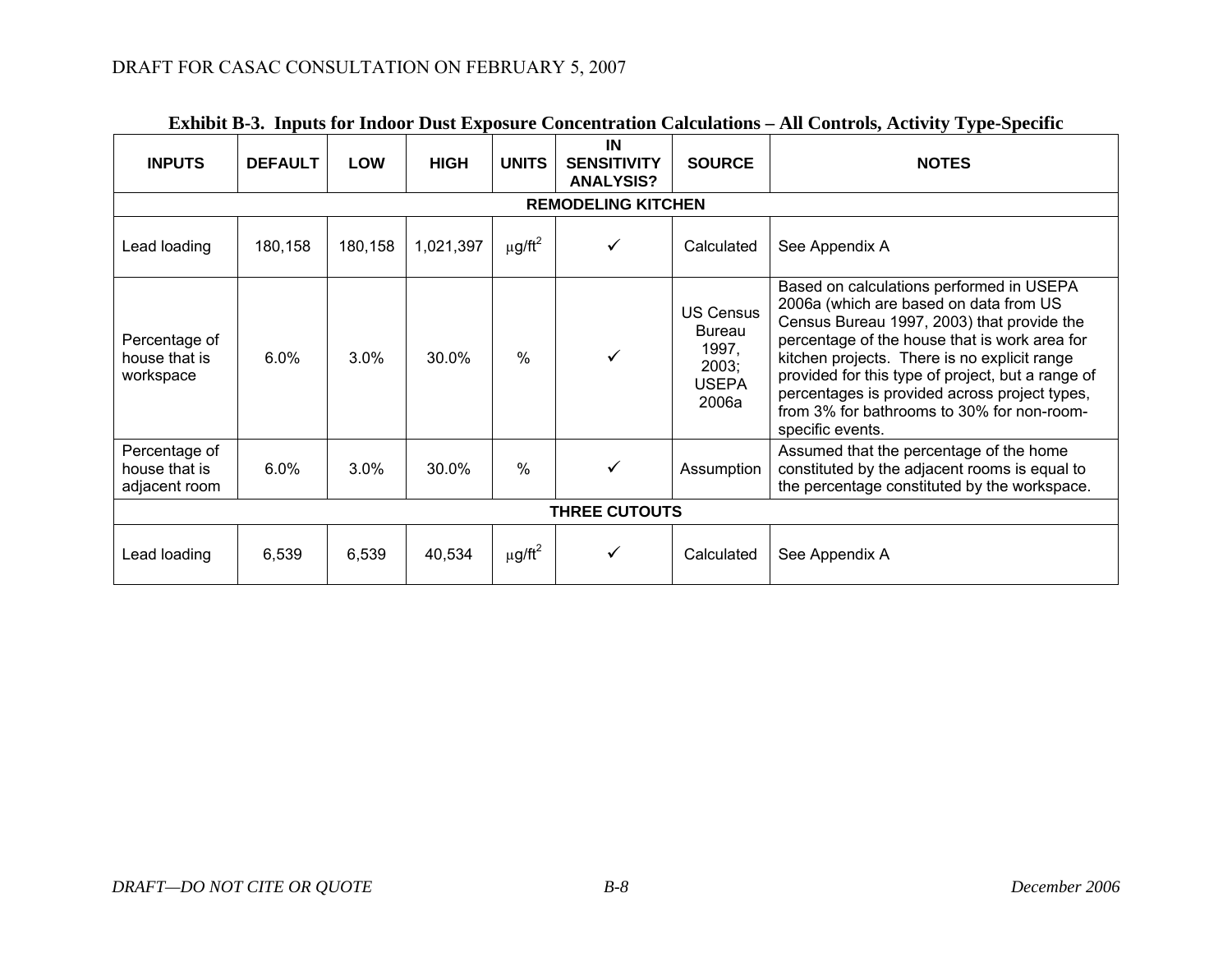| <b>INPUTS</b>                                   | <b>DEFAULT</b> | <b>LOW</b> | <b>HIGH</b> | <b>UNITS</b>    | IN<br><b>SENSITIVITY</b><br><b>ANALYSIS?</b> | <b>SOURCE</b>                                                         | <b>NOTES</b>                                                                                                                                                                                                                                                                                                                                                                                                                                                                                                                                                                                                                                                                                        |
|-------------------------------------------------|----------------|------------|-------------|-----------------|----------------------------------------------|-----------------------------------------------------------------------|-----------------------------------------------------------------------------------------------------------------------------------------------------------------------------------------------------------------------------------------------------------------------------------------------------------------------------------------------------------------------------------------------------------------------------------------------------------------------------------------------------------------------------------------------------------------------------------------------------------------------------------------------------------------------------------------------------|
| Percentage of<br>house that is<br>workspace     | 5%             | 3%         | 30%         | $\%$            |                                              | <b>US Census</b><br>Bureau<br>1997,<br>2003;<br><b>USEPA</b><br>2006a | Based on calculations performed in USEPA<br>2006a (which are based on data from US<br>Census Bureau 1997, 2003) that provide the<br>percentage of the house that is work area for a<br>range of different types of projects. None of<br>these types match this activity type. Given the<br>relatively small scale of this activity, the size for<br>the "Addition" activity was selected as the<br>default because it was relatively small and<br>considered reasonably similar to this activity.<br>There is no explicit range provided for that type<br>of project, but a range of percentages is<br>provided across project types, from 3% for<br>bathrooms to 30% for non-room-specific events. |
| Percentage of<br>house that is<br>adjacent room | 5%             | 3%         | 30%         | $\frac{0}{0}$   |                                              | Assumption                                                            | Assumed that the percentage of the home<br>constituted by the adjacent rooms is equal to<br>the percentage constituted by the workspace.                                                                                                                                                                                                                                                                                                                                                                                                                                                                                                                                                            |
|                                                 |                |            |             |                 | <b>REPLACING WINDOWS</b>                     |                                                                       |                                                                                                                                                                                                                                                                                                                                                                                                                                                                                                                                                                                                                                                                                                     |
| Lead loading                                    | 10,623         | 10,623     | 56,117      | $\mu$ g/ft $^2$ |                                              | Calculated                                                            | See Appendix A                                                                                                                                                                                                                                                                                                                                                                                                                                                                                                                                                                                                                                                                                      |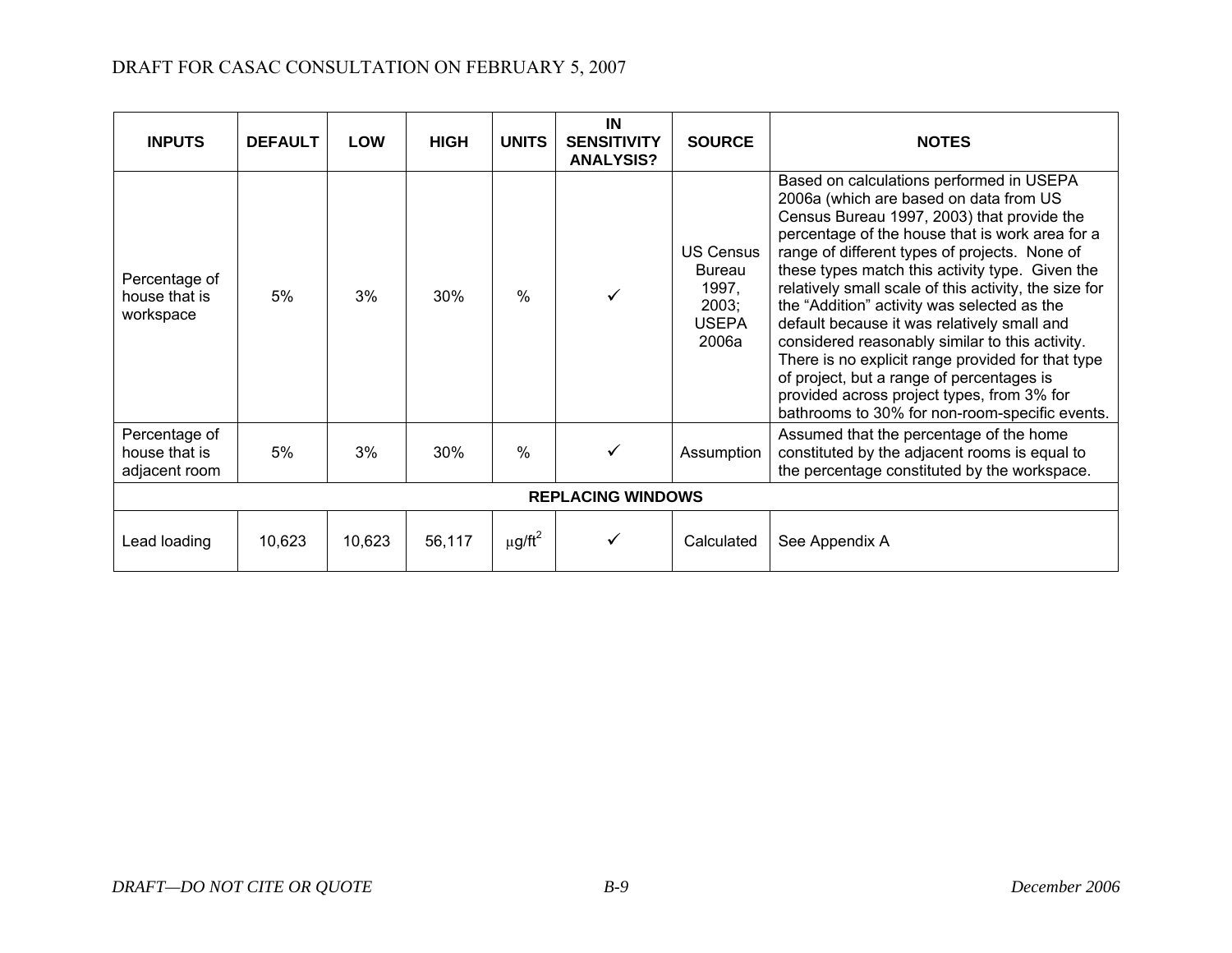| <b>INPUTS</b>                                   | <b>DEFAULT</b> | <b>LOW</b> | <b>HIGH</b> | <b>UNITS</b>    | IN<br><b>SENSITIVITY</b><br><b>ANALYSIS?</b> | <b>SOURCE</b>                                                         | <b>NOTES</b>                                                                                                                                                                                                                                                                                                                                                                                                                                                                                                                                                                                                                                                                                        |
|-------------------------------------------------|----------------|------------|-------------|-----------------|----------------------------------------------|-----------------------------------------------------------------------|-----------------------------------------------------------------------------------------------------------------------------------------------------------------------------------------------------------------------------------------------------------------------------------------------------------------------------------------------------------------------------------------------------------------------------------------------------------------------------------------------------------------------------------------------------------------------------------------------------------------------------------------------------------------------------------------------------|
| Percentage of<br>house that is<br>workspace     | 5%             | 3%         | 30%         | $\%$            |                                              | US Census<br><b>Bureau</b><br>1997,<br>2003;<br><b>USEPA</b><br>2006a | Based on calculations performed in USEPA<br>2006a (which are based on data from US<br>Census Bureau 1997, 2003) that provide the<br>percentage of the house that is work area for a<br>range of different types of projects. None of<br>these types match this activity type. Given the<br>relatively small scale of this activity, the size for<br>the "Addition" activity was selected as the<br>default because it was relatively small and<br>considered reasonably similar to this activity.<br>There is no explicit range provided for that type<br>of project, but a range of percentages is<br>provided across project types, from 3% for<br>bathrooms to 30% for non-room-specific events. |
| Percentage of<br>house that is<br>adjacent room | 5%             | 3%         | 30%         | $\%$            |                                              | Assumption                                                            | Assumed that the percentage of the home<br>constituted by the adjacent rooms is equal to<br>the percentage constituted by the workspace.                                                                                                                                                                                                                                                                                                                                                                                                                                                                                                                                                            |
|                                                 |                |            |             |                 | <b>REPLACING EXTERIOR DOORS</b>              |                                                                       |                                                                                                                                                                                                                                                                                                                                                                                                                                                                                                                                                                                                                                                                                                     |
| Lead loading                                    | 15,030         | 15,030     | 95,403      | $\mu$ g/ft $^2$ |                                              | Calculated                                                            | See Appendix A                                                                                                                                                                                                                                                                                                                                                                                                                                                                                                                                                                                                                                                                                      |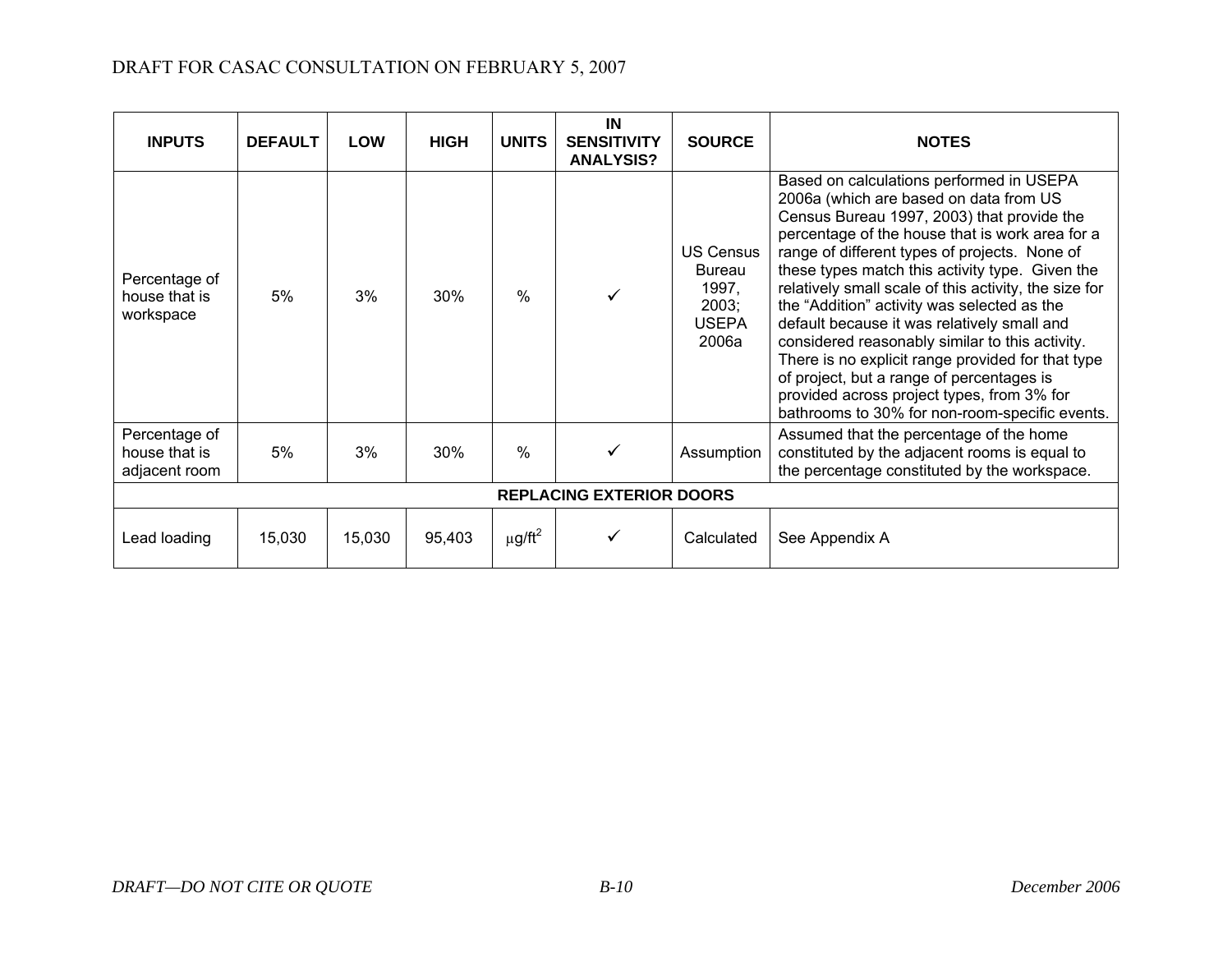| <b>INPUTS</b>                                   | <b>DEFAULT</b> | <b>LOW</b> | <b>HIGH</b> | <b>UNITS</b>            | IN<br><b>SENSITIVITY</b><br><b>ANALYSIS?</b>              | <b>SOURCE</b>                                                                | <b>NOTES</b>                                                                                                                                                                                                                                                                                                                                                                                                                                                                                                                                                                                                                                                                                         |
|-------------------------------------------------|----------------|------------|-------------|-------------------------|-----------------------------------------------------------|------------------------------------------------------------------------------|------------------------------------------------------------------------------------------------------------------------------------------------------------------------------------------------------------------------------------------------------------------------------------------------------------------------------------------------------------------------------------------------------------------------------------------------------------------------------------------------------------------------------------------------------------------------------------------------------------------------------------------------------------------------------------------------------|
| Percentage of<br>house that is<br>workspace     | 16%            | 3%         | 30%         | $\frac{0}{0}$           | ✓                                                         | <b>US Census</b><br><b>Bureau</b><br>1997,<br>2003;<br><b>USEPA</b><br>2006a | Based on calculations performed in USEPA<br>2006a (which are based on data from US<br>Census Bureau 1997, 2003) that provide the<br>percentage of the house that is work area for<br>the average household event across event<br>types. None of these types match this activity<br>type. The uncertainty associated with this value<br>is significant as the percentage would vary<br>depending on how many doors were replaced<br>and in how many rooms. The range for this<br>parameter was set based on the range of<br>percentages provided for across project types,<br>from 3% for bathrooms to 30% for non-room-<br>specific events. The average of this range is<br>selected as the default. |
| Percentage of<br>house that is<br>adjacent room | 16%            | 3%         | 30%         | $\%$                    | $\checkmark$                                              | Assumption                                                                   | Assumed that the percentage of the home<br>constituted by the adjacent rooms is equal to<br>the percentage constituted by the workspace.                                                                                                                                                                                                                                                                                                                                                                                                                                                                                                                                                             |
|                                                 |                |            |             |                         | <b>SCRAPING LEAD-BASED PAINT, INTERIOR FLAT COMPONENT</b> |                                                                              |                                                                                                                                                                                                                                                                                                                                                                                                                                                                                                                                                                                                                                                                                                      |
| Lead loading                                    | 36,472         | 36,472     | 202,188     | $\mu$ g/ft <sup>2</sup> | ✓                                                         | Calculated                                                                   | See Appendix A                                                                                                                                                                                                                                                                                                                                                                                                                                                                                                                                                                                                                                                                                       |
| Percentage of<br>house that is<br>workspace     | 16%            | 3%         | 30%         | $\frac{0}{0}$           | ✓                                                         | <b>US Census</b><br><b>Bureau</b><br>1997,<br>2003;<br><b>USEPA</b><br>2006a | Based on calculations performed in USEPA<br>2006a (which are based on data from US<br>Census Bureau 1997, 2003) that provide the<br>percentage of the house that is work area for<br>the average household event across event<br>types. None of these types match this activity<br>type. The range for this parameter was set<br>based on the range of percentages provided for<br>across project types from 3% for bathrooms to<br>30% for non-room-specific events. The<br>average of this range is selected as the default.                                                                                                                                                                       |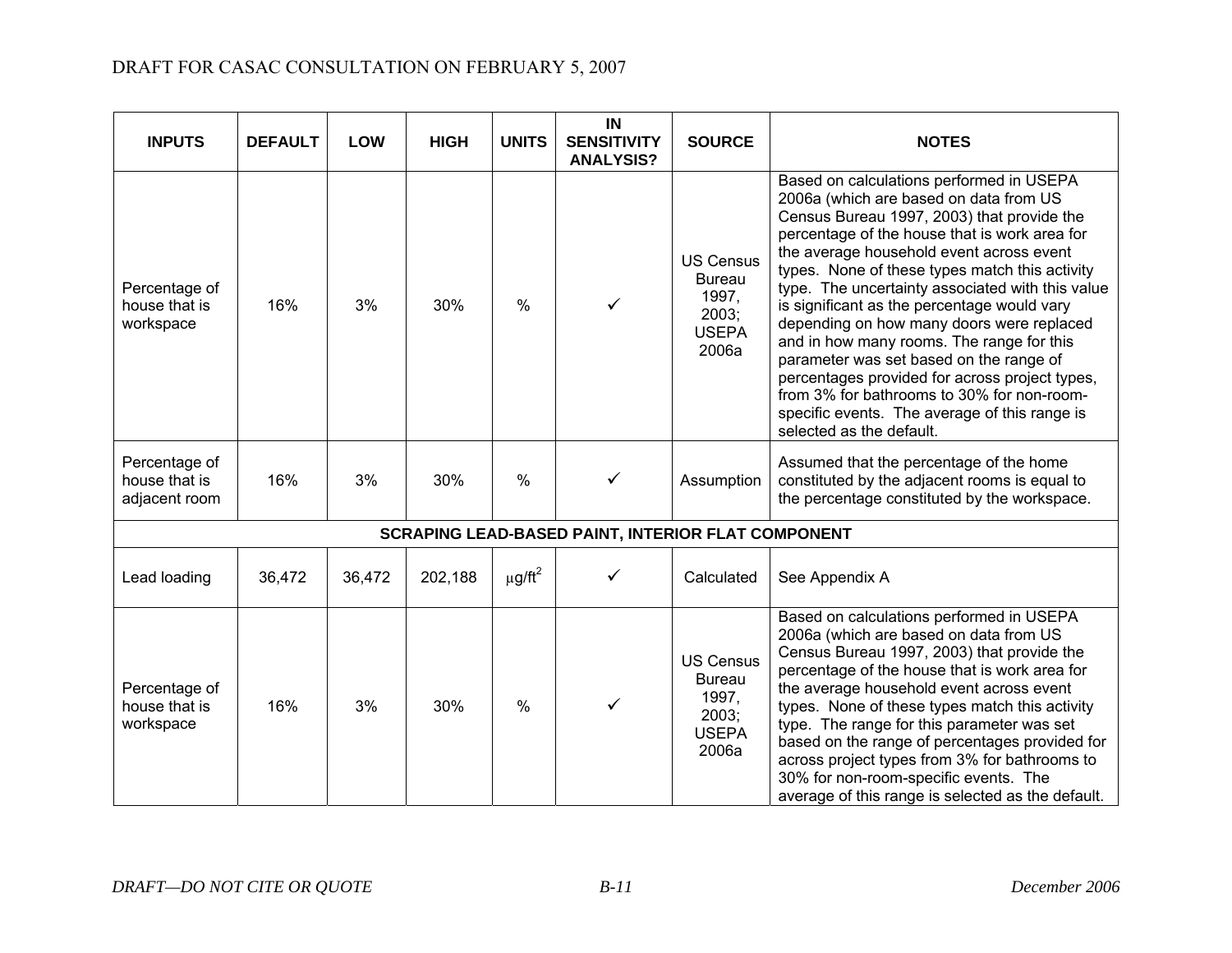| <b>INPUTS</b>                                   | <b>DEFAULT</b> | <b>LOW</b> | <b>HIGH</b> | <b>UNITS</b>    | IN<br><b>SENSITIVITY</b><br><b>ANALYSIS?</b> | <b>SOURCE</b>                                                         | <b>NOTES</b>                                                                                                                                                                                                                                                                                                                                                                                                                                                                                                                   |  |  |  |  |
|-------------------------------------------------|----------------|------------|-------------|-----------------|----------------------------------------------|-----------------------------------------------------------------------|--------------------------------------------------------------------------------------------------------------------------------------------------------------------------------------------------------------------------------------------------------------------------------------------------------------------------------------------------------------------------------------------------------------------------------------------------------------------------------------------------------------------------------|--|--|--|--|
| Percentage of<br>house that is<br>adjacent room | 16%            | 3%         | 30%         | $\frac{0}{0}$   | ✓                                            | Assumption                                                            | Assumed that the percentage of the home<br>constituted by the adjacent rooms is equal to<br>the percentage constituted by the workspace.                                                                                                                                                                                                                                                                                                                                                                                       |  |  |  |  |
| <b>SCRAPING LEAD-BASED PAINT, INTERIOR DOOR</b> |                |            |             |                 |                                              |                                                                       |                                                                                                                                                                                                                                                                                                                                                                                                                                                                                                                                |  |  |  |  |
| Lead loading                                    | 36,472         | 36,472     | 202,188     | $\mu$ g/ft $^2$ |                                              | Calculated                                                            | See Appendix A                                                                                                                                                                                                                                                                                                                                                                                                                                                                                                                 |  |  |  |  |
| Percentage of<br>house that is<br>workspace     | 16%            | 3%         | 30%         | $\frac{0}{0}$   |                                              | <b>US Census</b><br>Bureau<br>1997,<br>2003;<br><b>USEPA</b><br>2006a | Based on calculations performed in USEPA<br>2006a (which are based on data from US<br>Census Bureau 1997, 2003) that provide the<br>percentage of the house that is work area for<br>the average household event across event<br>types. None of these types match this activity<br>type. The range for this parameter was set<br>based on the range of percentages provided for<br>across project types from 3% for bathrooms to<br>30% for non-room-specific events. The<br>average of this range is selected as the default. |  |  |  |  |
| Percentage of<br>house that is<br>adjacent room | 16%            | 3%         | 30%         | $\frac{0}{0}$   |                                              | Assumption                                                            | Assumed that the percentage of the home<br>constituted by the adjacent rooms is equal to<br>the percentage constituted by the workspace.                                                                                                                                                                                                                                                                                                                                                                                       |  |  |  |  |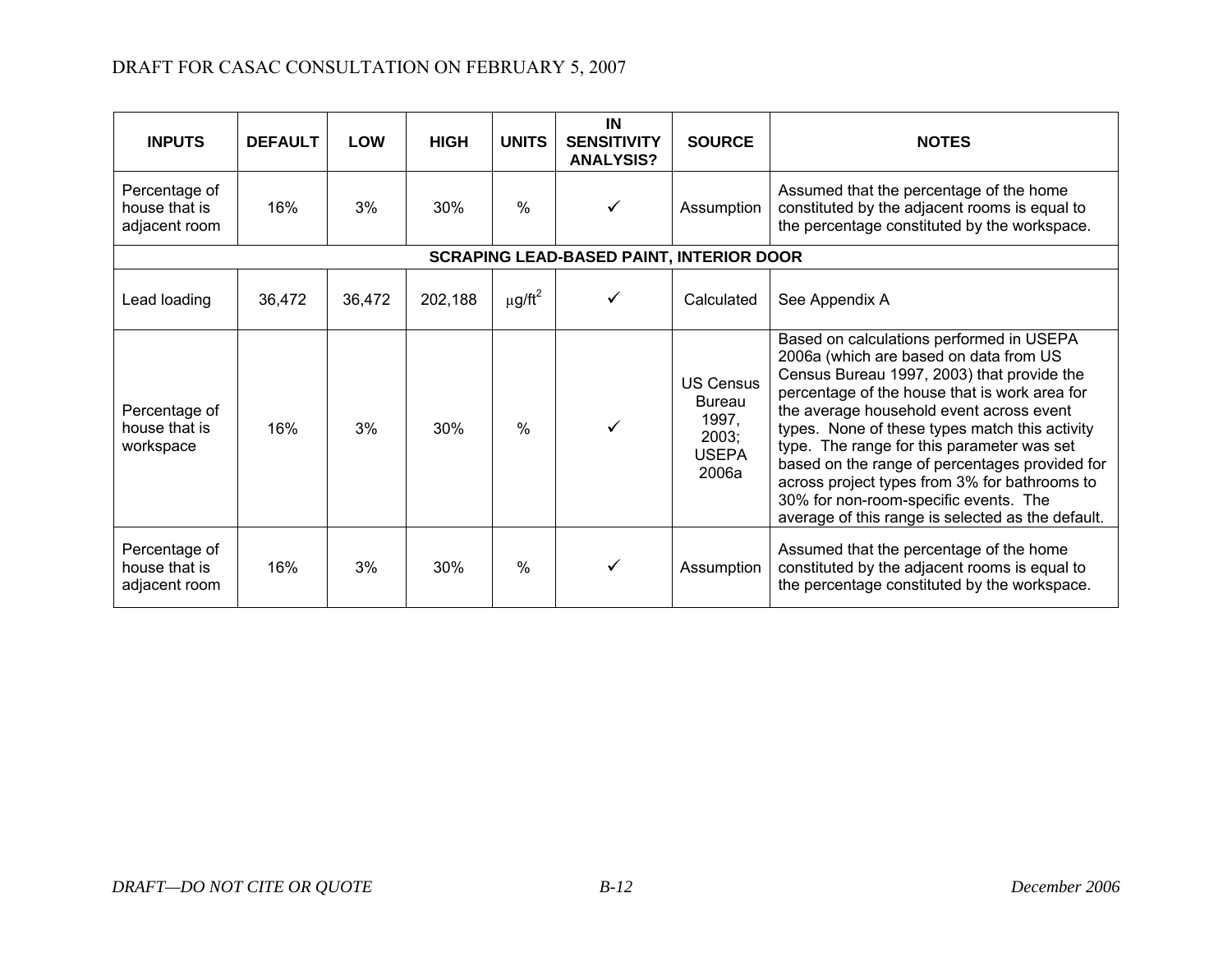|                                                          |                |            |             |              |                                              | емные в эт пірав гог байвог дон ехрозаге сонеснитают сагенатона | $\mathbf{m}$ common $\mathbf{r}$ , $\mathbf{p}$ co                                                                                                                                                                   |
|----------------------------------------------------------|----------------|------------|-------------|--------------|----------------------------------------------|-----------------------------------------------------------------|----------------------------------------------------------------------------------------------------------------------------------------------------------------------------------------------------------------------|
| <b>INPUTS</b>                                            | <b>DEFAULT</b> | <b>LOW</b> | <b>HIGH</b> | <b>UNITS</b> | IN<br><b>SENSITIVITY</b><br><b>ANALYSIS?</b> | <b>SOURCE</b>                                                   | <b>NOTES</b>                                                                                                                                                                                                         |
| Background outdoor<br>soil concentration                 | 103.7          | 7.8        | 1,445       | $\mu$ g/g    | ✓                                            | <b>HUD 2002</b>                                                 | See Section 3.1.2                                                                                                                                                                                                    |
| Lead Loading                                             | 34,145         | 10,071     | 58,218      | mg/ft2       | $\checkmark$                                 | University of<br>Illinois 2002 (as<br>cited in USEPA<br>2006a)  | The low value is based on paint shaver<br>exterior paint removal, while the high<br>value is based on heat gun exterior<br>paint removal. The default value was<br>calculated as the average of these two<br>values. |
| Soil mixing depth                                        | 3.5            | 5.0        | 2.0         | cm           | ✓                                            | <b>USEPA 1986</b>                                               |                                                                                                                                                                                                                      |
| Soil density                                             | 1.36           | 1.10       | 1.60        | g/cm3        | ✓                                            | <b>USEPA 1986</b>                                               | 1.1 is dry density for clay, 1.6 is dry<br>density for sand, and 1.36 is for loam<br>soil.                                                                                                                           |
| Size of Yard                                             | 4,703          | 2,988      | 6,417       | ft2          | ✓                                            | <b>USEPA 2001</b>                                               |                                                                                                                                                                                                                      |
| Area within 18 inches<br>of perimeter of house           | 302            | 202        | 402         | ft2          | ✓                                            | <b>US Census</b><br>Bureau 1997,<br>2003; USEPA<br>2006a        | Calculation (presented in USEPA<br>2006a) based on data from US Census<br>Bureau 1997 and 2003.                                                                                                                      |
| Percentage of house<br>perimeter impacted by<br>activity | 63%            | 25%        | 100%        | %            | $\checkmark$                                 | USEPA 2006a                                                     |                                                                                                                                                                                                                      |

|  |  | Exhibit B-4. Inputs for Outdoor Soil Exposure Concentration Calculations - All Control Types |
|--|--|----------------------------------------------------------------------------------------------|
|  |  |                                                                                              |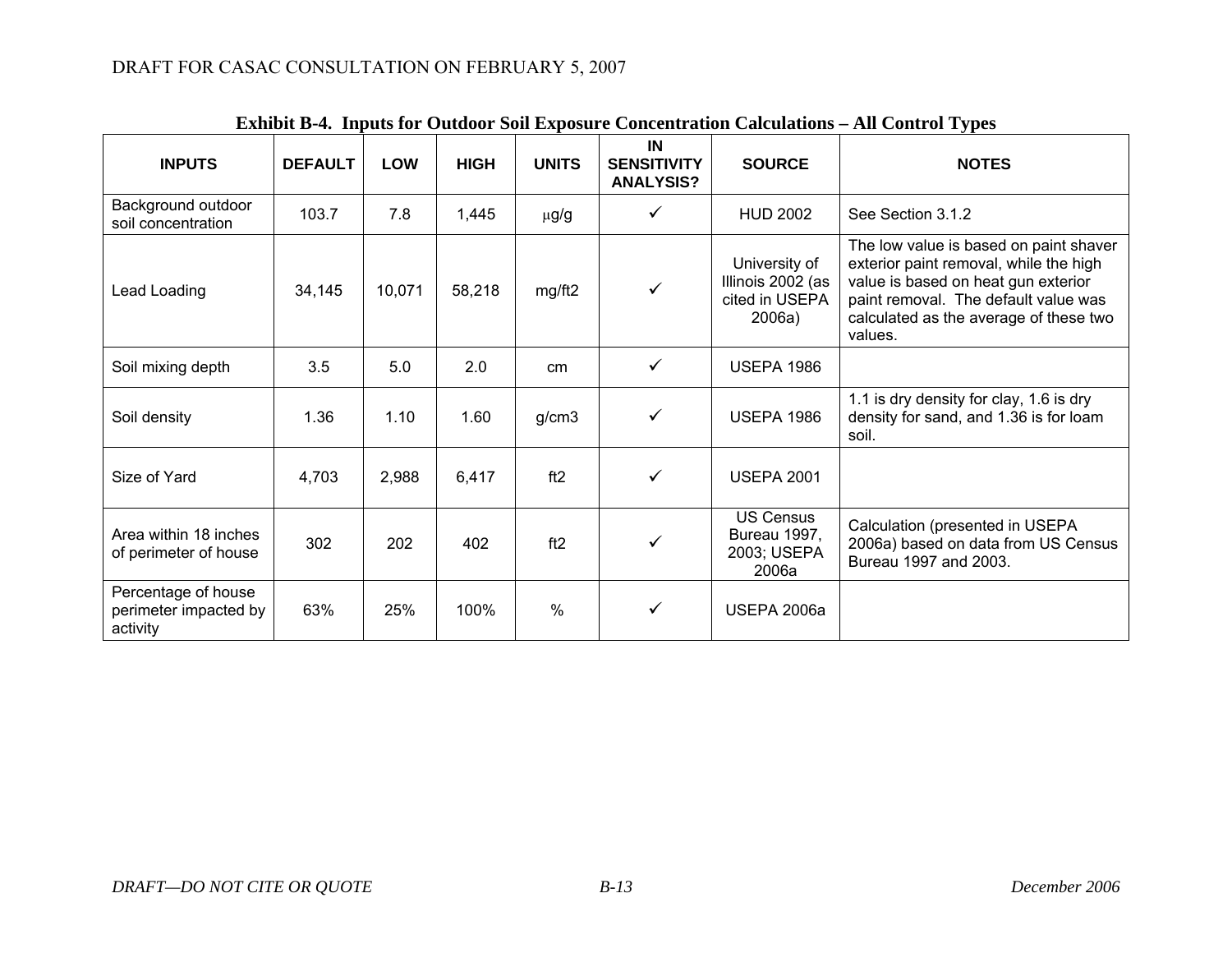| <b>INPUTS</b>                                 | <b>DEFAULT</b> | <b>LOW</b> | <b>HIGH</b> | <b>UNITS</b> | IN<br><b>SENSITIVITY</b><br><b>ANALYSIS?</b>     | <b>SOURCE</b>                                     | <b>NOTES</b>                                                                                                                                                                                                                                                                                                                                                                                                                                                                                                                                                                                                                                                                                                                                                                                                                                                                                                                                                                                                                                                                                          |  |  |  |  |
|-----------------------------------------------|----------------|------------|-------------|--------------|--------------------------------------------------|---------------------------------------------------|-------------------------------------------------------------------------------------------------------------------------------------------------------------------------------------------------------------------------------------------------------------------------------------------------------------------------------------------------------------------------------------------------------------------------------------------------------------------------------------------------------------------------------------------------------------------------------------------------------------------------------------------------------------------------------------------------------------------------------------------------------------------------------------------------------------------------------------------------------------------------------------------------------------------------------------------------------------------------------------------------------------------------------------------------------------------------------------------------------|--|--|--|--|
| No plastic, basic cleanup (baseline controls) |                |            |             |              |                                                  |                                                   |                                                                                                                                                                                                                                                                                                                                                                                                                                                                                                                                                                                                                                                                                                                                                                                                                                                                                                                                                                                                                                                                                                       |  |  |  |  |
| Efficiency of control                         | 0.0%           | 0.0%       | 0.0%        | $\%$         | X                                                | Assumption                                        | Based on the assumption that there is<br>no cleaning or soil replacement for<br>exterior renovations for baseline<br>controls and that there is no<br>degradation of lead over time.                                                                                                                                                                                                                                                                                                                                                                                                                                                                                                                                                                                                                                                                                                                                                                                                                                                                                                                  |  |  |  |  |
|                                               |                |            |             |              | Plastic, full cleanup (full rule implementation) |                                                   |                                                                                                                                                                                                                                                                                                                                                                                                                                                                                                                                                                                                                                                                                                                                                                                                                                                                                                                                                                                                                                                                                                       |  |  |  |  |
| Efficiency of control                         | 100%           | 94%        | 100%        | $\%$         | X                                                | Assumption,<br>based on<br>USEPA 2006a<br>(p. 15) | Based on the assumption that under<br>the full rule implementation controls,<br>plastic would be rolled out to 10 ft from<br>the foundation and removed at the<br>completion of the activity. 94% was<br>determined to be the high value as a<br>University of Illinois study concluded<br>that 94 to 99% of lead falls on a 12" by<br>12" plate centered on the work area<br>and placed 6" from the perimeter. It is<br>unclear whether the remaining lead<br>would also fall within the drip line (e.g.,<br>in the 6" between the plate and<br>perimeter or to the left or right of the<br>centered plate) or beyond.<br>Presumably, the 10 ft of plastic from<br>the perimeter would catch the<br>remainder as long as it did not settle<br>beyond 10 ft. It is important to note<br>that it is unclear when the study<br>measurements were taken.<br>Measurements one hour after stripping<br>vs. at the end of repainting could<br>produce different values if contractors<br>walk on the plastic and then on the<br>remainder of the yard or the lead dust<br>on the plastic becomes windblown. |  |  |  |  |

## **Exhibit B-5. Inputs for Outdoor Soil Exposure Concentration Calculations – Control Type-Specific**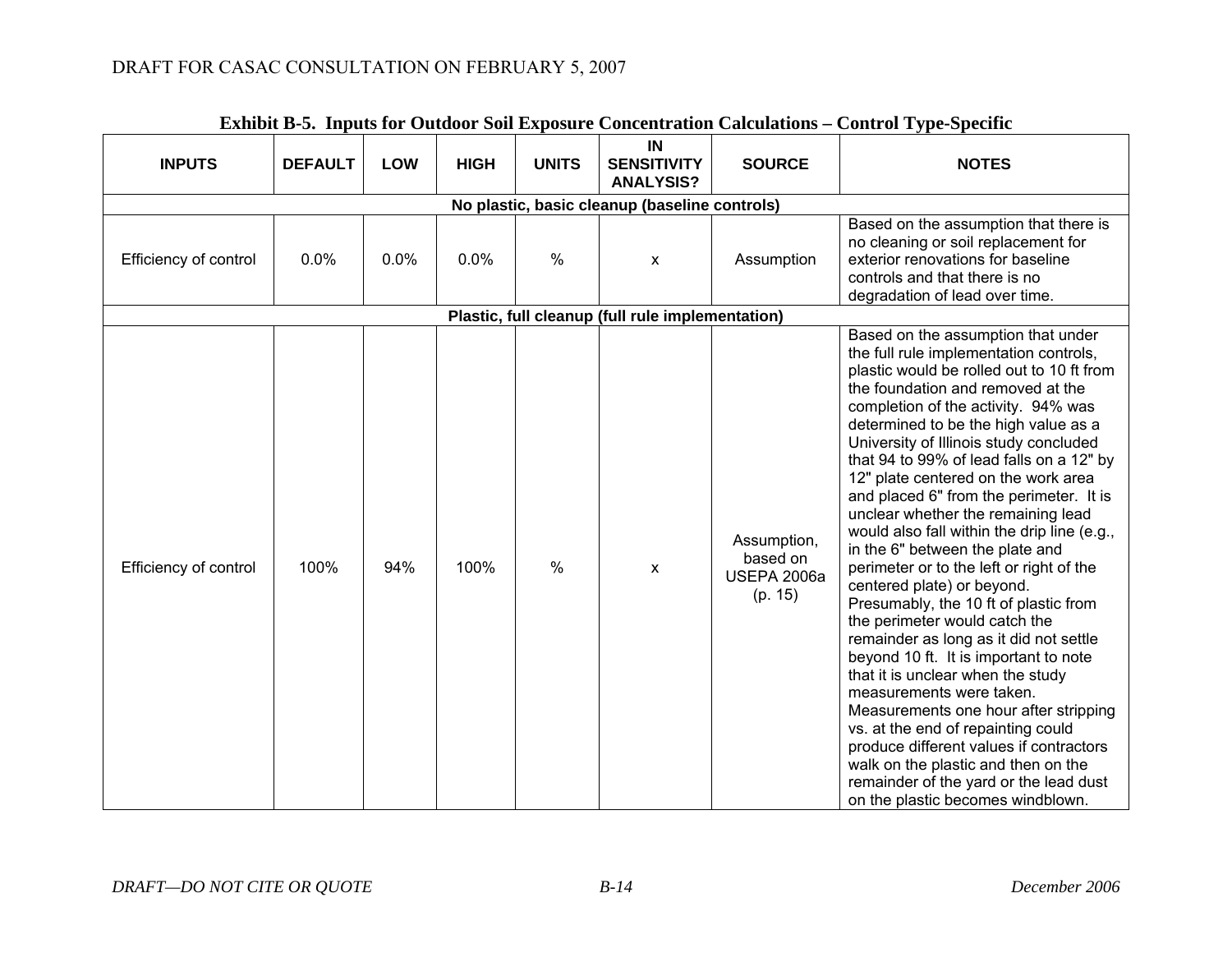<span id="page-53-0"></span>**Appendix C. Description of Approach for Converting Lead Loadings to Lead Concentrations**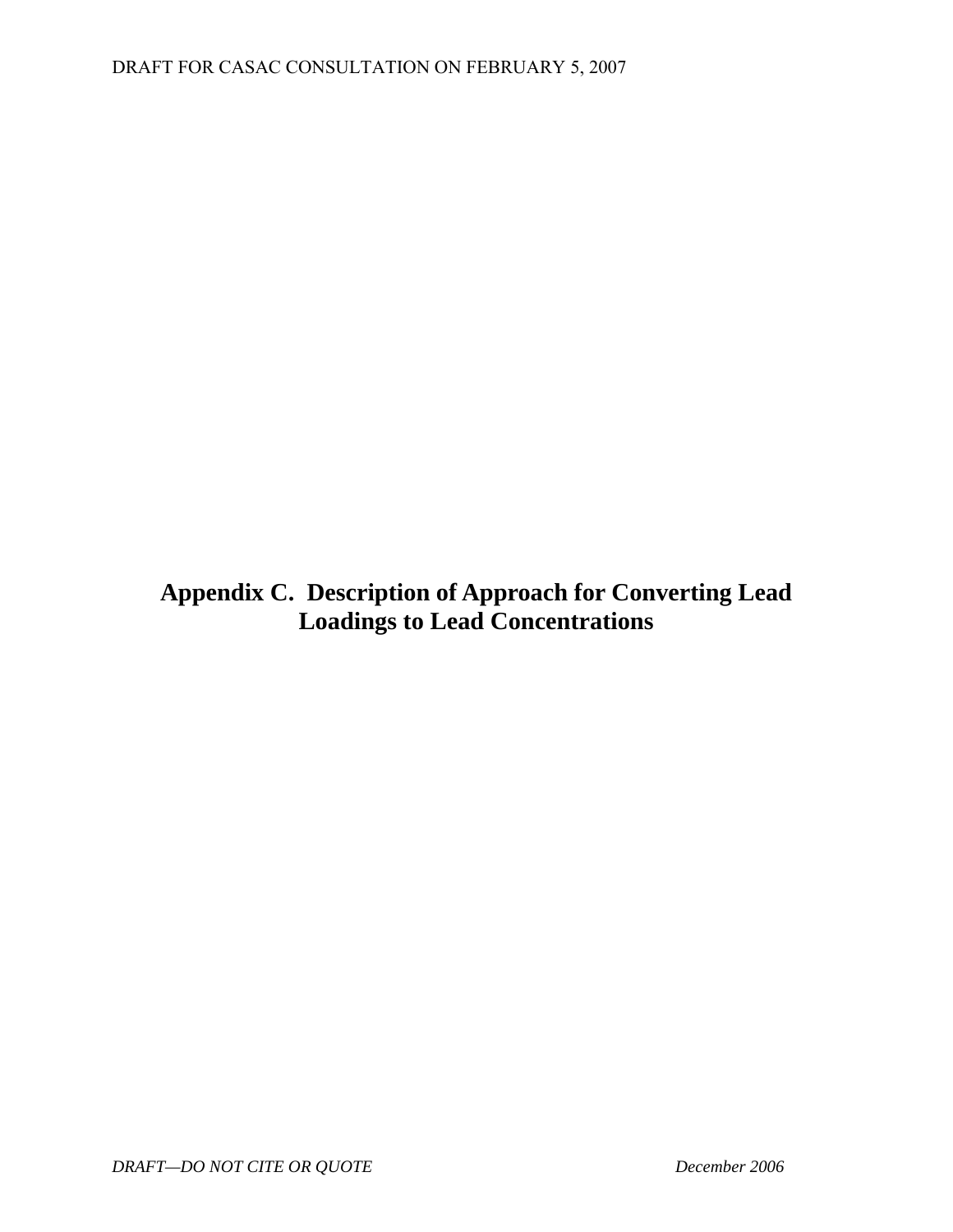The relationship between house dust loading and lead concentration for this report comes from the ICF (2006) analysis of a data set developed as part of HUD's 1997 National Survey. The analysis was used because it appears to use the largest, most nationally representative source of both house dust loading and concentration data taken simultaneously from the same households completed to date. To the extent that these data do not reflect the dust loading-dust concentration relationship in the types of buildings included in this assessment, the indoor dust lead concentrations will be biased (ICF 2006).

The data consisted of 305 wipe sample and dust concentration measurements taken from 284 households (USEPA 1998, Appendix C). The data were stratified into four vintage ranges from pre-1940 to post-1979. The data from all four ranges were pooled for the analysis. Log-Log regression provided the best fit and regression diagnostics. Two dust concentration data points, one with a value about five-fold below the next lowest, and one with a value more than 10-fold above the next highest concentration, were excluded from the analysis. The dust concentration model derived in this manner is displayed in the formula below and Exhibit C-1 (ICF 2006). The statistics associated with this model are presented in Exhibit C-2.

ln (House dust lead concentration,  $\mu$ g/g) = 4.028687 + 0.608317 \* ln (Dust loading,  $\mu$ g/ft<sup>2</sup>)



## **Exhibit C-1. Regression Analysis of HUD National Survey House Dust Lead Loading and Concentration Data**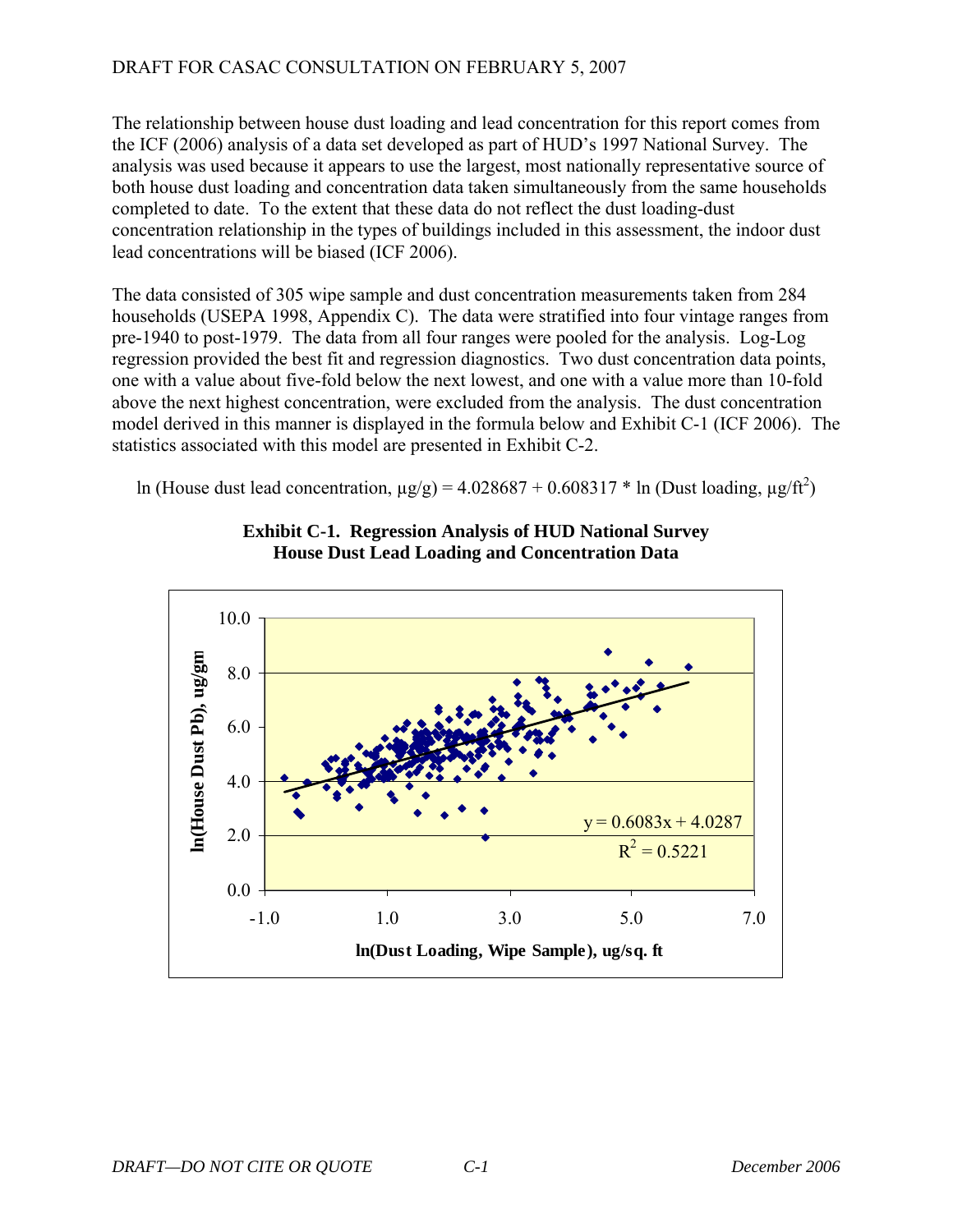| Adjusted $\mathbf{R}^2$    | <b>Standard error of</b><br>the estimate | <b>F</b> -statistic  | <b>F-significance</b> |
|----------------------------|------------------------------------------|----------------------|-----------------------|
| 0.521                      | 0.747                                    | 328.871              | 3.46E-50              |
|                            |                                          |                      |                       |
| <b>T-value (intercept)</b> | <b>P-value (intercept)</b>               | T-value (x variable) | P-value (x variable)  |
| 50.151                     | 3.5E-148                                 | 8.135                | 3.46E-50              |

### **Exhibit C-2. Statistics for Regression Analysis of HUD National Survey House Dust Lead Loading and Concentration Data**

 $\overline{\phantom{a}}$ 

The regression analysis relating lead loading and lead dust concentrations in this report differs from the Battelle (2005) regression analysis cited in USEPA (2006a). It is important to note that the ICF (2006) analysis was not complete prior to the development of the USEPA (2006a) report. There are a number of reasons that the ICF (2006) regression analysis was used in place of Battelle (2005). First, ICF (2006) uses a data set developed as part of HUD's 1997 National Survey largest, which is currently the most nationally representative source of house dust loading and concentration data taken simultaneously from the same households. Second, the Battelle (2005) regression is based off of only three data points compared to the 307 data points used in ICF (2006). As noted in Battelle (2005), the analysis only represented a rough investigation of the mathematical relationship between loading and concentration and was "primarily meant to prompt discussion for further investigation" (Battelle 2005). Third, it is unclear whether the three Battelle (2005) data points, which are pairs of geometric floor dust lead loadings and geometric mean hand-lead levels, are based off of data where the loadings and hand-lead levels were collected simultaneously from the same households. Fourth, the Battelle (2005) is not a direct comparison of floor lead loading and lead dust concentrations, but rather a relationship between hand-lead concentrations (µg/hand) and floor dust-lead loadings. In order to approximate lead concentrations ( $\mu$ g/g dust), the authors had to make a number of assumptions that were not documented (e.g., a child is assumed on average to lick one-third of a hand).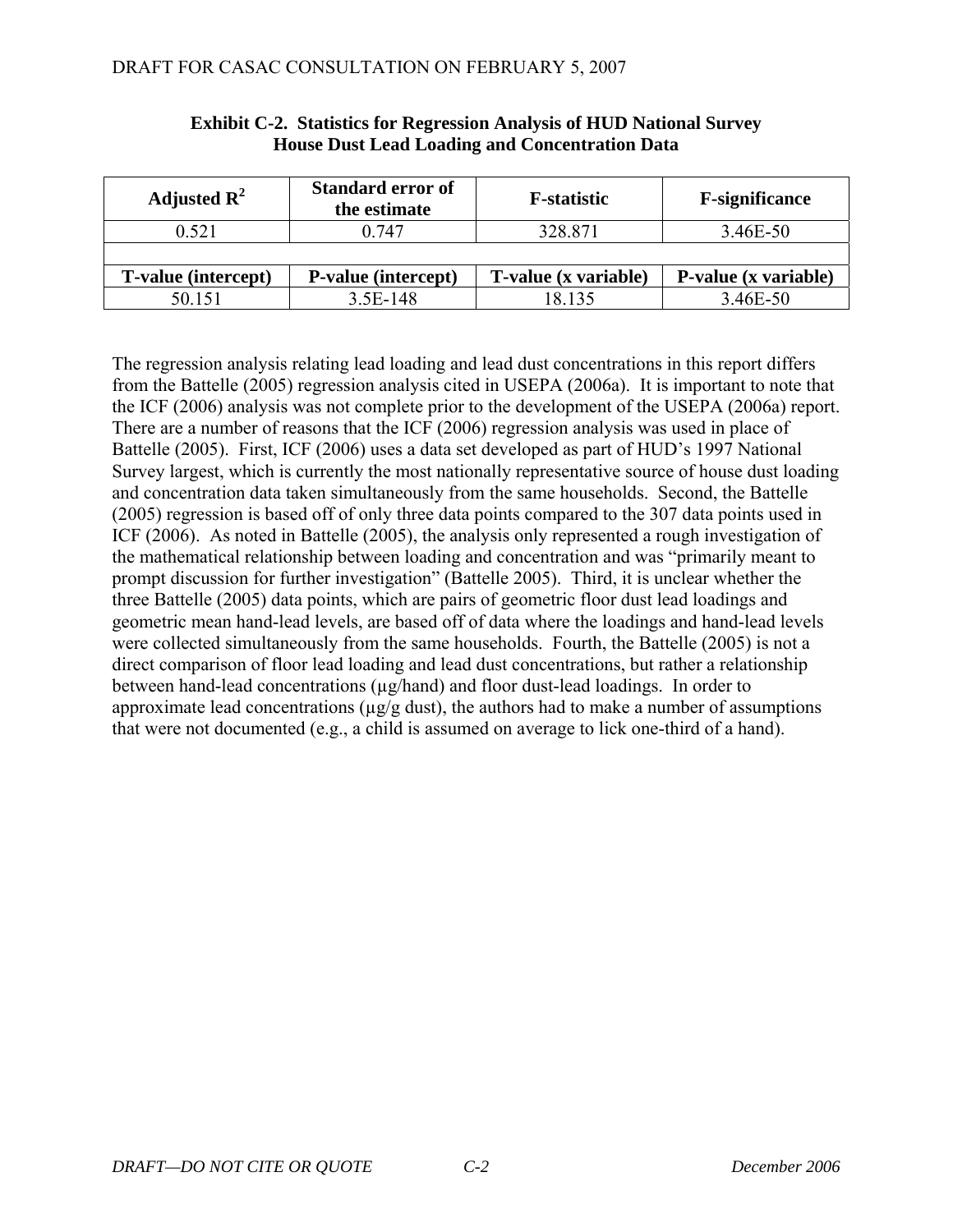<span id="page-56-0"></span>**Appendix D. Detailed Exposure Concentration Results**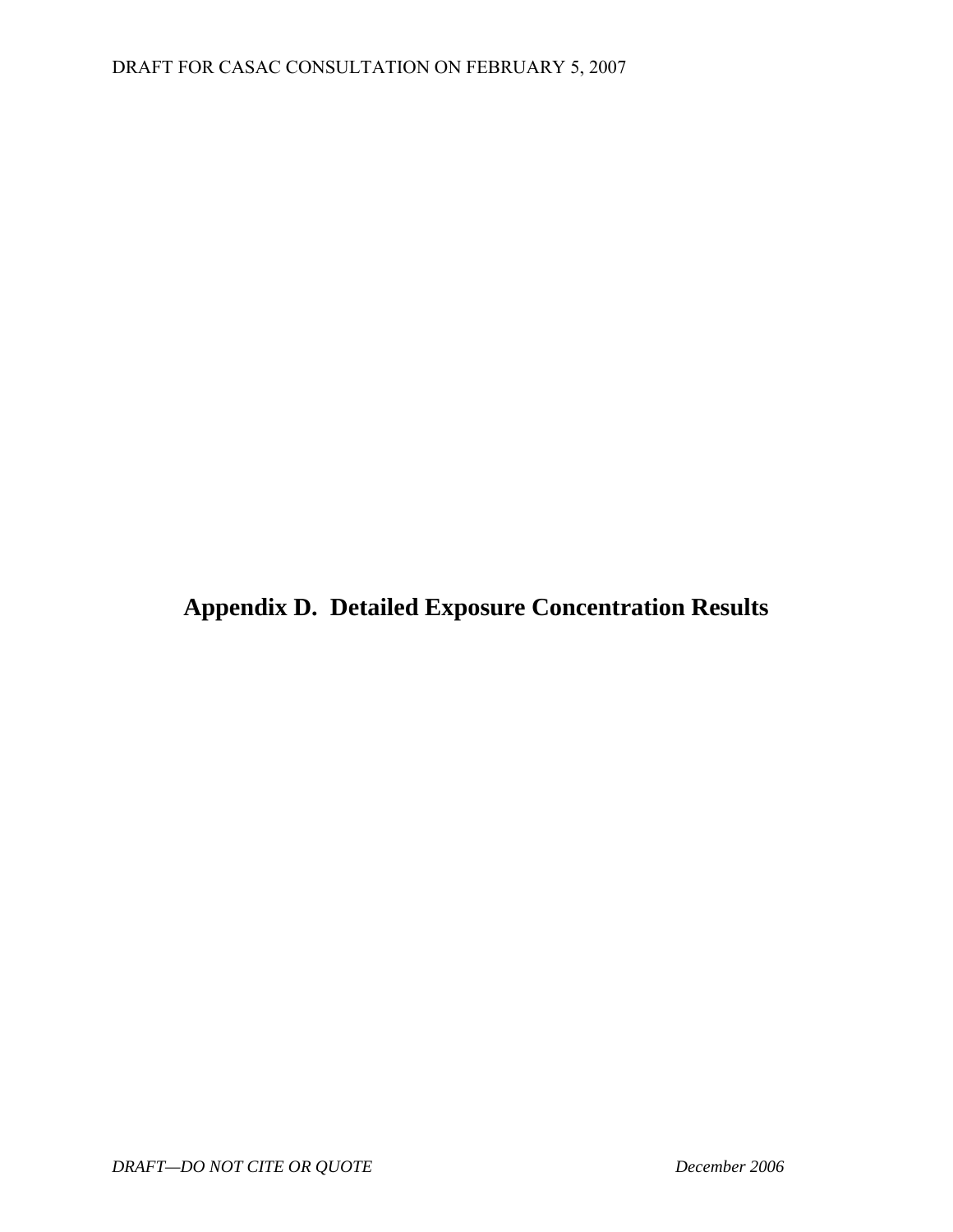**Exhibit D-1. Area-Weighted Indoor Dust Lead Concentration Results (µg Pb/g dust) for the "Background Dust Concentration" Input Parameter, Immediately after Initial Cleanup (No Routine Cleaning Considered)** 

|                                          | Indoor Dust Pb concentrations $(\mu g P b / g \text{ dust})$ |                 |             |                                 |     |       |  |  |
|------------------------------------------|--------------------------------------------------------------|-----------------|-------------|---------------------------------|-----|-------|--|--|
| <b>Scenario</b>                          |                                                              | <b>Baseline</b> |             | <b>Full rule implementation</b> |     |       |  |  |
|                                          | <b>Default</b>                                               | Low             | <b>High</b> | <b>Default</b>                  | Low | High  |  |  |
| Remodeling Kitchen                       | 3,433                                                        | 3,380           | 5,792       | 112                             | 61  | 2,403 |  |  |
| Scraping LBP, Interior Flat<br>Component | 3,459                                                        | 3,409           | 5,690       | 157                             | 111 | 2,204 |  |  |
| Scraping LBP, Interior Door              | 3,459                                                        | 3,409           | 5,690       | 157                             | 111 | 2,204 |  |  |
| Three Cutouts                            | 455                                                          | 401             | 2,827       | 108                             | 56  | 2,423 |  |  |
| Replacing Windows                        | 582                                                          | 529             | 2,955       | 108                             | 56  | 2,423 |  |  |
| <b>Replacing Exterior Doors</b>          | 2,050                                                        | 2,000           | 4,281       | 157                             | 111 | 2,204 |  |  |

**Exhibit D-2.** Area-Weighted Indoor Dust Lead Concentration Results (µg Pb/g dust) for **the "Conversion from Workspace to Adjacent Room" Input Parameter, Immediately after Initial Cleanup (No Routine Cleaning Considered)** 

|                                 | <b>Indoor Dust Pb concentrations (µg Pb/g dust)</b> |                 |             |                                 |     |             |  |  |
|---------------------------------|-----------------------------------------------------|-----------------|-------------|---------------------------------|-----|-------------|--|--|
| <b>Scenario</b>                 |                                                     | <b>Baseline</b> |             | <b>Full rule implementation</b> |     |             |  |  |
|                                 | <b>Default</b>                                      | Low             | <b>High</b> | <b>Default</b>                  | Low | <b>High</b> |  |  |
| Remodeling Kitchen              | 3,433                                               | 3,088           | 3,778       | 112                             | 112 | 117         |  |  |
| Scraping LBP, Interior Flat     | 3,459                                               | 3,111           | 3,807       | 157                             | 157 | 170         |  |  |
| Component                       |                                                     |                 |             |                                 |     |             |  |  |
| Scraping LBP, Interior Door     | 3,459                                               | 3,111           | 3,807       | 157                             | 157 | 170         |  |  |
| Three Cutouts                   | 455                                                 | 416             | 493         | 108                             | 108 | 112         |  |  |
| Replacing Windows               | 582                                                 | 531             | 634         | 108                             | 108 | 112         |  |  |
| <b>Replacing Exterior Doors</b> | 2,050                                               | 1,847           | 2,253       | 157                             | 157 | 170         |  |  |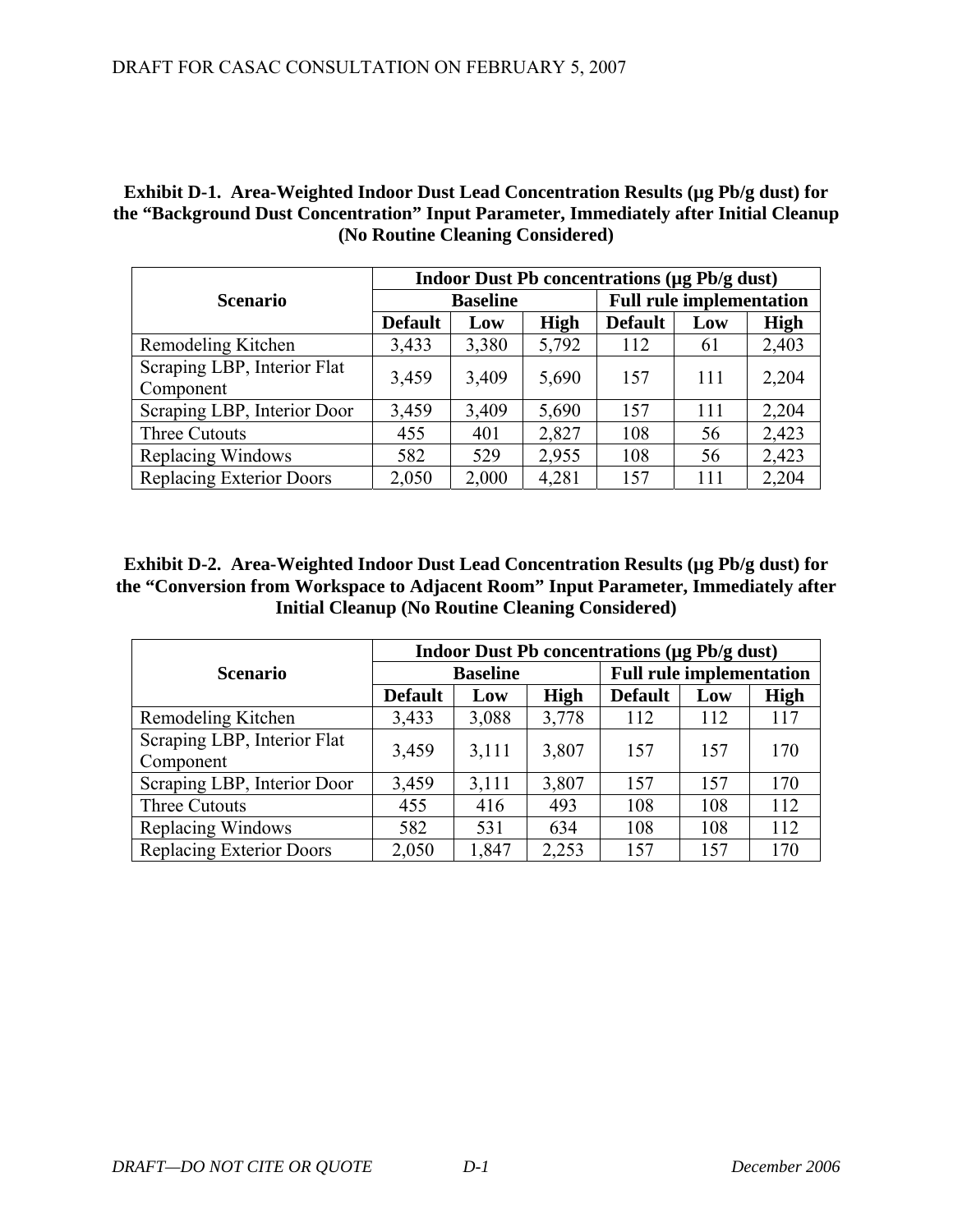| Exhibit D-3. Area-Weighted Indoor Dust Lead Concentration Results (µg Pb/g dust) for      |
|-------------------------------------------------------------------------------------------|
| the "Post-Activity Cleanup Efficiency" Input Parameter, Immediately after Initial Cleanup |
| (No Routine Cleaning Considered)                                                          |

|                                 | <b>Indoor Dust Pb concentrations (µg Pb/g dust)</b> |                 |             |                                 |     |             |  |  |
|---------------------------------|-----------------------------------------------------|-----------------|-------------|---------------------------------|-----|-------------|--|--|
| <b>Scenario</b>                 |                                                     | <b>Baseline</b> |             | <b>Full rule implementation</b> |     |             |  |  |
|                                 | <b>Default</b>                                      | Low             | <b>High</b> | <b>Default</b>                  | Low | <b>High</b> |  |  |
| Remodeling Kitchen              | 3,433                                               | 6,242           | 1,493       | 112                             | 112 | 112         |  |  |
| Scraping LBP, Interior Flat     | 3,459                                               | 6,299           | 1,498       | 157                             | 157 | 157         |  |  |
| Component                       |                                                     |                 |             |                                 |     |             |  |  |
| Scraping LBP, Interior Door     | 3,459                                               | 6,299           | 1,498       | 157                             | 157 | 157         |  |  |
| Three Cutouts                   | 455                                                 | 768             | 238         | 108                             | 108 | 108         |  |  |
| Replacing Windows               | 582                                                 | 1,003           | 292         | 108                             | 108 | 108         |  |  |
| <b>Replacing Exterior Doors</b> | 2,050                                               | 3,709           | 904         | 157                             | 157 | 157         |  |  |

**Exhibit D-4. Area-Weighted Indoor Dust Lead Concentration Results (µg Pb/g dust) for the "Percent House Workspace" Input Parameter, Immediately after Initial Cleanup (No Routine Cleaning Considered)** 

|                                 | <b>Indoor Dust Pb concentrations (µg Pb/g dust)</b> |                 |             |                                 |     |             |  |  |
|---------------------------------|-----------------------------------------------------|-----------------|-------------|---------------------------------|-----|-------------|--|--|
| <b>Scenario</b>                 |                                                     | <b>Baseline</b> |             | <b>Full rule implementation</b> |     |             |  |  |
|                                 | <b>Default</b>                                      | Low             | <b>High</b> | <b>Default</b>                  | Low | <b>High</b> |  |  |
| Remodeling Kitchen              | 3,433                                               | 2,184           | 13,425      | 112                             | 99  | 219         |  |  |
| Scraping LBP, Interior Flat     | 3,459                                               | 1,415           | 5,661       | 157                             | 99  | 219         |  |  |
| Component                       |                                                     |                 |             |                                 |     |             |  |  |
| Scraping LBP, Interior Door     | 3,459                                               | 1,415           | 5,661       | 157                             | 99  | 219         |  |  |
| Three Cutouts                   | 455                                                 | 345             | 1,829       | 108                             | 99  | 219         |  |  |
| Replacing Windows               | 582                                                 | 434             | 2,433       | 108                             | 99  | 219         |  |  |
| <b>Replacing Exterior Doors</b> | 2,050                                               | 860             | 3,331       | 157                             | 99  | 219         |  |  |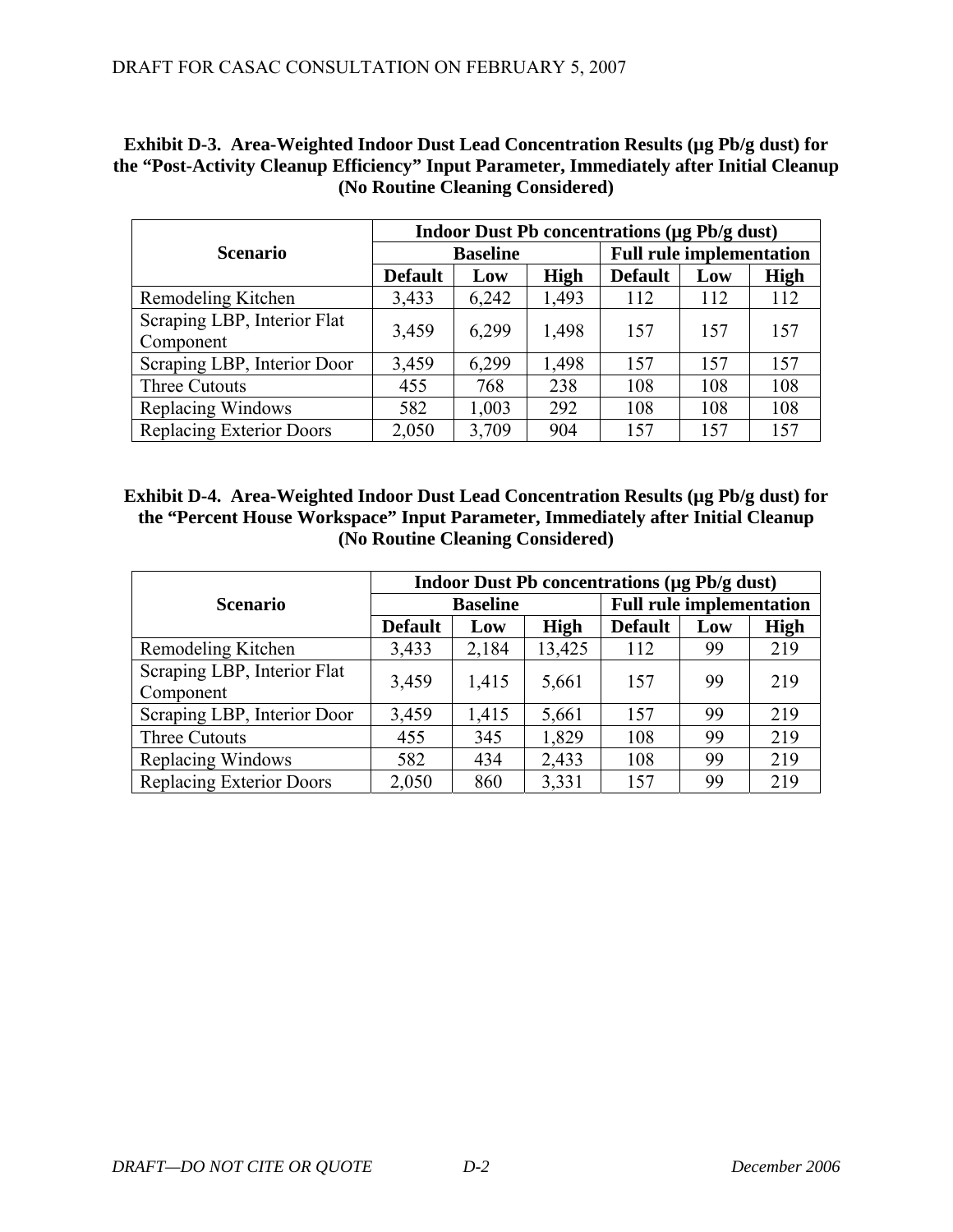|                                          | <b>Indoor Dust Pb concentrations (µg Pb/g dust)</b> |                 |             |                                 |     |             |  |  |  |
|------------------------------------------|-----------------------------------------------------|-----------------|-------------|---------------------------------|-----|-------------|--|--|--|
| <b>Scenario</b>                          |                                                     | <b>Baseline</b> |             | <b>Full rule implementation</b> |     |             |  |  |  |
|                                          | <b>Default</b>                                      | Low             | <b>High</b> | <b>Default</b>                  | Low | <b>High</b> |  |  |  |
| Remodeling Kitchen                       | 3,433                                               | 3,008           | 6,830       | 112                             | 112 | 112         |  |  |  |
| Scraping LBP, Interior Flat<br>Component | 3,459                                               | 2,763           | 4,209       | 157                             | 157 | 157         |  |  |  |
| Scraping LBP, Interior<br>Door           | 3,459                                               | 2,763           | 4,209       | 157                             | 157 | 157         |  |  |  |
| Three Cutouts                            | 455                                                 | 417             | 925         | 108                             | 108 | 108         |  |  |  |
| Replacing Windows                        | 582                                                 | 532             | 1215        | 108                             | 108 | 108         |  |  |  |
| Replacing Exterior Doors                 | 2,050                                               | 1,644           | 2,487       | 157                             | 157 | 157         |  |  |  |

## **Exhibit D-5. Area-Weighted Indoor Dust Lead Concentration Results for the "Percent House Adjacent Room" Input Parameter, Immediately after Initial Cleanup (No Routine Cleaning Considered)**

| <b>Exhibit D-6.</b> Area-Weighted Indoor Dust Lead Concentration Results for the "Lead |
|----------------------------------------------------------------------------------------|
| Loading" Input Parameter, Immediately after Initial Cleanup                            |
| (No Routine Cleaning Considered)                                                       |

|                                          | <b>Indoor Dust Pb concentrations (µg Pb/g dust)</b> |                 |       |                                 |     |             |  |  |  |
|------------------------------------------|-----------------------------------------------------|-----------------|-------|---------------------------------|-----|-------------|--|--|--|
| <b>Scenario</b>                          |                                                     | <b>Baseline</b> |       | <b>Full rule implementation</b> |     |             |  |  |  |
|                                          | <b>Default</b>                                      | Low             | High  | <b>Default</b>                  | Low | <b>High</b> |  |  |  |
| Remodeling Kitchen                       | 3,433                                               | 3,433           | 9,708 | 112                             | 112 | 112         |  |  |  |
| Scraping LBP, Interior<br>Flat Component | 3,459                                               | 3,459           | 9,661 | 157                             | 157 | 157         |  |  |  |
| Scraping LBP, Interior<br>Door           | 3,459                                               | 3,459           | 9,661 | 157                             | 157 | 157         |  |  |  |
| Three Cutouts                            | 455                                                 | 455             | 1,210 | 108                             | 108 | 108         |  |  |  |
| Replacing Windows                        | 582                                                 | 582             | 1,456 | 108                             | 108 | 108         |  |  |  |
| Replacing Exterior<br>Doors              | 2,050                                               | 2,050           | 6,146 | 157                             | 157 | 157         |  |  |  |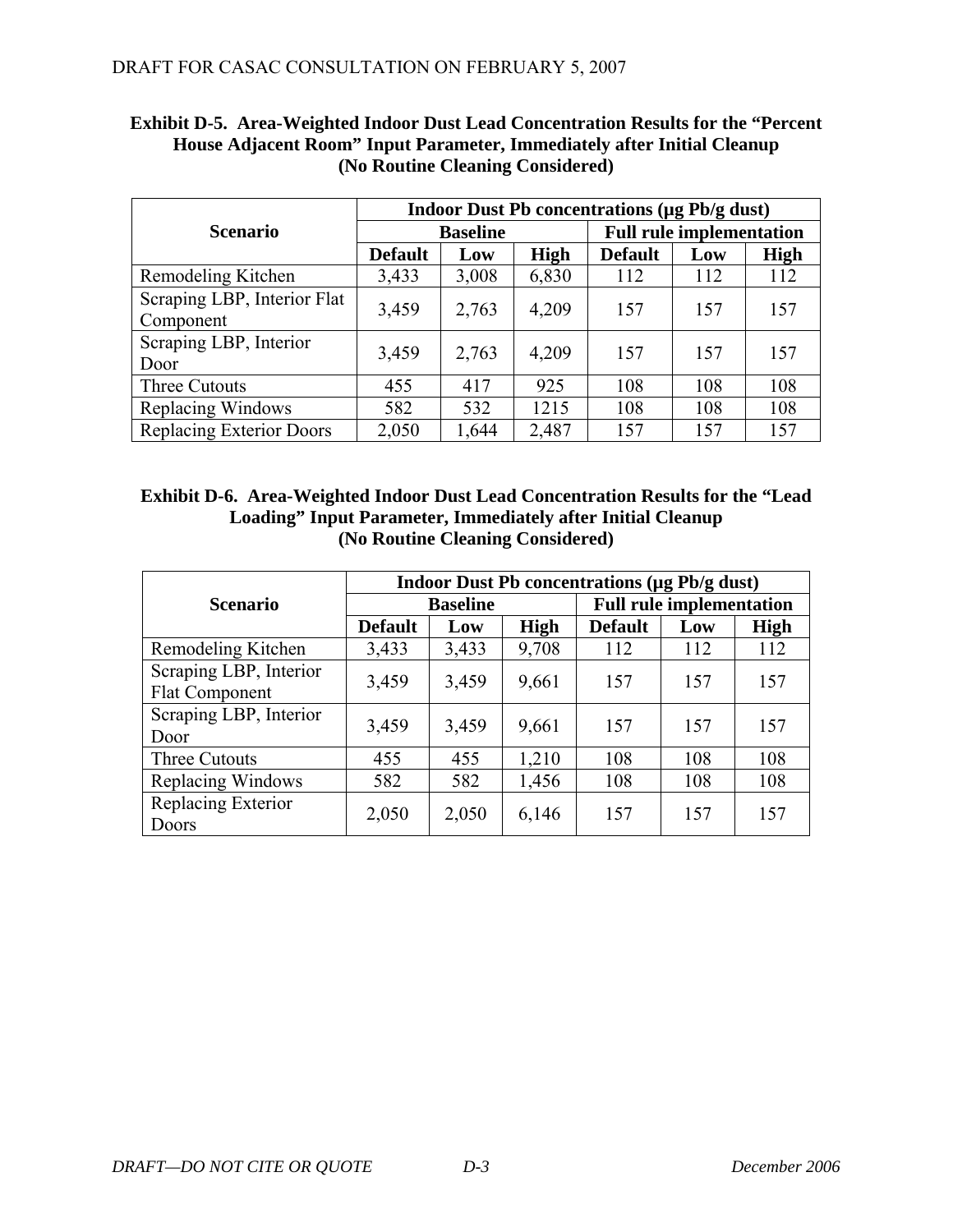|                         | Exhibit D-7. Indoor Dust Concentrations for "Kitchen Renovation" Activity<br>with Varied Routine Cleaning Efficiency (RCE) and Cleaning Frequency (CF), Baseline Controls <sup>a</sup> |                                     |                                     |                                     |                                 |                                 |                                     |                          |                                 |  |  |
|-------------------------|----------------------------------------------------------------------------------------------------------------------------------------------------------------------------------------|-------------------------------------|-------------------------------------|-------------------------------------|---------------------------------|---------------------------------|-------------------------------------|--------------------------|---------------------------------|--|--|
| Week                    | <b>CF-default</b><br><b>RCE-default</b>                                                                                                                                                | <b>CF-default</b><br><b>RCE-min</b> | <b>CF-default</b><br><b>RCE-max</b> | <b>CF-min</b><br><b>RCE-default</b> | <b>CF-min</b><br><b>RCE-min</b> | <b>CF-min</b><br><b>RCE-max</b> | <b>CF-max</b><br><b>RCE-default</b> | CF-max<br><b>RCE-min</b> | <b>CF-max</b><br><b>RCE-max</b> |  |  |
| 0                       | 3433                                                                                                                                                                                   | 3433                                | 3433                                | 3433                                | 3433                            | 3433                            | 3433                                | 3433                     | 3433                            |  |  |
| $\mathbf 1$             | 1804                                                                                                                                                                                   | 2726                                | 880                                 | 3433                                | 3433                            | 3433                            | 1367                                | 2173                     | 559                             |  |  |
| $\overline{2}$          | 1367                                                                                                                                                                                   | 2173                                | 559                                 | 3433                                | 3433                            | 3433                            | 849                                 | 1428                     | 269                             |  |  |
| 3                       | 1065                                                                                                                                                                                   | 1751                                | 378                                 | 3433                                | 3433                            | 3433                            | 547                                 | 946                      | 148                             |  |  |
| $\overline{\mathbf{4}}$ | 849                                                                                                                                                                                    | 1428                                | 269                                 | 1804                                | 2726                            | 880                             | 376                                 | 653                      | 100                             |  |  |
| 5                       | 678                                                                                                                                                                                    | 1159                                | 196                                 | 1804                                | 2726                            | 880                             | 279                                 | 470                      | 90                              |  |  |
| $\,6\,$                 | 547                                                                                                                                                                                    | 946                                 | 148                                 | 1804                                | 2726                            | 880                             | 205                                 | 334                      | 86                              |  |  |
| $\overline{7}$          | 451                                                                                                                                                                                    | 778                                 | 124                                 | 1804                                | 2726                            | 880                             | 158                                 | 245                      | 86                              |  |  |
| 8                       | 376                                                                                                                                                                                    | 653                                 | 100                                 | 1367                                | 2173                            | 559                             | 128                                 | 187                      | 86                              |  |  |
| 9                       | 331                                                                                                                                                                                    | 562                                 | 100                                 | 1367                                | 2173                            | 559                             | 109                                 | 149                      | 86                              |  |  |
| 10                      | 279                                                                                                                                                                                    | 470                                 | 90                                  | 1367                                | 2173                            | 559                             | 97                                  | 123                      | 86                              |  |  |
| 11                      | 238                                                                                                                                                                                    | 395                                 | 86                                  | 1367                                | 2173                            | 559                             | 91                                  | 107                      | 86                              |  |  |
| 12                      | 205                                                                                                                                                                                    | 334                                 | 86                                  | 1065                                | 1751                            | 378                             | 87                                  | 96                       | 86                              |  |  |
| 13                      | 179                                                                                                                                                                                    | 285                                 | 86                                  | 1065                                | 1751                            | 378                             | 86                                  | 91                       | 86                              |  |  |
| 14                      | 158                                                                                                                                                                                    | 245                                 | 86                                  | 1065                                | 1751                            | 378                             | 86                                  | 87                       | 86                              |  |  |
| 15                      | 141                                                                                                                                                                                    | 213                                 | 86                                  | 1065                                | 1751                            | 378                             | 86                                  | 86                       | 86                              |  |  |
| 16                      | 128                                                                                                                                                                                    | 187                                 | 86                                  | 849                                 | 1428                            | 269                             | 86                                  | 86                       | 86                              |  |  |
| 17                      | 117                                                                                                                                                                                    | 166                                 | 86                                  | 849                                 | 1428                            | 269                             | 86                                  | 86                       | 86                              |  |  |
| 18                      | 109                                                                                                                                                                                    | 149                                 | 86                                  | 849                                 | 1428                            | 269                             | 86                                  | 86                       | 86                              |  |  |
| 19                      | 102                                                                                                                                                                                    | 135                                 | 86                                  | 849                                 | 1428                            | 269                             | 86                                  | 86                       | 86                              |  |  |
| 20                      | 97                                                                                                                                                                                     | 123                                 | 86                                  | 678                                 | 1159                            | 196                             | 86                                  | 86                       | 86                              |  |  |
| 21                      | 93                                                                                                                                                                                     | 114                                 | 86                                  | 678                                 | 1159                            | 196                             | 86                                  | 86                       | 86                              |  |  |
| 22                      | 91                                                                                                                                                                                     | 107                                 | 86                                  | 678                                 | 1159                            | 196                             | 86                                  | 86                       | 86                              |  |  |
| 23                      | 89                                                                                                                                                                                     | 101                                 | 86                                  | 678                                 | 1159                            | 196                             | 86                                  | 86                       | 86                              |  |  |
| 24                      | 87                                                                                                                                                                                     | 96                                  | 86                                  | 547                                 | 946                             | 148                             | 86                                  | 86                       | 86                              |  |  |
| 25                      | 86                                                                                                                                                                                     | 93                                  | 86                                  | 547                                 | 946                             | 148                             | 86                                  | 86                       | 86                              |  |  |
| 26                      | 86                                                                                                                                                                                     | 91                                  | 86                                  | 547                                 | 946                             | 148                             | 86                                  | 86                       | 86                              |  |  |
| 27                      | 86                                                                                                                                                                                     | 89                                  | 86                                  | 547                                 | 946                             | 148                             | 86                                  | 86                       | 86                              |  |  |
| 28                      | 86                                                                                                                                                                                     | 87                                  | 86                                  | 451                                 | 778                             | 124                             | 86                                  | 86                       | 86                              |  |  |
| 29                      | 86                                                                                                                                                                                     | 86                                  | 86                                  | 451                                 | 778                             | 124                             | 86                                  | 86                       | 86                              |  |  |
| 30                      | 86                                                                                                                                                                                     | 86                                  | 86                                  | 451                                 | 778                             | 124                             | 86                                  | 86                       | 86                              |  |  |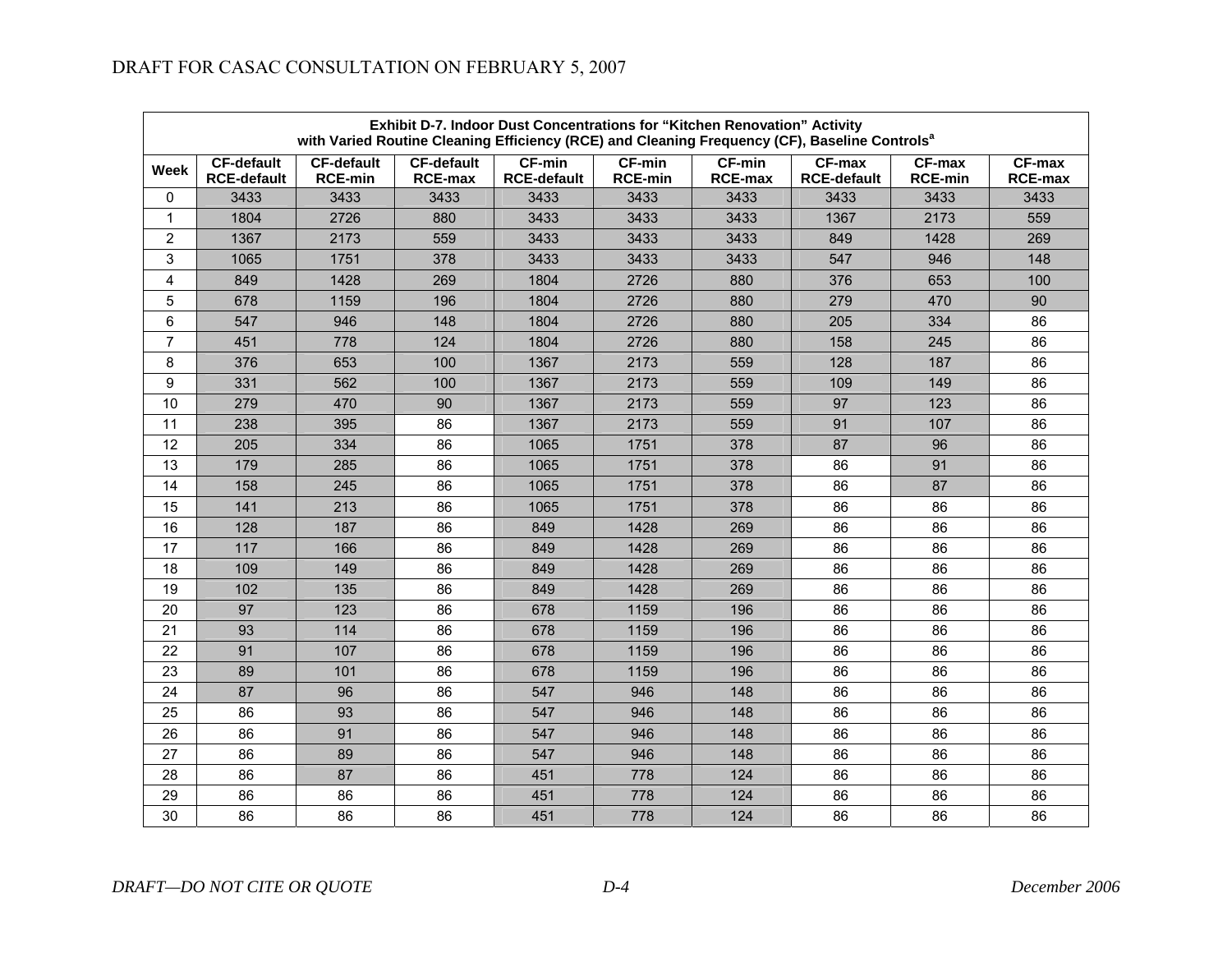| Exhibit D-7. Indoor Dust Concentrations for "Kitchen Renovation" Activity<br>with Varied Routine Cleaning Efficiency (RCE) and Cleaning Frequency (CF), Baseline Controls <sup>a</sup> |                                         |                                     |                                     |                                     |                                 |                                 |                                |                          |                                 |  |  |
|----------------------------------------------------------------------------------------------------------------------------------------------------------------------------------------|-----------------------------------------|-------------------------------------|-------------------------------------|-------------------------------------|---------------------------------|---------------------------------|--------------------------------|--------------------------|---------------------------------|--|--|
| Week                                                                                                                                                                                   | <b>CF-default</b><br><b>RCE-default</b> | <b>CF-default</b><br><b>RCE-min</b> | <b>CF-default</b><br><b>RCE-max</b> | <b>CF-min</b><br><b>RCE-default</b> | <b>CF-min</b><br><b>RCE-min</b> | <b>CF-min</b><br><b>RCE-max</b> | $CF-max$<br><b>RCE-default</b> | CF-max<br><b>RCE-min</b> | <b>CF-max</b><br><b>RCE-max</b> |  |  |
| 31                                                                                                                                                                                     | 86                                      | 86                                  | 86                                  | 451                                 | 778                             | 124                             | 86                             | 86                       | 86                              |  |  |
| 32                                                                                                                                                                                     | 86                                      | 86                                  | 86                                  | 376                                 | 653                             | 100                             | 86                             | 86                       | 86                              |  |  |
| 33                                                                                                                                                                                     | 86                                      | 86                                  | 86                                  | 376                                 | 653                             | 100                             | 86                             | 86                       | 86                              |  |  |
| 34                                                                                                                                                                                     | 86                                      | 86                                  | 86                                  | 376                                 | 653                             | 100                             | 86                             | 86                       | 86                              |  |  |
| 35                                                                                                                                                                                     | 86                                      | 86                                  | 86                                  | 376                                 | 653                             | 100                             | 86                             | 86                       | 86                              |  |  |
| 36                                                                                                                                                                                     | 86                                      | 86                                  | 86                                  | 331                                 | 562                             | 100                             | 86                             | 86                       | 86                              |  |  |
| 37                                                                                                                                                                                     | 86                                      | 86                                  | 86                                  | 331                                 | 562                             | 100                             | 86                             | 86                       | 86                              |  |  |
| 38                                                                                                                                                                                     | 86                                      | 86                                  | 86                                  | 331                                 | 562                             | 100                             | 86                             | 86                       | 86                              |  |  |
| 39                                                                                                                                                                                     | 86                                      | 86                                  | 86                                  | 331                                 | 562                             | 100                             | 86                             | 86                       | 86                              |  |  |
| 40                                                                                                                                                                                     | 86                                      | 86                                  | 86                                  | 279                                 | 470                             | 90                              | 86                             | 86                       | 86                              |  |  |
| 41                                                                                                                                                                                     | 86                                      | 86                                  | 86                                  | 279                                 | 470                             | 90                              | 86                             | 86                       | 86                              |  |  |
| 42                                                                                                                                                                                     | 86                                      | 86                                  | 86                                  | 279                                 | 470                             | 90                              | 86                             | 86                       | 86                              |  |  |
| 43                                                                                                                                                                                     | 86                                      | 86                                  | 86                                  | 279                                 | 470                             | 90                              | 86                             | 86                       | 86                              |  |  |
| 44                                                                                                                                                                                     | 86                                      | 86                                  | 86                                  | 238                                 | 395                             | 86                              | 86                             | 86                       | 86                              |  |  |
| 45                                                                                                                                                                                     | 86                                      | 86                                  | 86                                  | 238                                 | 395                             | 86                              | 86                             | 86                       | 86                              |  |  |
| 46                                                                                                                                                                                     | 86                                      | 86                                  | 86                                  | 238                                 | 395                             | 86                              | 86                             | 86                       | 86                              |  |  |
| 47                                                                                                                                                                                     | 86                                      | 86                                  | 86                                  | 238                                 | 395                             | 86                              | 86                             | 86                       | 86                              |  |  |
| 48                                                                                                                                                                                     | 86                                      | 86                                  | 86                                  | 205                                 | 334                             | 86                              | 86                             | 86                       | 86                              |  |  |
| 49                                                                                                                                                                                     | 86                                      | 86                                  | 86                                  | 205                                 | 334                             | 86                              | 86                             | 86                       | 86                              |  |  |
| 50                                                                                                                                                                                     | 86                                      | 86                                  | 86                                  | 205                                 | 334                             | 86                              | 86                             | 86                       | 86                              |  |  |
| 51                                                                                                                                                                                     | 86                                      | 86                                  | 86                                  | 205                                 | 334                             | 86                              | 86                             | 86                       | 86                              |  |  |
| 52                                                                                                                                                                                     | 86                                      | 86                                  | 86                                  | 179                                 | 285                             | 86                              | 86                             | 86                       | 86                              |  |  |
| 53                                                                                                                                                                                     | 86                                      | 86                                  | 86                                  | 179                                 | 285                             | 86                              | 86                             | 86                       | 86                              |  |  |
| 54                                                                                                                                                                                     | 86                                      | 86                                  | 86                                  | 179                                 | 285                             | 86                              | 86                             | 86                       | 86                              |  |  |
| 55                                                                                                                                                                                     | 86                                      | 86                                  | 86                                  | 179                                 | 285                             | 86                              | 86                             | 86                       | 86                              |  |  |
| 56                                                                                                                                                                                     | 86                                      | 86                                  | 86                                  | 158                                 | 245                             | 86                              | 86                             | 86                       | 86                              |  |  |
| 57                                                                                                                                                                                     | 86                                      | 86                                  | 86                                  | 158                                 | 245                             | 86                              | 86                             | 86                       | 86                              |  |  |
| 58                                                                                                                                                                                     | 86                                      | 86                                  | 86                                  | 158                                 | 245                             | 86                              | 86                             | 86                       | 86                              |  |  |
| 59                                                                                                                                                                                     | 86                                      | 86                                  | 86                                  | 158                                 | 245                             | 86                              | 86                             | 86                       | 86                              |  |  |
| 60                                                                                                                                                                                     | 86                                      | 86                                  | 86                                  | 141                                 | 213                             | 86                              | 86                             | 86                       | 86                              |  |  |
| 61                                                                                                                                                                                     | 86                                      | 86                                  | 86                                  | 141                                 | 213                             | 86                              | 86                             | 86                       | 86                              |  |  |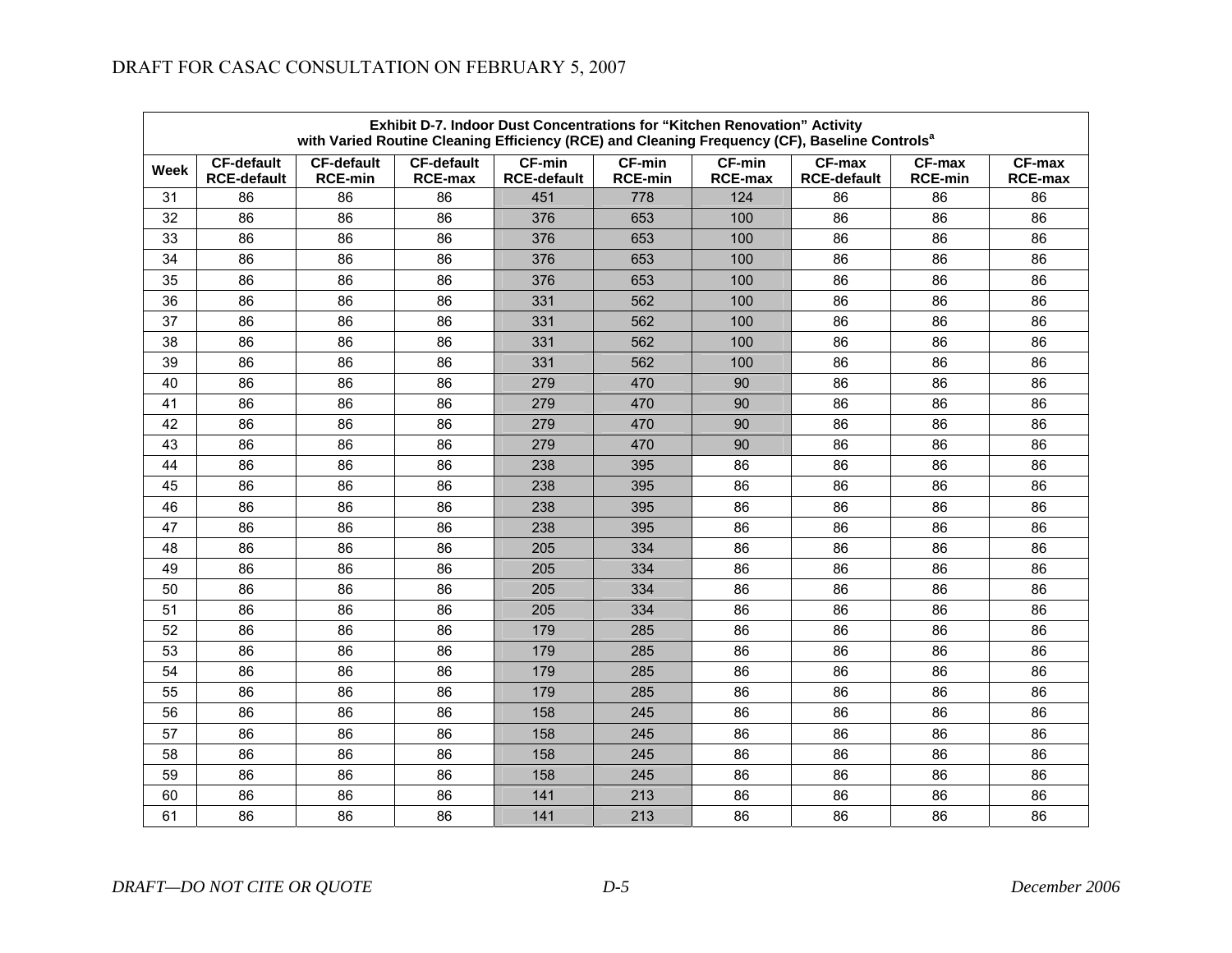| Exhibit D-7. Indoor Dust Concentrations for "Kitchen Renovation" Activity<br>with Varied Routine Cleaning Efficiency (RCE) and Cleaning Frequency (CF), Baseline Controls <sup>a</sup> |                                         |                                     |                                     |                                     |                                 |                                 |                                |                          |                          |  |
|----------------------------------------------------------------------------------------------------------------------------------------------------------------------------------------|-----------------------------------------|-------------------------------------|-------------------------------------|-------------------------------------|---------------------------------|---------------------------------|--------------------------------|--------------------------|--------------------------|--|
| Week                                                                                                                                                                                   | <b>CF-default</b><br><b>RCE-default</b> | <b>CF-default</b><br><b>RCE-min</b> | <b>CF-default</b><br><b>RCE-max</b> | <b>CF-min</b><br><b>RCE-default</b> | <b>CF-min</b><br><b>RCE-min</b> | <b>CF-min</b><br><b>RCE-max</b> | $CF-max$<br><b>RCE-default</b> | CF-max<br><b>RCE-min</b> | CF-max<br><b>RCE-max</b> |  |
| 62                                                                                                                                                                                     | 86                                      | 86                                  | 86                                  | 141                                 | 213                             | 86                              | 86                             | 86                       | 86                       |  |
| 63                                                                                                                                                                                     | 86                                      | 86                                  | 86                                  | 141                                 | 213                             | 86                              | 86                             | 86                       | 86                       |  |
| 64                                                                                                                                                                                     | 86                                      | 86                                  | 86                                  | 128                                 | 187                             | 86                              | 86                             | 86                       | 86                       |  |
| 65                                                                                                                                                                                     | 86                                      | 86                                  | 86                                  | 128                                 | 187                             | 86                              | 86                             | 86                       | 86                       |  |
| 66                                                                                                                                                                                     | 86                                      | 86                                  | 86                                  | 128                                 | 187                             | 86                              | 86                             | 86                       | 86                       |  |
| 67                                                                                                                                                                                     | 86                                      | 86                                  | 86                                  | 128                                 | 187                             | 86                              | 86                             | 86                       | 86                       |  |
| 68                                                                                                                                                                                     | 86                                      | 86                                  | 86                                  | 117                                 | 166                             | 86                              | 86                             | 86                       | 86                       |  |
| 69                                                                                                                                                                                     | 86                                      | 86                                  | 86                                  | 117                                 | 166                             | 86                              | 86                             | 86                       | 86                       |  |
| 70                                                                                                                                                                                     | 86                                      | 86                                  | 86                                  | 117                                 | 166                             | 86                              | 86                             | 86                       | 86                       |  |
| $71$                                                                                                                                                                                   | 86                                      | 86                                  | 86                                  | 117                                 | 166                             | 86                              | 86                             | 86                       | 86                       |  |
| 72                                                                                                                                                                                     | 86                                      | 86                                  | 86                                  | 109                                 | 149                             | 86                              | 86                             | 86                       | 86                       |  |
| 73                                                                                                                                                                                     | 86                                      | 86                                  | 86                                  | 109                                 | 149                             | 86                              | 86                             | 86                       | 86                       |  |
| 74                                                                                                                                                                                     | 86                                      | 86                                  | 86                                  | 109                                 | 149                             | 86                              | 86                             | 86                       | 86                       |  |
| 75                                                                                                                                                                                     | 86                                      | 86                                  | 86                                  | 109                                 | 149                             | 86                              | 86                             | 86                       | 86                       |  |
| 76                                                                                                                                                                                     | 86                                      | 86                                  | 86                                  | 102                                 | 135                             | 86                              | 86                             | 86                       | 86                       |  |
| 77                                                                                                                                                                                     | 86                                      | 86                                  | 86                                  | 102                                 | 135                             | 86                              | 86                             | 86                       | 86                       |  |
| 78                                                                                                                                                                                     | 86                                      | 86                                  | 86                                  | 102                                 | 135                             | 86                              | 86                             | 86                       | 86                       |  |
| 79                                                                                                                                                                                     | 86                                      | 86                                  | 86                                  | 102                                 | 135                             | 86                              | 86                             | 86                       | 86                       |  |
| 80                                                                                                                                                                                     | 86                                      | 86                                  | 86                                  | 97                                  | 123                             | 86                              | 86                             | 86                       | 86                       |  |
| 81                                                                                                                                                                                     | 86                                      | 86                                  | 86                                  | 97                                  | 123                             | 86                              | 86                             | 86                       | 86                       |  |
| 82                                                                                                                                                                                     | 86                                      | 86                                  | 86                                  | 97                                  | 123                             | 86                              | 86                             | 86                       | 86                       |  |
| 83                                                                                                                                                                                     | 86                                      | 86                                  | 86                                  | 97                                  | 123                             | 86                              | 86                             | 86                       | 86                       |  |
| 84                                                                                                                                                                                     | 86                                      | 86                                  | 86                                  | 93                                  | 114                             | 86                              | 86                             | 86                       | 86                       |  |
| 85                                                                                                                                                                                     | 86                                      | 86                                  | 86                                  | 93                                  | 114                             | 86                              | 86                             | 86                       | 86                       |  |
| 86                                                                                                                                                                                     | 86                                      | 86                                  | 86                                  | 93                                  | 114                             | 86                              | 86                             | 86                       | 86                       |  |
| 87                                                                                                                                                                                     | 86                                      | 86                                  | 86                                  | 93                                  | 114                             | 86                              | 86                             | 86                       | 86                       |  |
| 88                                                                                                                                                                                     | 86                                      | 86                                  | 86                                  | 91                                  | 107                             | 86                              | 86                             | 86                       | 86                       |  |
| 89                                                                                                                                                                                     | 86                                      | 86                                  | 86                                  | 91                                  | 107                             | 86                              | 86                             | 86                       | 86                       |  |
| 90                                                                                                                                                                                     | 86                                      | 86                                  | 86                                  | 91                                  | 107                             | 86                              | 86                             | 86                       | 86                       |  |
| 91                                                                                                                                                                                     | 86                                      | 86                                  | 86                                  | 91                                  | 107                             | 86                              | 86                             | 86                       | 86                       |  |
| 92                                                                                                                                                                                     | 86                                      | 86                                  | 86                                  | 89                                  | 101                             | 86                              | 86                             | 86                       | 86                       |  |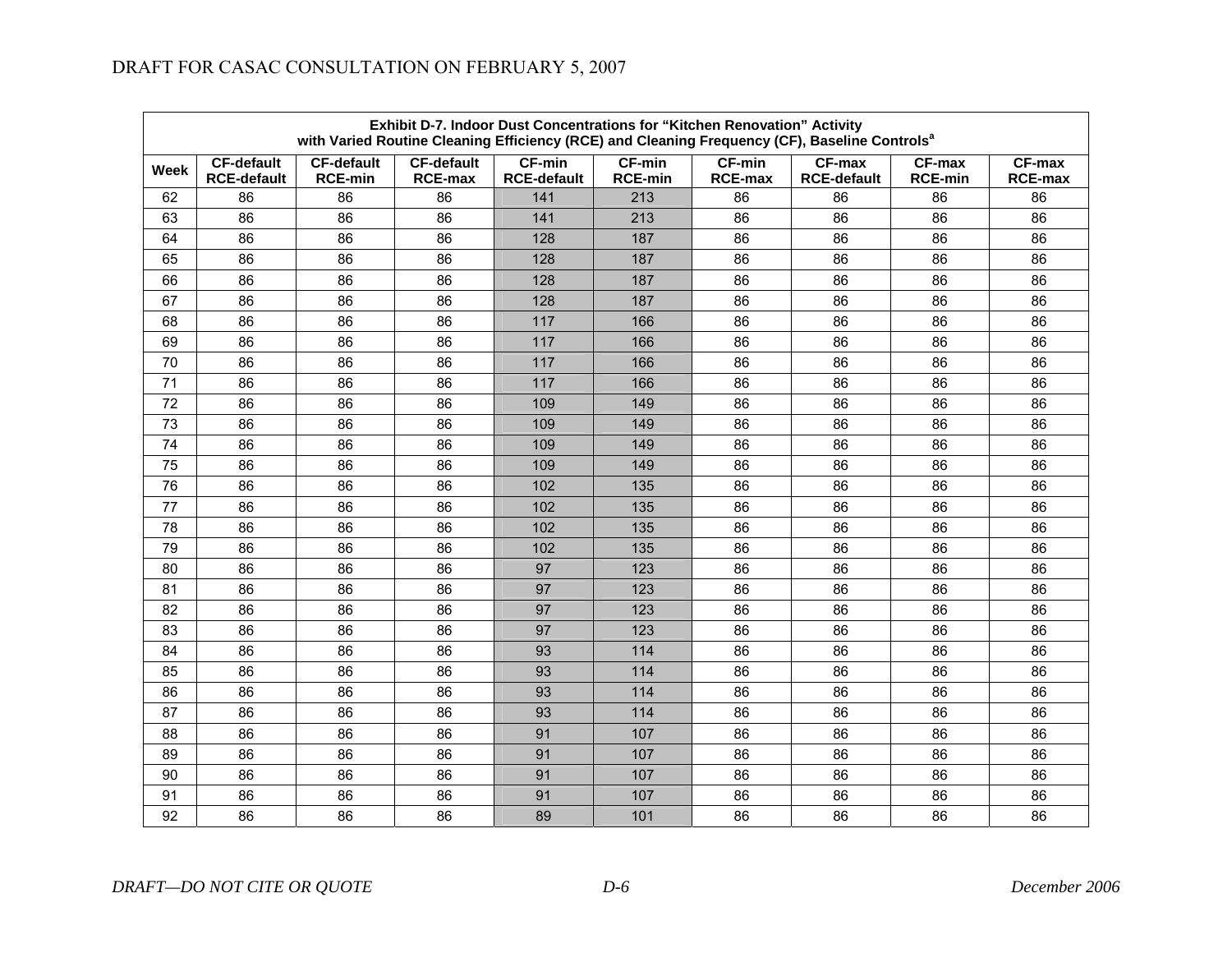| <b>Exhibit D-7. Indoor Dust Concentrations for "Kitchen Renovation" Activity</b><br>with Varied Routine Cleaning Efficiency (RCE) and Cleaning Frequency (CF), Baseline Controls <sup>a</sup> |                                         |                                     |                                     |                                     |                                 |                                 |                                     |                          |                            |  |  |
|-----------------------------------------------------------------------------------------------------------------------------------------------------------------------------------------------|-----------------------------------------|-------------------------------------|-------------------------------------|-------------------------------------|---------------------------------|---------------------------------|-------------------------------------|--------------------------|----------------------------|--|--|
| Week                                                                                                                                                                                          | <b>CF-default</b><br><b>RCE-default</b> | <b>CF-default</b><br><b>RCE-min</b> | <b>CF-default</b><br><b>RCE-max</b> | <b>CF-min</b><br><b>RCE-default</b> | <b>CF-min</b><br><b>RCE-min</b> | <b>CF-min</b><br><b>RCE-max</b> | <b>CF-max</b><br><b>RCE-default</b> | CF-max<br><b>RCE-min</b> | $CF-max$<br><b>RCE-max</b> |  |  |
| 93                                                                                                                                                                                            | 86                                      | 86                                  | 86                                  | 89                                  | 101                             | 86                              | 86                                  | 86                       | 86                         |  |  |
| 94                                                                                                                                                                                            | 86                                      | 86                                  | 86                                  | 89                                  | 101                             | 86                              | 86                                  | 86                       | 86                         |  |  |
| 95                                                                                                                                                                                            | 86                                      | 86                                  | 86                                  | 89                                  | 101                             | 86                              | 86                                  | 86                       | 86                         |  |  |
| 96                                                                                                                                                                                            | 86                                      | 86                                  | 86                                  | 87                                  | 96                              | 86                              | 86                                  | 86                       | 86                         |  |  |
| 97                                                                                                                                                                                            | 86                                      | 86                                  | 86                                  | 87                                  | 96                              | 86                              | 86                                  | 86                       | 86                         |  |  |
| 98                                                                                                                                                                                            | 86                                      | 86                                  | 86                                  | 87                                  | 96                              | 86                              | 86                                  | 86                       | 86                         |  |  |
| 99                                                                                                                                                                                            | 86                                      | 86                                  | 86                                  | 87                                  | 96                              | 86                              | 86                                  | 86                       | 86                         |  |  |
| 100                                                                                                                                                                                           | 86                                      | 86                                  | 86                                  | 86                                  | 93                              | 86                              | 86                                  | 86                       | 86                         |  |  |
| 101                                                                                                                                                                                           | 86                                      | 86                                  | 86                                  | 86                                  | 93                              | 86                              | 86                                  | 86                       | 86                         |  |  |
| 102                                                                                                                                                                                           | 86                                      | 86                                  | 86                                  | 86                                  | 93                              | 86                              | 86                                  | 86                       | 86                         |  |  |
| 103                                                                                                                                                                                           | 86                                      | 86                                  | 86                                  | 86                                  | 93                              | 86                              | 86                                  | 86                       | 86                         |  |  |
| 104                                                                                                                                                                                           | 86                                      | 86                                  | 86                                  | 86                                  | 91                              | 86                              | 86                                  | 86                       | 86                         |  |  |
| 105                                                                                                                                                                                           | 86                                      | 86                                  | 86                                  | 86                                  | 91                              | 86                              | 86                                  | 86                       | 86                         |  |  |
| 106                                                                                                                                                                                           | 86                                      | 86                                  | 86                                  | 86                                  | 91                              | 86                              | 86                                  | 86                       | 86                         |  |  |
| 107                                                                                                                                                                                           | 86                                      | 86                                  | 86                                  | 86                                  | 91                              | 86                              | 86                                  | 86                       | 86                         |  |  |
| 108                                                                                                                                                                                           | 86                                      | 86                                  | 86                                  | 86                                  | 89                              | 86                              | 86                                  | 86                       | 86                         |  |  |
| 109                                                                                                                                                                                           | 86                                      | 86                                  | 86                                  | 86                                  | 89                              | 86                              | 86                                  | 86                       | 86                         |  |  |
| 110                                                                                                                                                                                           | 86                                      | 86                                  | 86                                  | 86                                  | 89                              | 86                              | 86                                  | 86                       | 86                         |  |  |
| 111                                                                                                                                                                                           | 86                                      | 86                                  | 86                                  | 86                                  | 89                              | 86                              | 86                                  | 86                       | 86                         |  |  |
| 112                                                                                                                                                                                           | 86                                      | 86                                  | 86                                  | 86                                  | 87                              | 86                              | 86                                  | 86                       | 86                         |  |  |
| 113                                                                                                                                                                                           | 86                                      | 86                                  | 86                                  | 86                                  | 87                              | 86                              | 86                                  | 86                       | 86                         |  |  |
| 114                                                                                                                                                                                           | 86                                      | 86                                  | 86                                  | 86                                  | 87                              | 86                              | 86                                  | 86                       | 86                         |  |  |
| 115                                                                                                                                                                                           | 86                                      | 86                                  | 86                                  | 86                                  | 87                              | 86                              | 86                                  | 86                       | 86                         |  |  |
| 116                                                                                                                                                                                           | 86                                      | 86                                  | 86                                  | 86                                  | 86                              | 86                              | 86                                  | 86                       | 86                         |  |  |

<sup>a</sup> Cells in grey indicate concentrations above background.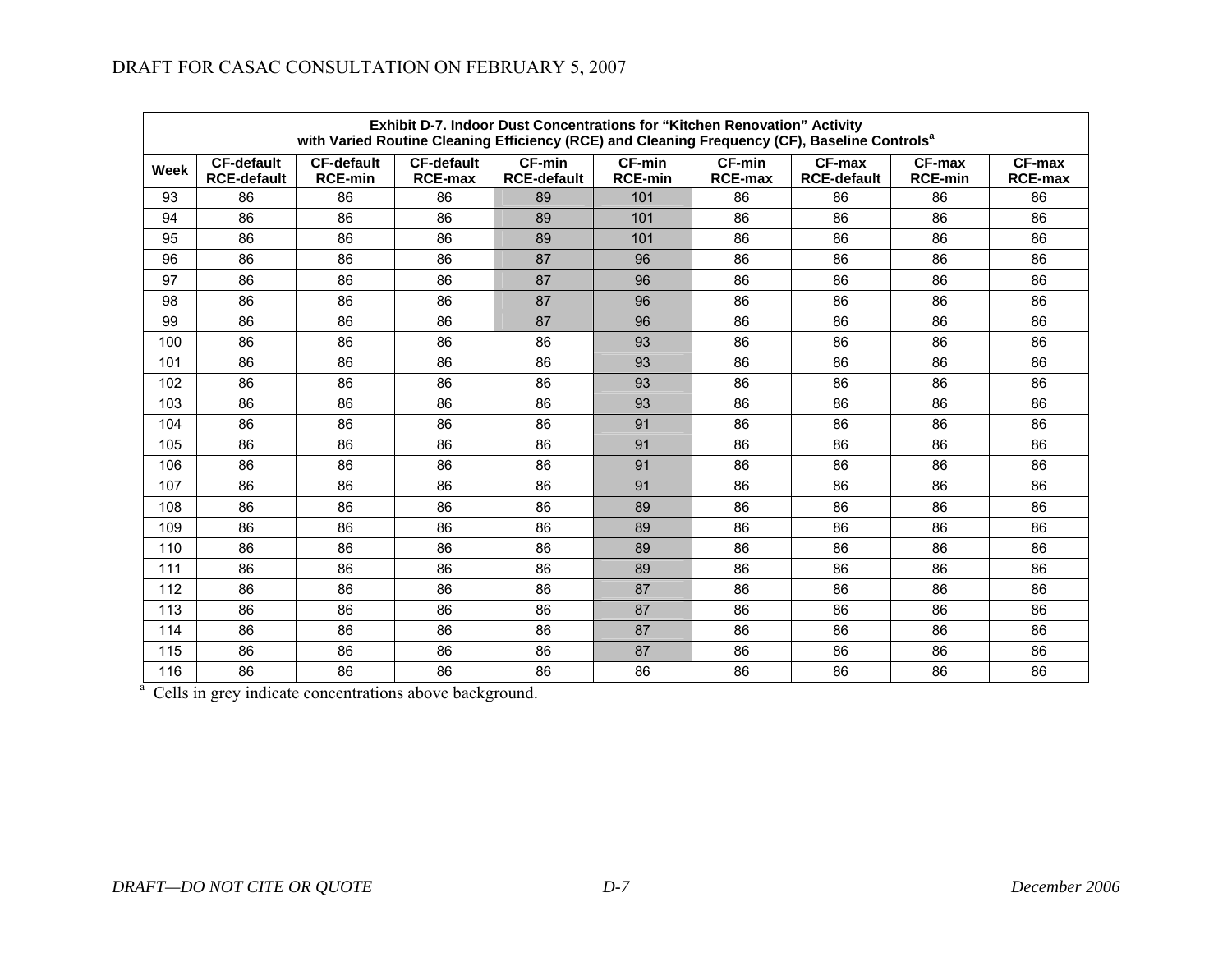| Exhibit D-8. Indoor Dust Concentrations for "Kitchen Renovation" Activity<br>with Varied Routine Cleaning Efficiency (RCE) and Cleaning Frequency (CF), Full Rule Implementation Controls <sup>a</sup> |                                         |                                     |                                     |                                     |                                 |                                 |                                     |                          |                                 |  |
|--------------------------------------------------------------------------------------------------------------------------------------------------------------------------------------------------------|-----------------------------------------|-------------------------------------|-------------------------------------|-------------------------------------|---------------------------------|---------------------------------|-------------------------------------|--------------------------|---------------------------------|--|
| Week                                                                                                                                                                                                   | <b>CF-default</b><br><b>RCE-default</b> | <b>CF-default</b><br><b>RCE-min</b> | <b>CF-default</b><br><b>RCE-max</b> | <b>CF-min</b><br><b>RCE-default</b> | <b>CF-min</b><br><b>RCE-min</b> | <b>CF-min</b><br><b>RCE-max</b> | <b>CF-max</b><br><b>RCE-default</b> | CF-max<br><b>RCE-min</b> | <b>CF-max</b><br><b>RCE-max</b> |  |
| 0                                                                                                                                                                                                      | 112                                     | 112                                 | 112                                 | 112                                 | 112                             | 112                             | 112                                 | 112                      | 112                             |  |
| $\mathbf 1$                                                                                                                                                                                            | 97                                      | 106                                 | 88                                  | 112                                 | 112                             | 112                             | 93                                  | 100                      | 86                              |  |
| $\overline{2}$                                                                                                                                                                                         | 93                                      | 100                                 | 86                                  | 112                                 | 112                             | 112                             | 88                                  | 93                       | 86                              |  |
| 3                                                                                                                                                                                                      | 90                                      | 96                                  | 86                                  | 112                                 | 112                             | 112                             | 86                                  | 89                       | 86                              |  |
| $\overline{\mathbf{4}}$                                                                                                                                                                                | 88                                      | 93                                  | 86                                  | 97                                  | 106                             | 88                              | 86                                  | 86                       | 86                              |  |
| 5                                                                                                                                                                                                      | 86                                      | 91                                  | 86                                  | 97                                  | 106                             | 88                              | 86                                  | 86                       | 86                              |  |
| $\,6\,$                                                                                                                                                                                                | 86                                      | 89                                  | 86                                  | 97                                  | 106                             | 88                              | 86                                  | 86                       | 86                              |  |
| $\overline{7}$                                                                                                                                                                                         | 86                                      | 87                                  | 86                                  | 97                                  | 106                             | 88                              | 86                                  | 86                       | 86                              |  |
| 8                                                                                                                                                                                                      | 86                                      | 86                                  | 86                                  | 93                                  | 100                             | 86                              | 86                                  | 86                       | 86                              |  |
| 9                                                                                                                                                                                                      | 86                                      | 86                                  | 86                                  | 93                                  | 100                             | 86                              | 86                                  | 86                       | 86                              |  |
| 10                                                                                                                                                                                                     | 86                                      | 86                                  | 86                                  | 93                                  | 100                             | 86                              | 86                                  | 86                       | 86                              |  |
| 11                                                                                                                                                                                                     | 86                                      | 86                                  | 86                                  | 93                                  | 100                             | 86                              | 86                                  | 86                       | 86                              |  |
| 12                                                                                                                                                                                                     | 86                                      | 86                                  | 86                                  | 90                                  | 96                              | 86                              | 86                                  | 86                       | 86                              |  |
| 13                                                                                                                                                                                                     | 86                                      | 86                                  | 86                                  | 90                                  | 96                              | 86                              | 86                                  | 86                       | 86                              |  |
| 14                                                                                                                                                                                                     | 86                                      | 86                                  | 86                                  | 90                                  | 96                              | 86                              | 86                                  | 86                       | 86                              |  |
| 15                                                                                                                                                                                                     | 86                                      | 86                                  | 86                                  | 90                                  | 96                              | 86                              | 86                                  | 86                       | 86                              |  |
| 16                                                                                                                                                                                                     | 86                                      | 86                                  | 86                                  | 88                                  | 93                              | 86                              | 86                                  | 86                       | 86                              |  |
| 17                                                                                                                                                                                                     | 86                                      | 86                                  | 86                                  | 88                                  | 93                              | 86                              | 86                                  | 86                       | 86                              |  |
| 18                                                                                                                                                                                                     | 86                                      | 86                                  | 86                                  | 88                                  | 93                              | 86                              | 86                                  | 86                       | 86                              |  |
| 19                                                                                                                                                                                                     | 86                                      | 86                                  | 86                                  | 88                                  | 93                              | 86                              | 86                                  | 86                       | 86                              |  |
| 20                                                                                                                                                                                                     | 86                                      | 86                                  | 86                                  | 86                                  | 91                              | 86                              | 86                                  | 86                       | 86                              |  |
| 21                                                                                                                                                                                                     | 86                                      | 86                                  | 86                                  | 86                                  | 91                              | 86                              | 86                                  | 86                       | 86                              |  |
| 22                                                                                                                                                                                                     | 86                                      | 86                                  | 86                                  | 86                                  | 91                              | 86                              | 86                                  | 86                       | 86                              |  |
| 23                                                                                                                                                                                                     | 86                                      | 86                                  | 86                                  | 86                                  | 91                              | 86                              | 86                                  | 86                       | 86                              |  |
| 24                                                                                                                                                                                                     | 86                                      | 86                                  | 86                                  | 86                                  | 89                              | 86                              | 86                                  | 86                       | 86                              |  |
| 25                                                                                                                                                                                                     | 86                                      | 86                                  | 86                                  | 86                                  | 89                              | 86                              | 86                                  | 86                       | 86                              |  |
| 26                                                                                                                                                                                                     | 86                                      | 86                                  | 86                                  | 86                                  | 89                              | 86                              | 86                                  | 86                       | 86                              |  |
| 27                                                                                                                                                                                                     | 86                                      | 86                                  | 86                                  | 86                                  | 89                              | 86                              | 86                                  | 86                       | 86                              |  |
| 28                                                                                                                                                                                                     | 86                                      | 86                                  | 86                                  | 86                                  | 87                              | 86                              | 86                                  | 86                       | 86                              |  |
| 29                                                                                                                                                                                                     | 86                                      | 86                                  | 86                                  | 86                                  | 87                              | 86                              | 86                                  | 86                       | 86                              |  |
| 30                                                                                                                                                                                                     | 86                                      | 86                                  | 86                                  | 86                                  | 87                              | 86                              | 86                                  | 86                       | 86                              |  |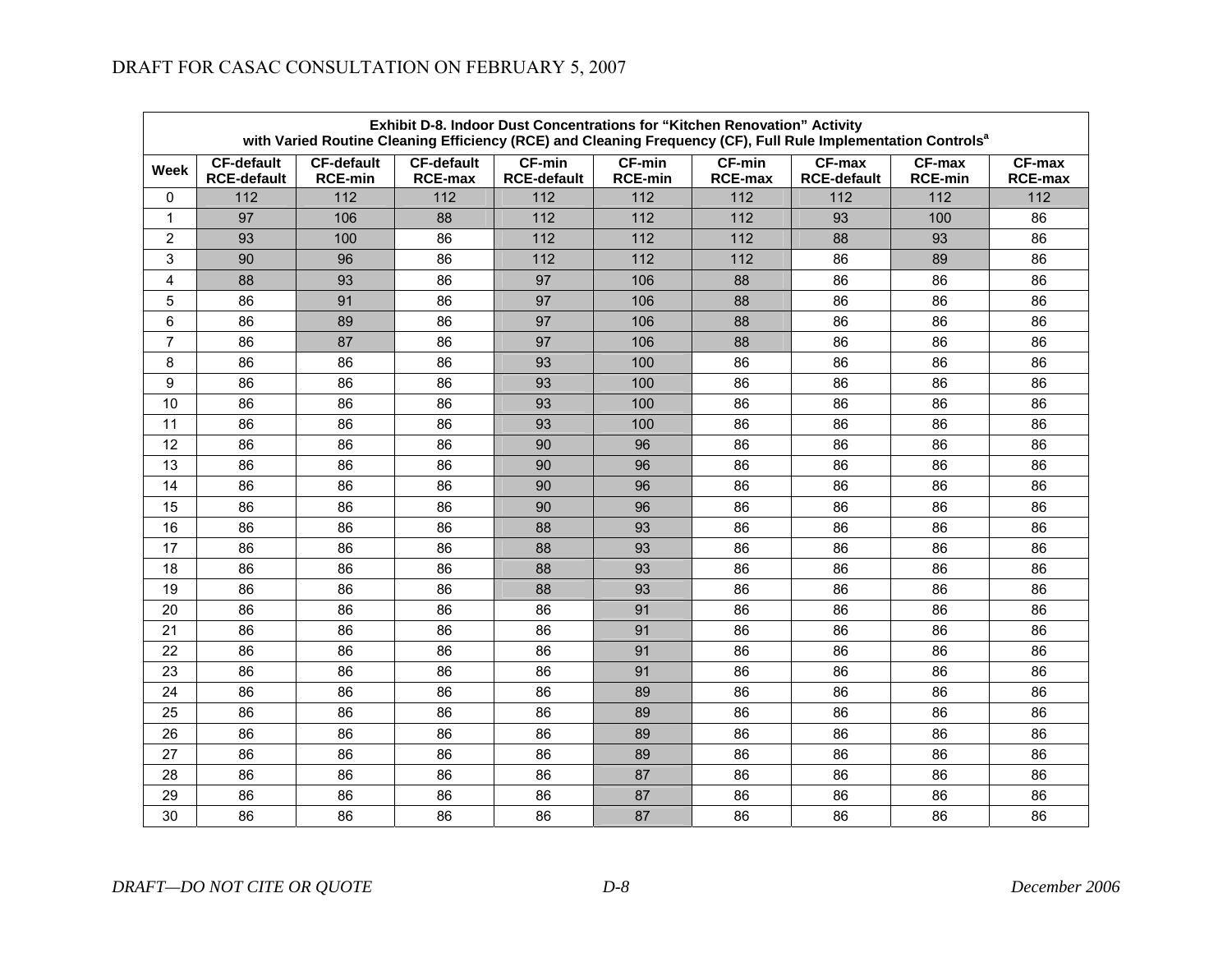| Exhibit D-8. Indoor Dust Concentrations for "Kitchen Renovation" Activity<br>with Varied Routine Cleaning Efficiency (RCE) and Cleaning Frequency (CF), Full Rule Implementation Controls <sup>a</sup> |                                         |                                     |                                     |                              |                                 |                          |                              |                          |                          |  |  |
|--------------------------------------------------------------------------------------------------------------------------------------------------------------------------------------------------------|-----------------------------------------|-------------------------------------|-------------------------------------|------------------------------|---------------------------------|--------------------------|------------------------------|--------------------------|--------------------------|--|--|
| Week                                                                                                                                                                                                   | <b>CF-default</b><br><b>RCE-default</b> | <b>CF-default</b><br><b>RCE-min</b> | <b>CF-default</b><br><b>RCE-max</b> | CF-min<br><b>RCE-default</b> | <b>CF-min</b><br><b>RCE-min</b> | CF-min<br><b>RCE-max</b> | CF-max<br><b>RCE-default</b> | CF-max<br><b>RCE-min</b> | CF-max<br><b>RCE-max</b> |  |  |
| 31                                                                                                                                                                                                     | 86                                      | 86                                  | 86                                  | 86                           | 87                              | 86                       | 86                           | 86                       | 86                       |  |  |
| 32                                                                                                                                                                                                     | 86                                      | 86                                  | 86                                  | 86                           | 86                              | 86                       | 86                           | 86                       | 86                       |  |  |
| 33                                                                                                                                                                                                     | 86                                      | 86                                  | 86                                  | 86                           | 86                              | 86                       | 86                           | 86                       | 86                       |  |  |
| 34                                                                                                                                                                                                     | 86                                      | 86                                  | 86                                  | 86                           | 86                              | 86                       | 86                           | 86                       | 86                       |  |  |
| 35                                                                                                                                                                                                     | 86                                      | 86                                  | 86                                  | 86                           | 86                              | 86                       | 86                           | 86                       | 86                       |  |  |

<sup>a</sup> Cells in grey indicate concentrations above background.